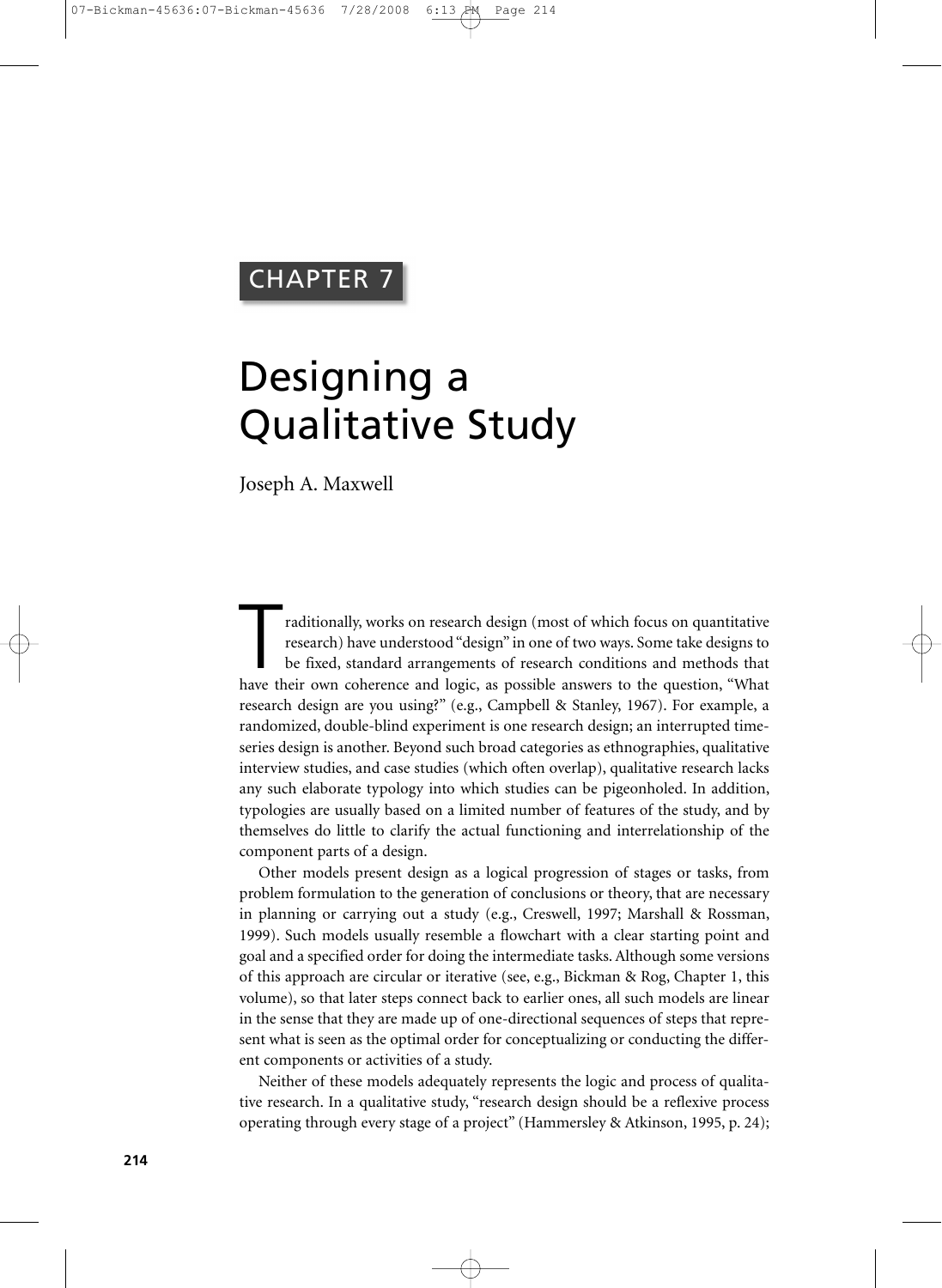the activities of collecting and analyzing data, developing and modifying theory, elaborating or refocusing the research questions, and identifying and dealing with validity threats are usually going on more or less simultaneously, each influencing all of the others. In addition, the researcher may need to reconsider or modify any design decision during the study in response to new developments or to changes in some other aspect of the design. Grady and Wallston (1988) argue that applied research in general requires a flexible, nonsequential approach and "an entirely different model of the research process than the traditional one offered in most textbooks" (p. 10).

This does not mean that qualitative research lacks design; as Yin (1994) says, "Every type of empirical research has an implicit, if not explicit, research design" (p. 19). Qualitative research simply requires a broader and less restrictive concept of "design" than the traditional ones described above. Thus, Becker, Geer, Hughes, and Strauss (1961), authors of a classic qualitative study of medical students, begin their chapter titled "Design of the Study" by stating,

In one sense, our study had no design. That is, we had no well-worked-out set of hypotheses to be tested, no data-gathering instruments purposely designed to secure information relevant to these hypotheses, no set of analytic procedures specified in advance. Insofar as the term "design" implies these features of elaborate prior planning, our study had none.

If we take the idea of design in a larger and looser sense, using it to identify those elements of order, system, and consistency our procedures did exhibit, our study had a design. We can say what this was by describing our original view of the problem, our theoretical and methodological commitments, and the way these affected our research and were affected by it as we proceeded. (p. 17)

For these reasons, the model of design that I present here, which I call an *interactive* model, consists of the components of a research study and the ways in which these components may affect and be affected by one another. It does not presuppose any particular order for these components, or any necessary directionality of influence.

The model thus resembles the more general definition of *design* employed outside research: "An underlying scheme that governs functioning, developing, or unfolding" and "the arrangement of elements or details in a product or work of art" (Frederick et al., 1993). A good design, one in which the components work harmoniously together, promotes efficient and successful functioning; a flawed design leads to poor operation or failure.

Traditional (typological or linear) approaches to design provide a model *for* conducting the research—a prescriptive guide that arranges the components or tasks involved in planning or conducting a study in what is seen as an optimal order. In contrast, the model presented in this chapter is a model *of* as well as *for* research. It is intended to help you understand the *actual* structure of your study as well as to plan this study and carry it out. An essential feature of this model is that it treats research design as a real entity, not simply an abstraction or plan. Borrowing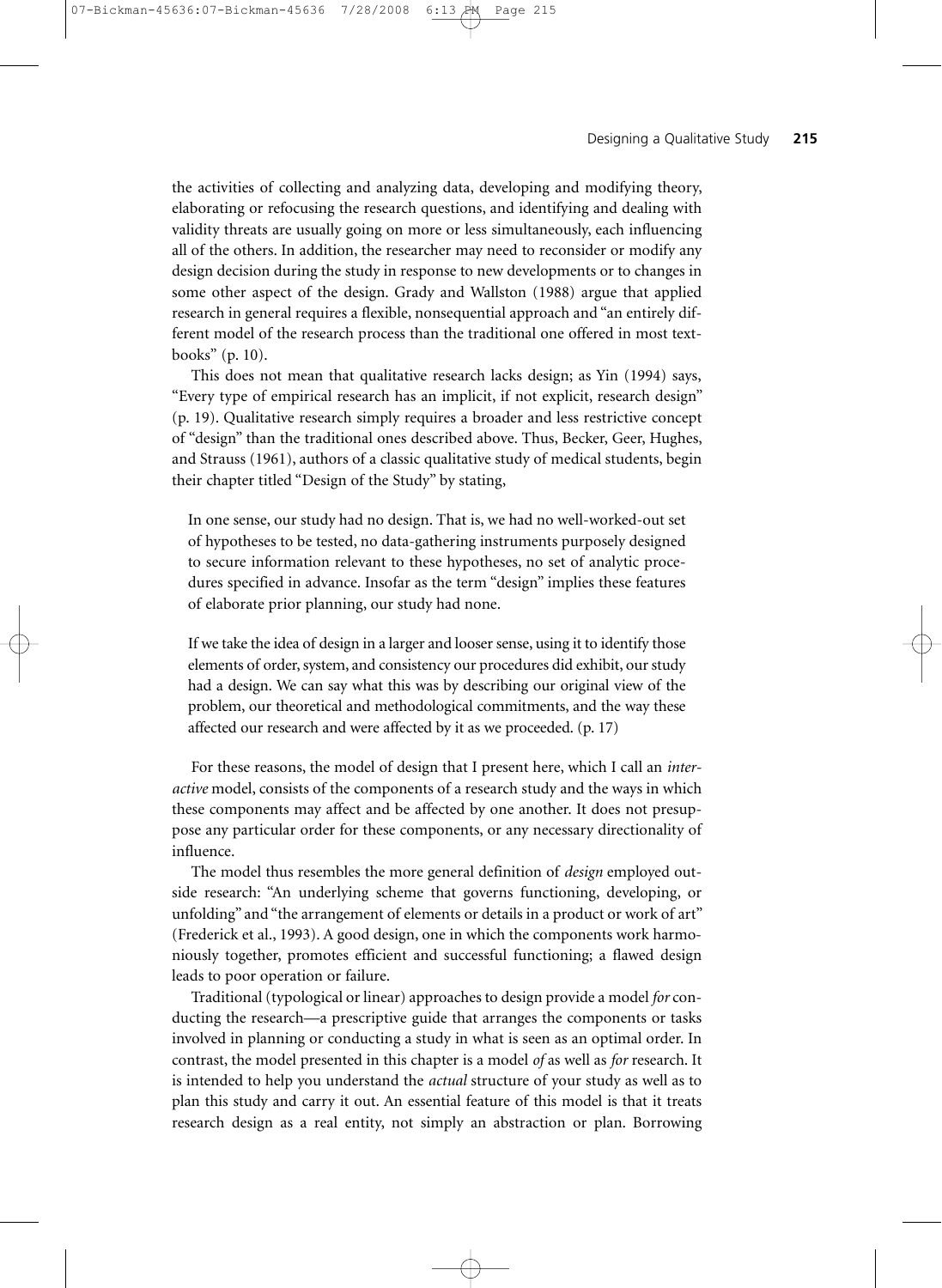Kaplan's (1964, p. 8) distinction between the "logic-in-use" and "reconstructed logic" of research, this model can be used to represent the "design-in-use" of a study, the *actual* relationships among the components of the research, as well as the intended (or reconstructed) design (Maxwell & Loomis, 2002).

This model of research design has five components, each of which addresses a different set of issues that are essential to the coherence of a study:

1. *Goals:* Why is your study worth doing? What issues do you want it to clarify, and what practices and policies do you want it to influence? Why do you want to conduct this study, and why should we care about the results?

2. *Conceptual framework*: What do you think is going on with the issues, settings, or people you plan to study? What theories, beliefs, and prior research findings will guide or inform your research, and what literature, preliminary studies, and personal experiences will you draw on for understanding the people or issues you are studying?

3. *Research questions*: What, specifically, do you want to learn or understand by doing this study? What do you not know about the things you are studying that you want to learn? What questions will your research attempt to answer, and how are these questions related to one another?

4. *Methods*: What will you actually do in conducting this study? What approaches and techniques will you use to collect and analyze your data, and how do these constitute an integrated strategy?

5. *Validity*: How might your results and conclusions be wrong? What are the plausible alternative interpretations and validity threats to these, and how will you deal with these? How can the data that you have, or that you could potentially collect, support or challenge your ideas about what's going on? Why should we believe your results?

I have not identified ethics as a separate component of research design. This isn't because I don't think ethics is important for qualitative design; on the contrary, attention to ethical issues in qualitative research is being increasingly recognized as essential (Christians, 2000; Denzin & Lincoln, 2000; Fine, Weis, Weseen, & Wong, 2000). Instead, it is because I believe that ethical concerns should be involved in *every* aspect of design. I have particularly tried to address these concerns in relation to methods, but they are also relevant to your goals, the selection of your research questions, validity concerns, and the critical assessment of your conceptual framework.

These components are not substantially different from the ones presented in many other discussions of qualitative or applied research design (e.g., LeCompte & Preissle, 1993; Lincoln & Guba, 1985; Miles & Huberman, 1994; Robson, 2002). What is innovative is the way the relationships among the components are conceptualized. In this model, the different parts of a design form an integrated and interacting whole, with each component closely tied to several others, rather than being linked in a linear or cyclic sequence. The most important relationships among these five components are displayed in Figure 7.1.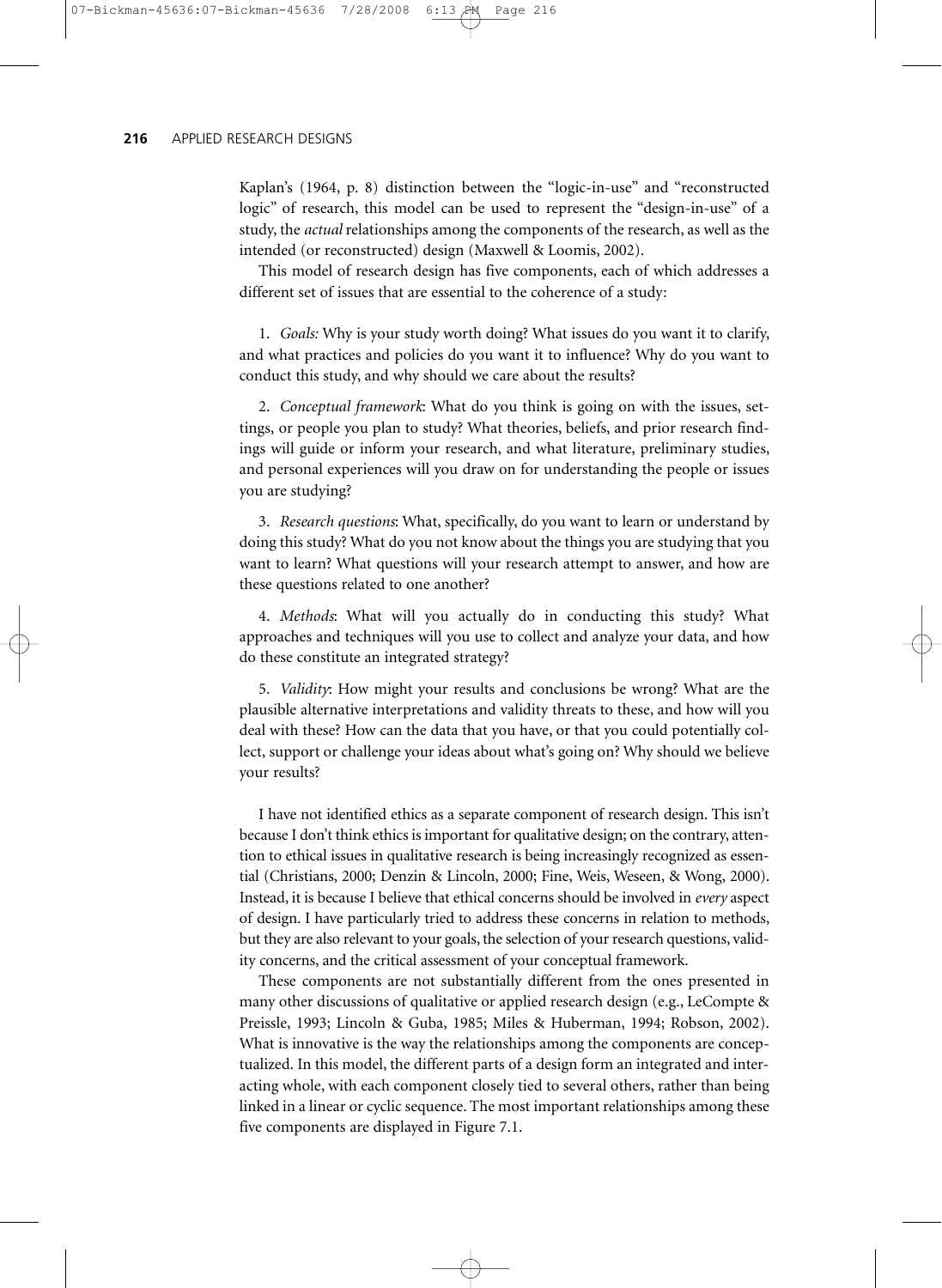



**Figure 7.1** An Interactive Model of Research Design

SOURCE: From *Qualitative Research Design: An Interactive Approach,* by J. A. Maxwell, 2005. Copyright by SAGE.

There are also connections other than those emphasized here, some of which I have indicated by dashed lines. For example, if a goal of your study is to empower participants to conduct their own research on issues that matter to them, this will shape the methods you use, and conversely the methods that are feasible in your study will constrain your goals. Similarly, the theories and intellectual traditions you are drawing on in your research will have implications for what validity threats you see as most important and vice versa.

The upper triangle of this model should be a closely integrated unit. Your research questions should have a clear relationship to the goals of your study and should be informed by what is already known about the phenomena you are studying and the theoretical concepts and models that can be applied to these phenomena. In addition, the goals of your study should be informed by current theory and knowledge, while your decisions about what theory and knowledge are relevant depend on your goals and questions.

Similarly, the bottom triangle of the model should also be closely integrated. The methods you use must enable you to answer your research questions, and also to deal with plausible validity threats to these answers. The questions, in turn, need to be framed so as to take the feasibility of the methods and the seriousness of particular validity threats into account, while the plausibility and relevance of particular validity threats, and the ways these can be dealt with, depend on the questions and methods chosen. The research questions are the heart, or hub, of the model; they connect all the other components of the design, and should inform, and be sensitive to, these components.

There are many other factors besides these five components that should influence the design of your study; these include your research skills, the available resources, perceived problems, ethical standards, the research setting, and the data and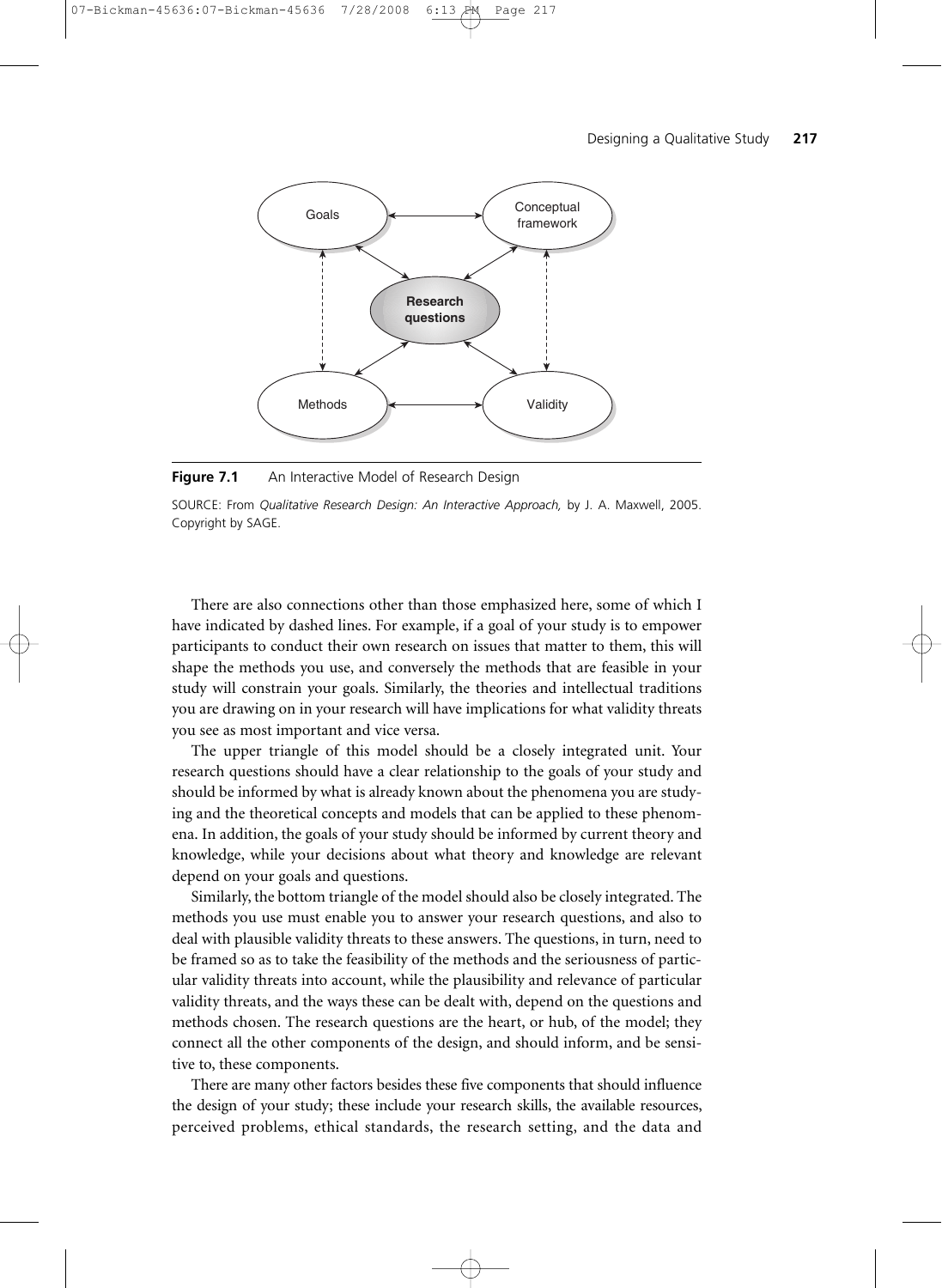

**Figure 7.2** Contextual Factors Influencing a Research Design

preliminary conclusions of the study. In my view, these are not part of the *design* of a study; rather, they either belong to the *environment* within which the research and its design exist or are *products* of the research. Figure 7.2 presents some of the environmental factors that can influence the design and conduct of a study.

I do not believe that there is one right model for qualitative or applied research design. However, I think that the model I present here is a useful one, for three main reasons:

- 1. It explicitly identifies as components of design the key issues about which decisions need to be made. These issues are therefore less likely to be ignored, and can be dealt with in a systematic manner.
- 2. It emphasizes the interactive nature of design decisions in qualitative and applied research, and the multiple connections among the design components.
- 3. It provides a model for the structure of a proposal for a qualitative study, one that clearly communicates and justifies the major design decisions and the connections among these (see Maxwell, 2005).

SOURCE: From *Qualitative Research Design: An Interactive Approach,* by J. A. Maxwell, 2005. Copyright by SAGE.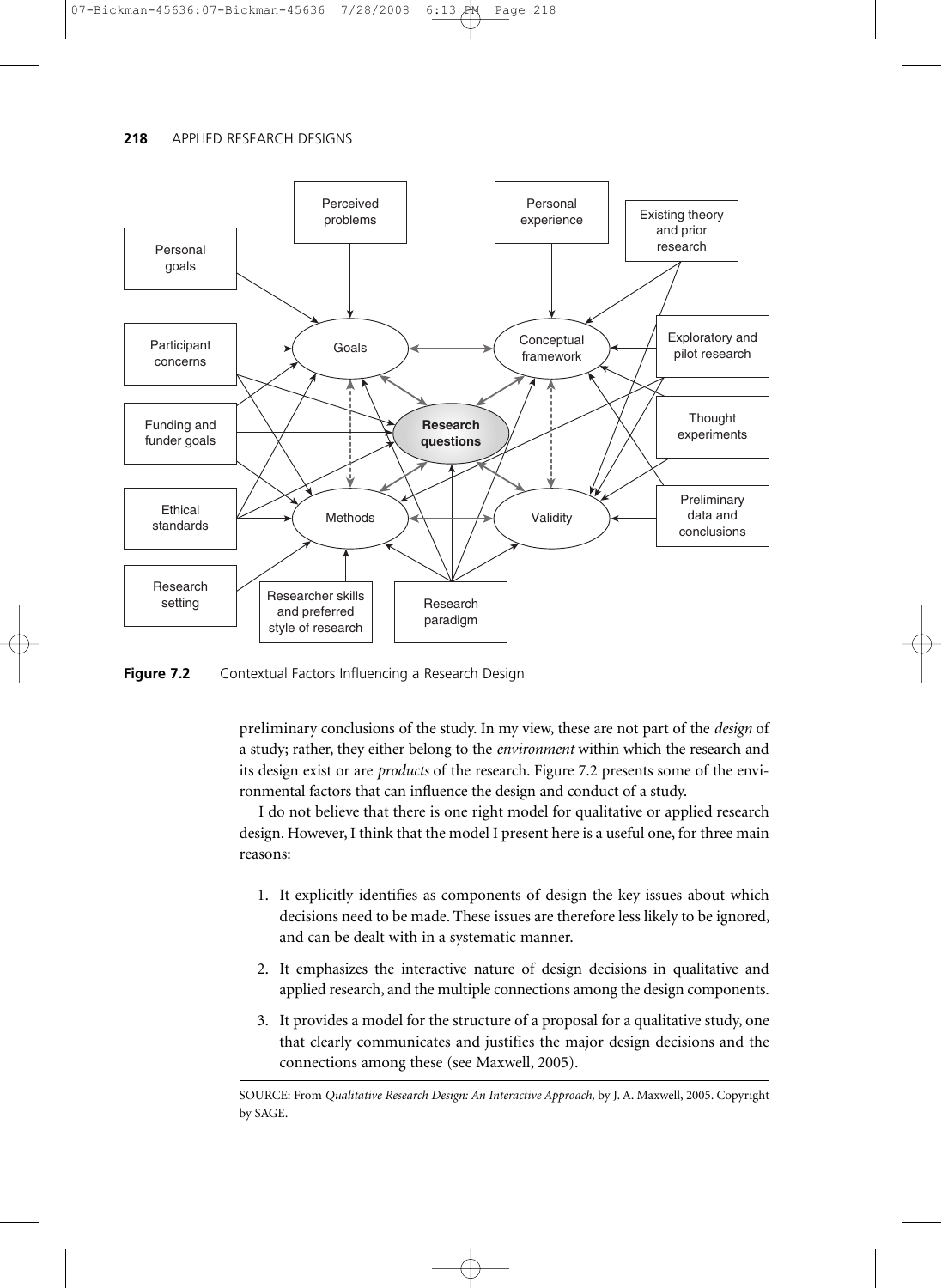Because a design for your study always exists, explicitly or implicitly, it is important to *make* this design explicit, to get it out in the open, where its strengths, limitations, and implications can be clearly understood.In the remainder of this chapter, I present the main design issues involved in each of the five components of my model, and the implications of each component for the others. I do not discuss in detail how to actually *do* qualitative research, or deal in depth with the theoretical and philosophical views that have informed this approach. For additional guidance on these topics, see the contributions of Fetterman (Chapter 17, this volume) and Stewart, Shamdasani, and Rook (Chapter 18, this volume) to this *Handbook*; the more extensive treatments by Patton (2000), Eisner and Peshkin (1990), LeCompte and Preissle (1993), Glesne (2005), Weiss (1994), Miles and Huberman (1994), and Wolcott (1995); and the encyclopedic handbooks edited by Denzin and Lincoln (2005) and Given (in press). My focus here is on how to design a qualitative study that arrives at valid conclusions and successfully and efficiently achieve its goals.

# **Goals: Why Are You Doing This Study?**

Anyone can find an unanswered, empirically answerable question to which the answer isn't *worth* knowing; as Thoreau said, it is not worthwhile to go around the world to count the cats in Zanzibar. Without a clear sense of the goals of your research, you are apt to lose your focus and spend your time and effort doing things that won't contribute to these goals. (I use *goals* here in a broad sense, to include motives, desires, and purposes—anything that leads you to do the study or that you hope to accomplish by doing it.) These goals serve two main functions for your research. First, they help guide your other design decisions to ensure that your study is *worth* doing, that you get out of it what you want. Second, they are essential to *justifying* your study, a key task of a funding or dissertation proposal. In addition, your goals inevitably shape the descriptions, interpretations, and theories you create in your research. They therefore constitute not only important *resources* that you can draw on in planning, conducting, and justifying the research, but also potential *validity threats,* or sources of bias, that you will need to deal with.

It is useful to distinguish among three kinds of goals for doing a study: personal goals, practical goals, and intellectual goals. Personal goals are those that motivate *you* to do this study; they can include a desire to change some existing situation, a curiosity about a specific phenomenon or event, or simply the need to advance your career. These personal goals often overlap with your practical or research goals, but they may also include deeply rooted individual desires and needs that bear little relationship to your "official" reasons for doing the study.

It is important that you recognize and take account of the personal goals that drive and inform your research. Eradicating or submerging your personal goals and concerns is impossible, and attempting to do so is unnecessary. What *is* necessary, in qualitative design, is that you be *aware* of these concerns and how they may be shaping your research, and that you think about how best to deal with their consequences.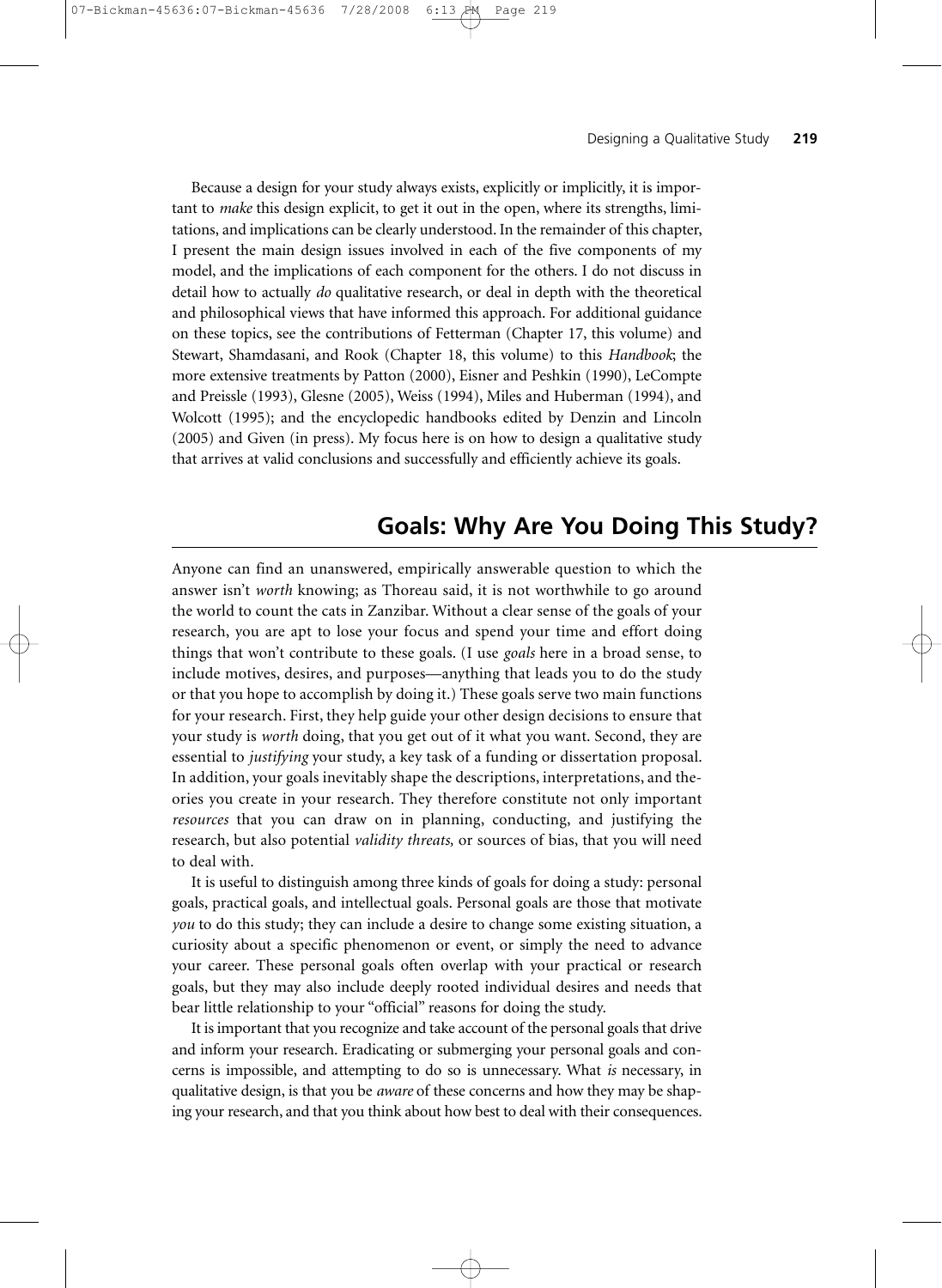07-Bickman-45636:07-Bickman-45636 7/28/2008 6:13 PM Page 220

To the extent that you have *not* made a careful assessment of ways in which your design decisions and data analyses are based on personal desires, you are in danger of arriving at invalid conclusions.

However, your personal reasons for wanting to conduct a study, and the experiences and perspectives in which these are grounded, are not simply a source of "bias" (see the later discussion of this issue in the section on validity); they can also provide you with a valuable source of insight, theory, and data about the phenomena you are studying (Marshall & Rossman, 1999, pp. 25–30; Strauss & Corbin, 1990, pp. 42–43). This source is discussed in the next section, in the subsection on experiential knowledge.

Two major decisions are often profoundly influenced by the researcher's personal goals. One is the topic, issue, or question selected for study. Traditionally, students have been told to base this decision on either faculty advice or the literature on their topic. However, personal goals and experiences play an important role in many research studies. Strauss and Corbin (1990) argue that

choosing a research problem through the professional or personal experience route may seem more hazardous than through the suggested [by faculty] or literature routes. This is not necessarily true. The touchstone of your own experience may be more valuable an indicator for you of a potentially successful research endeavor. (pp. 35–36)

A second decision that is often influenced by personal goals and experiences is the choice of a qualitative approach. Locke, Spirduso, and Silverman (1993) argue that "every graduate student who is tempted to employ a qualitative design should confront one question, 'Why do I want to do a qualitative study?' and then answer it honestly" (p. 107). They emphasize that qualitative research is *not* easier than quantitative and that seeking to avoid statistics bears little relationship to having the personal interests and skills that qualitative inquiry requires (pp. 107–110). The key issue is the compatibility of your reasons for "going qualitative" with your other goals, your research questions, and the actual activities involved in doing a qualitative study.

Besides your personal goals, there are two other kinds of goals that I want to distinguish and discuss, ones that are important for other people, not just yourself: practical goals (including administrative or policy goals) and intellectual goals. Practical goals are focused on *accomplishing* something—meeting some need, changing some situation, or achieving some goal. Intellectual goals, on the other hand, are focused on *understanding* something, gaining some insight into what is going on and why this is happening. Although applied research design places much more emphasis on practical goals than does basic research, you still need to address the issues of what you want to *understand* by doing the study and how this understanding will contribute to your accomplishing your practical goals. (The issue of what you want to understand is discussed in more detail below, in the section on research questions.)

There are five particular intellectual goals for which qualitative studies are especially useful: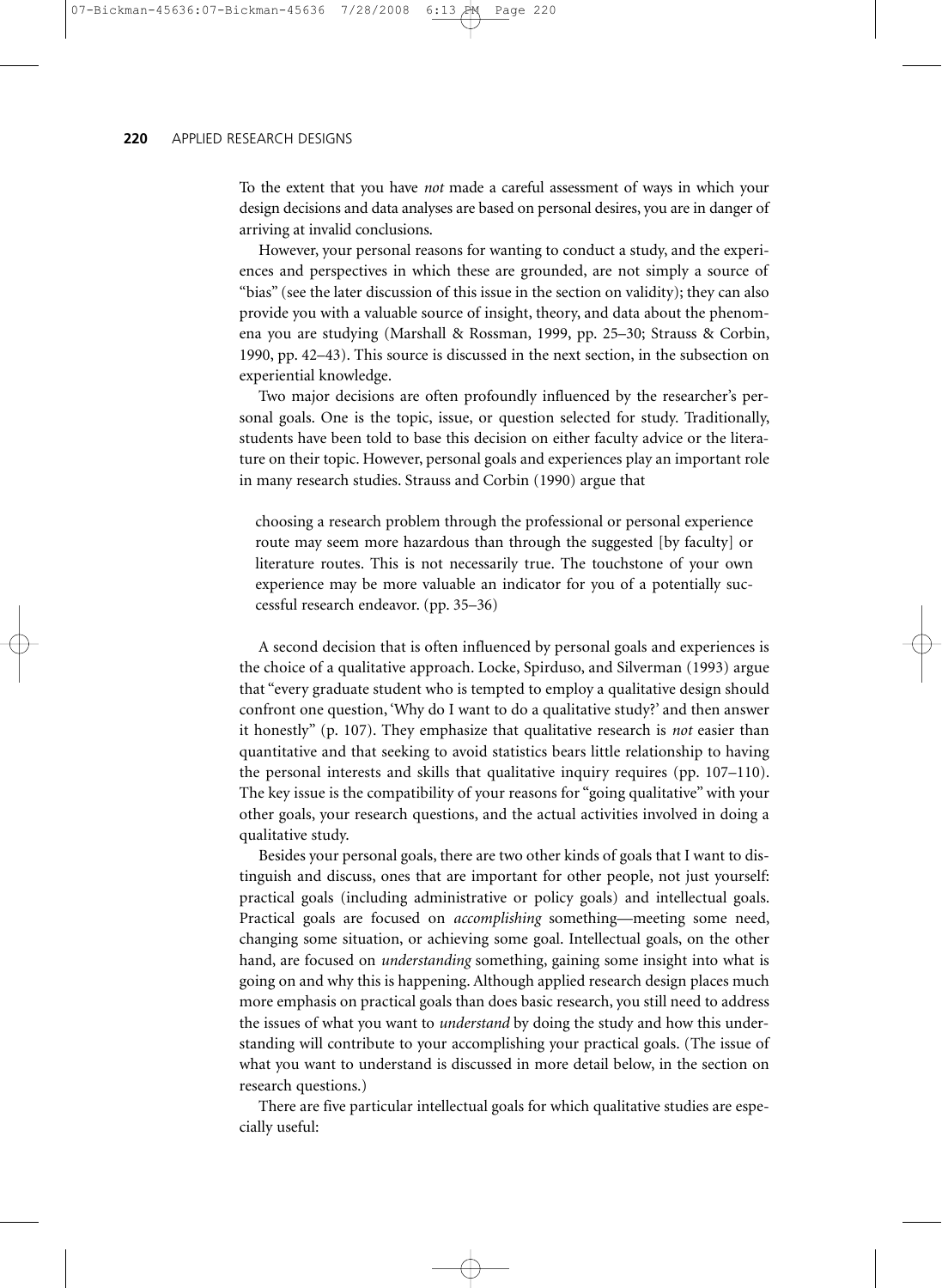1. Understanding the *meaning,* for participants in the study, of the events, situations, and actions they are involved with, and of the accounts that they give of their lives and experiences. In a qualitative study, you are interested not only in the physical events and behavior taking place, but also in how the participants in your study make sense of these and how their understandings influence their behavior. The perspectives on events and actions held by the people involved in them are not simply their accounts of these events and actions, to be assessed in terms of truth or falsity; they are part of the reality that you are trying to understand, and a major influence on their behavior (Maxwell, 1992, 2004a). This focus on meaning is central to what is known as the "interpretive" approach to social science (Bredo & Feinberg, 1982; Geertz, 1973; Rabinow & Sullivan, 1979).

2. Understanding the particular context within which the participants act and the influence this context has on their actions. Qualitative researchers typically study a relatively small number of individuals or situations and preserve the individuality of each of these in their analyses, rather than collecting data from large samples and aggregating the data across individuals or situations. Thus, they are able to understand how events, actions, and meanings are shaped by the unique circumstances in which these occur.

3. Identifying unanticipated phenomena and influences and generating new, "grounded" theories about the latter. Qualitative research has long been used for this goal by survey and experimental researchers, who often conduct "exploratory" qualitative studies to help them design their questionnaires and identify variables for experimental investigation.Although qualitative research is not restricted to this exploratory role, it is still an important strength of qualitative methods.

4. Understanding the processes by which events and actions take place. Although qualitative research is not unconcerned with outcomes, a major strength of qualitative studies is their ability to get at the processes that lead to these outcomes, processes that experimental and survey research are often poor at identifying (Maxwell, 2004a).

5. Developing causal explanations. The traditional view that qualitative research cannot identify causal relationships is based on a restrictive and philosophically outdated concept of causality (Maxwell, 2004b), and both qualitative and quantitative researchers are increasingly accepting the legitimacy of using qualitative methods for causal inference (e.g., Shadish, Cook, & Campbell, 2002). Such an approach requires thinking of causality in terms of processes and mechanisms, rather than simply demonstrating regularities in the relationships between variables (Maxwell, 2004a); I discuss this in more detail in the section on research questions. Deriving causal explanations from a qualitative study is not an easy or straightforward task, but qualitative research is not different from quantitative research in this respect. Both approaches need to identify and deal with the plausible validity threats to any proposed causal explanation, as discussed below.

These intellectual goals, and the inductive, open-ended strategy that they require, give qualitative research an advantage in addressing numerous practical goals, including the following.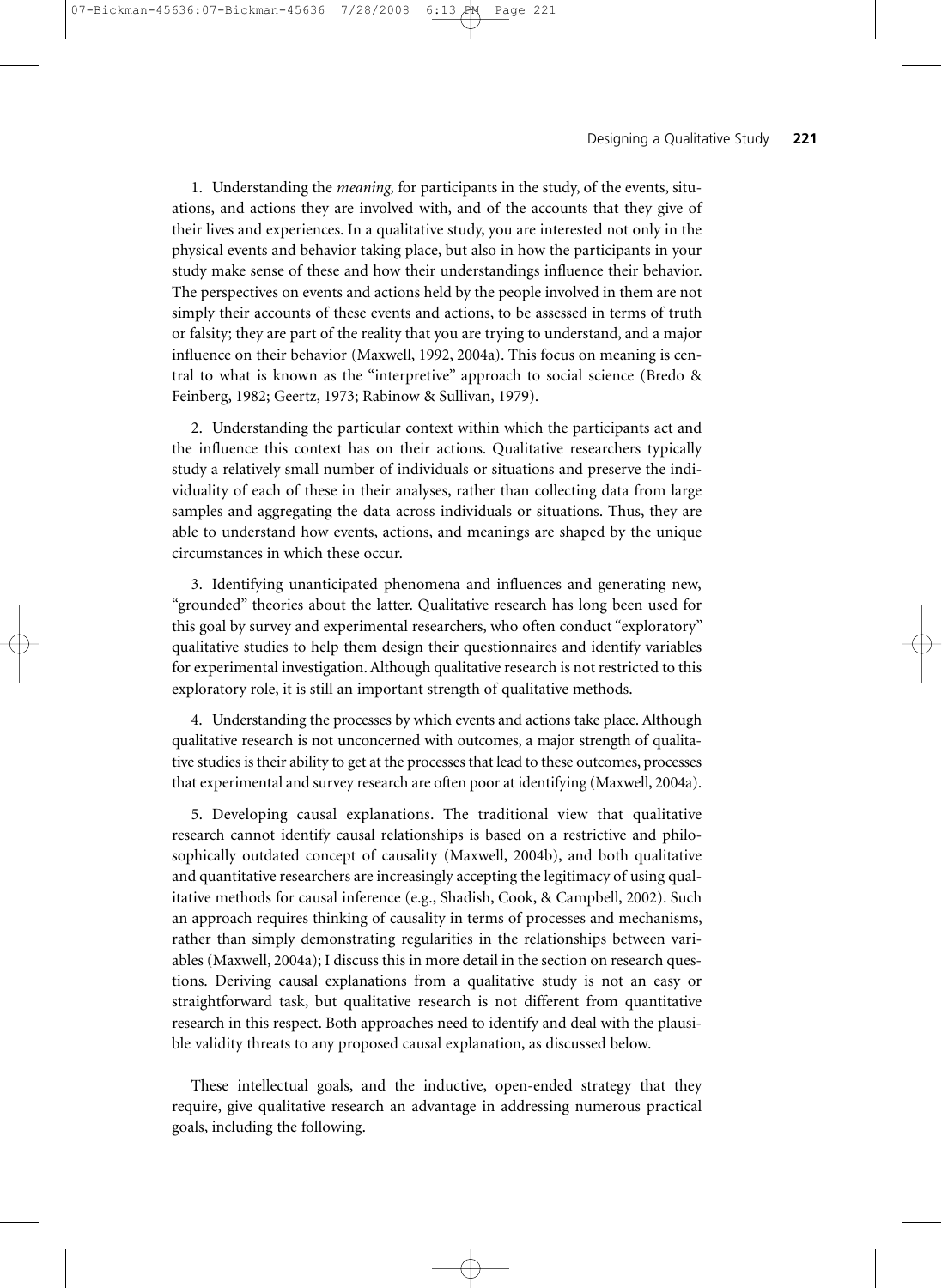*Generating results and theories that are understandable and experientially credible, both to the people being studied and to others* (Bolster, 1983). Although quantitative data may have greater credibility for some goals and audiences, the specific detail and personal immediacy of qualitative data can lead to the greater influence of the latter in other situations. For example, I was involved in one evaluation, of how teaching rounds in one hospital department could be improved, that relied primarily on participant observation of rounds and open-ended interviews with staff physicians and residents (Maxwell, Cohen, & Reinhard, 1983). The evaluation led to decisive department action, in part because department members felt that the report, which contained detailed descriptions of activities during rounds and numerous quotes from interviews to support the analysis of the problems with rounds, "told it like it really was" rather than simply presenting numbers and generalizations to back up its recommendations.

*Conducting formative studies, ones that are intended to help improve existing practice rather than simply to determine the outcomes of the program or practice being studied* (Scriven, 1991). In such studies, which are particularly useful for applied research, it is more important to understand the process by which things happen in a particular situation than to measure outcomes rigorously or to compare a given situation with others.

*Engaging in collaborative, action, or "empowerment" research with practitioners or research participants* (e.g., Cousins & Earl, 1995; Fetterman, Kaftarian, & Wandersman, 1996; Tolman & Brydon-Miller, 2001; Whyte, 1991). The focus of qualitative research on particular contexts and their meaning for the participants in these contexts, and on the processes occurring in these contexts, makes it especially suitable for collaborations with practitioners or with members of the community being studied (Patton, 1990, pp. 129–130; Reason, 1994).

A useful way of sorting out and formulating the goals of your study is to write memos in which you reflect on your goals and motives, as well as the implications of these for your design decisions (for more information on such memos, see Maxwell, 2005, pp. 11–13; Mills, 1959, pp. 197–198; Strauss & Corbin, 1990, chap. 12). See Exercise 1.

# **Conceptual Framework: What Do You Think Is Going On?**

The conceptual framework of your study is the system of concepts, assumptions, expectations, beliefs, and theories that supports and informs your research. Miles and Huberman (1994) state that a conceptual framework "explains, either graphically or in narrative form, the main things to be studied—the key factors, concepts, or variables—and the presumed relationships among them" (p. 18). Here, I use the term in a broader sense that also includes the actual ideas and beliefs that you hold about the phenomena studied, whether these are written down or not.

Thus, your conceptual framework is a formulation of what you think is *going on* with the phenomena you are studying—a tentative *theory* of what is happening and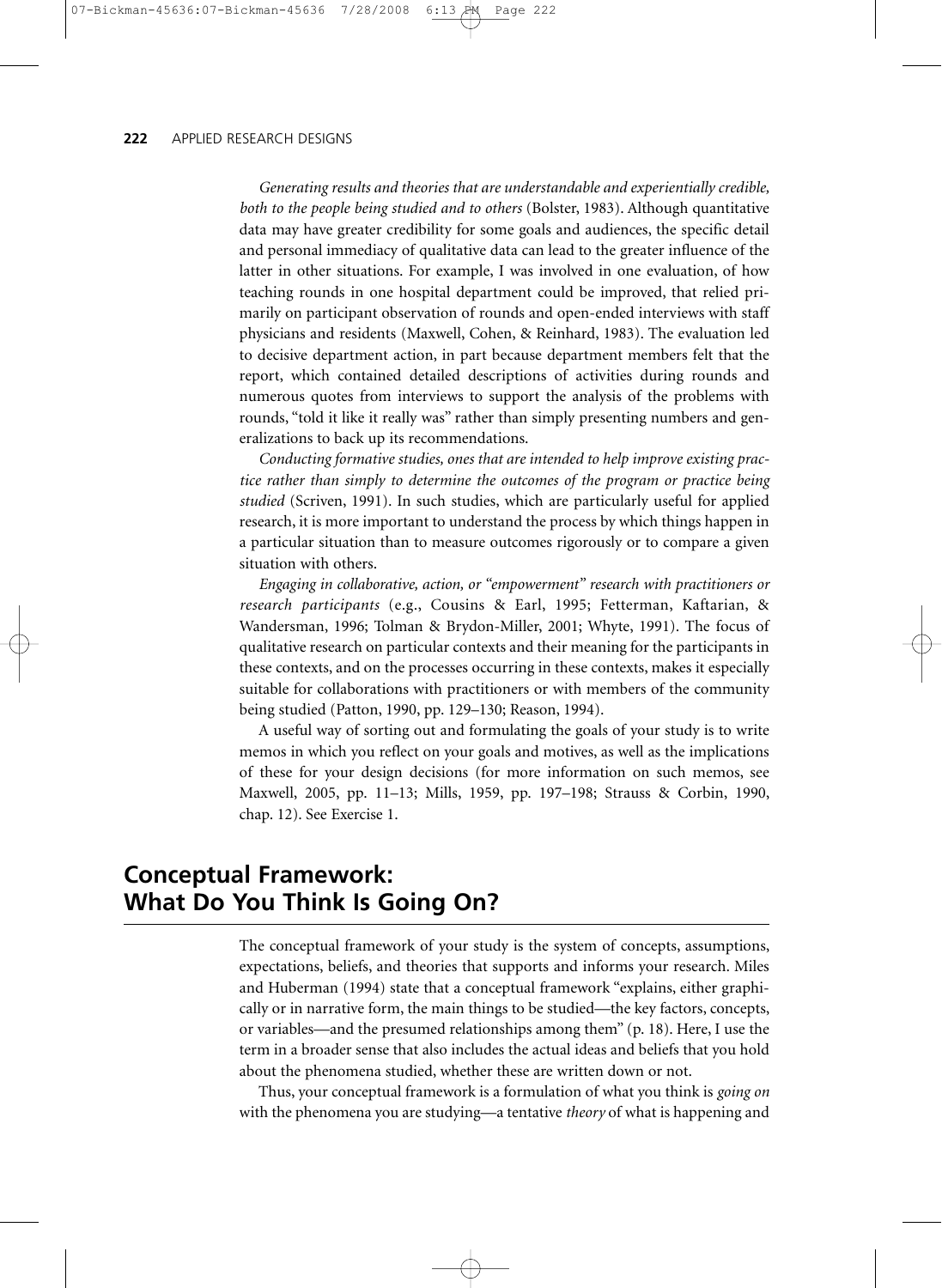why. Theory provides a model or map of *why* the world is the way it is (Strauss, 1995). It is a simplification of the world, but a simplification aimed at clarifying and explaining some aspect of how it works. It is not simply a "framework," although it can provide that, but a *story* about what you think is happening and why. A useful theory is one that tells an enlightening story about some phenomenon, one that gives you new insights and broadens your understanding of that phenomenon. The function of theory in your design is to inform the rest of the design—to help you assess your goals, develop and select realistic and relevant research questions and methods, and identify potential validity threats to your conclusions.

What is often called the "research problem" is a part of your conceptual framework, and formulating the research problem is often seen as a key task in designing your study. It is part of your conceptual framework (although it is often treated as a separate component of a research design) because it identifies something that is *going on* in the world, something that is itself problematic or that has consequences that are problematic.

The conceptual framework of a study is often labeled the "literature review."This can be a dangerously misleading term, for three reasons. First, it can lead you to focus narrowly on "literature," ignoring other conceptual resources that may be of equal or greater importance for your study, including unpublished work, communication with other researchers, and your own experience and pilot studies. Second, it tends to generate a strategy of "covering the field" rather than focusing specifically on those studies and theories that are particularly *relevant* to your research (Maxwell, 2006). Third, it can make you think that your task is simply descriptive to tell what previous researchers have found or what theories have been proposed. In developing a conceptual framework, your purpose is not only descriptive, but also critical; you need to treat "the literature" not as an *authority* to be deferred to, but as a useful but fallible source of *ideas* about what's going on, and to attempt to see alternative ways of framing the issues (Locke, Silverman, & Spirduso, 2004).

Another way of putting this is that the conceptual framework for your research study is something that is *constructed,* not found. It incorporates pieces that are borrowed from elsewhere, but the structure, the overall coherence, is something that *you* build, not something that exists ready-made. Becker (1986, 141ff.) systematically develops the idea that prior work provides *modules* that you can use in building your conceptual framework, modules that you need to examine critically to make sure they work effectively with the rest of your design. There are four main sources for these modules: your own experiential knowledge, existing theory and research, pilot and exploratory studies, and thought experiments. Before addressing the sources of these modules, however, I want to discuss a particularly important part of your conceptual framework—the research paradigm(s) within which you situate your work.

# **Connecting With a Research Paradigm**

One of the critical decisions that you will need to make in designing your study is the paradigm (or paradigms) within which you will situate your work. This use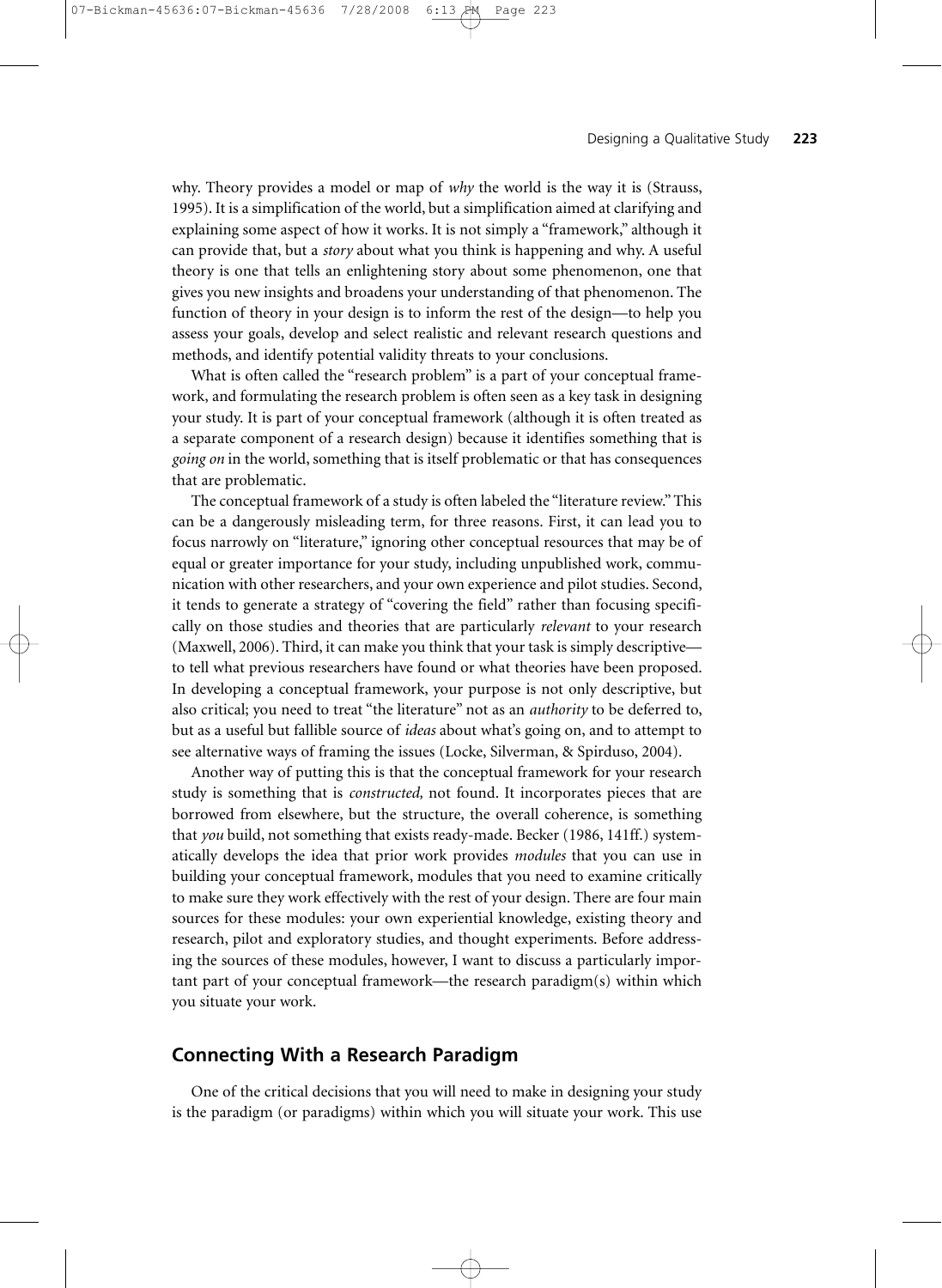of the term *paradigm*, which derives from the work of the historian of science Thomas Kuhn, refers to a set of very general philosophical assumptions about the nature of the world (ontology) and how we can understand it (epistemology), assumptions that tend to be shared by researchers working in a specific field or tradition. Paradigms also typically include specific methodological strategies linked to these assumptions, and identify particular studies that are seen as exemplifying these assumptions and methods. At the most abstract and general level, examples of such paradigms are philosophical positions such as positivism, constructivism, realism, and pragmatism, each embodying very different ideas about reality and how we can gain knowledge of it.At a somewhat more specific level, paradigms that are relevant to qualitative research include interpretivism, critical theory, feminism, postmodernism, and phenomenology, and there are even more specific traditions within these (for more detailed guidance, see Creswell, 1997; Schram, 2005). I want to make several points about using paradigms in your research design:

1. Although some people refer to "the qualitative paradigm," there are many different paradigms within qualitative research, some of which differ radically in their assumptions and implications (see also Denzin & Lincoln, 2000; Pitman & Maxwell, 1992). You need to make explicit which paradigm(s) your work will draw on, since a clear paradigmatic stance helps guide your design decisions and to justify these decisions. Using an established paradigm (such as grounded theory, critical realism, phenomenology, or narrative research) allows you to build on a coherent and welldeveloped approach to research, rather than having to construct all of this yourself.

2. You don't have to adopt in total a single paradigm or tradition. It is possible to combine aspects of different paradigms and traditions, although if you do this you will need to carefully assess the compatibility of the modules that you borrow from each. Schram (2005) gives a valuable account of how he combined the ethnographic and life history traditions in his dissertation research on an experienced teacher's adjustment to a new school and community.

3. Your selection of a paradigm (or paradigms) is not a matter of free choice.You have already made many assumptions about the world, your topic, and how we can understand these, even if you have never consciously examined these.Choosing a paradigm or tradition primarily involves assessing which paradigms best fit with your own assumptions and methodological preferences; Becker (1986, pp. 16–17) makes the same point about using theory in general. Trying to work within a paradigm (or theory) that doesn't fit your assumptions is like trying to do a physically demanding job in clothes that don't fit—at best you'll be uncomfortable, at worst it will keep you from doing the job well. Such a lack of fit may not be obvious at the outset; it may only emerge as you develop your conceptual framework, research questions, and methods, since these should also be compatible with your paradigmatic stance.

# **Experiential Knowledge**

Traditionally, what you bring to the research from your background and identity has been treated as "bias," something whose influence needs to be *eliminated*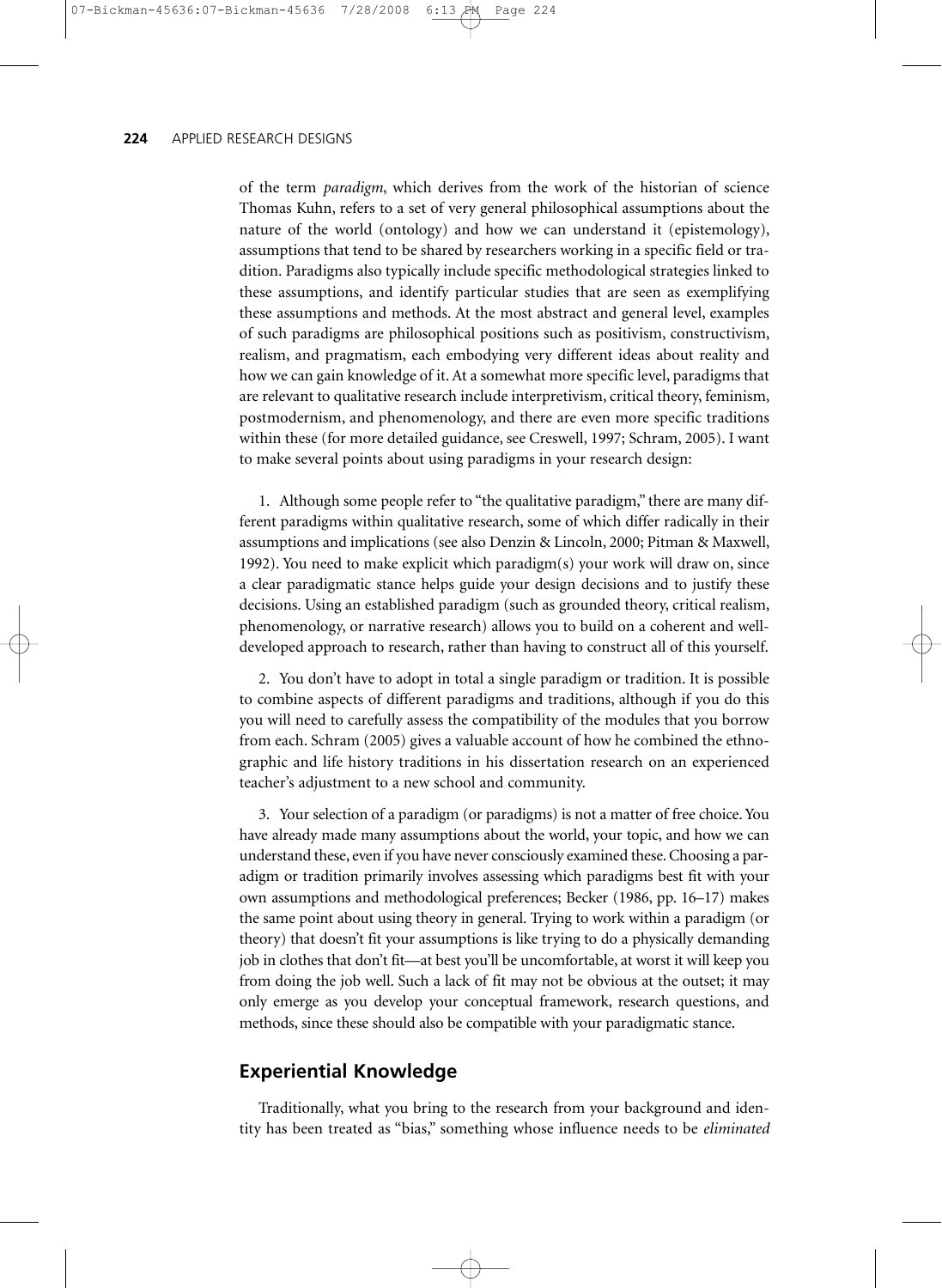from the design, rather than a valuable component of it. However, the explicit incorporation of your identity and experience (what Strauss, 1987, calls "experiential data") in your research has recently gained much wider theoretical and philosophical support (e.g., Berg & Smith, 1988; Denzin & Lincoln, 2000; Jansen & Peshkin, 1992; Strauss, 1987). Using this experience in your research can provide you with a major source of insights, hypotheses, and validity checks. For example, Grady and Wallston (1988, p. 41) describe how one health care researcher used insights from her own experience to design a study of why many women don't do breast self-examination.

This is not a license to impose your assumptions and values uncritically on the research. Reason (1988) uses the term *critical subjectivity* to refer to

a quality of awareness in which we do not suppress our primary experience; nor do we allow ourselves to be swept away and overwhelmed by it; rather we raise it to consciousness and use it as part of the inquiry process. (p. 12)

However, there are few well-developed and explicit strategies for doing this. The "researcher identity memo" is one technique; this involves reflecting on, and writing down, the different aspects of your experience that are potentially relevant to your study. Example 7.1 is part of one of my own researcher identity memos, written when I was working on a paper of diversity and community; Exercise 1 involves writing your own researcher identity memo. (For more on this technique, see Maxwell, 2005.) Doing this can generate unexpected insights and connections, as well as create a valuable record of these.

# **Example 7.1** Identity Memo on Diversity

I can't recall when I first became interested in diversity; it's been a major concern for at least the past 20 years ... I do remember the moment that I consciously realized that my mission in life was "to make the world safe for diversity"; I was in Regenstein Library at the University of Chicago one night in the mid-1970s talking to another student about why we had gone into anthropology, and the phrase suddenly popped into my head.

However, I never gave much thought to tracing this position any further back. I remember, as an undergraduate, attending a talk on some political topic, and being struck by two students' bringing up issues of the rights of particular groups to retain their cultural heritages; it was an issue that had never consciously occurred to me. And I'm sure that my misspent youth reading science fiction rather than studying had a powerful influence on my sense of the importance of tolerance and understanding of diversity; I wrote my essay for my application to college on tolerance in high school society. But I didn't think much about where all this came from.

(Continued)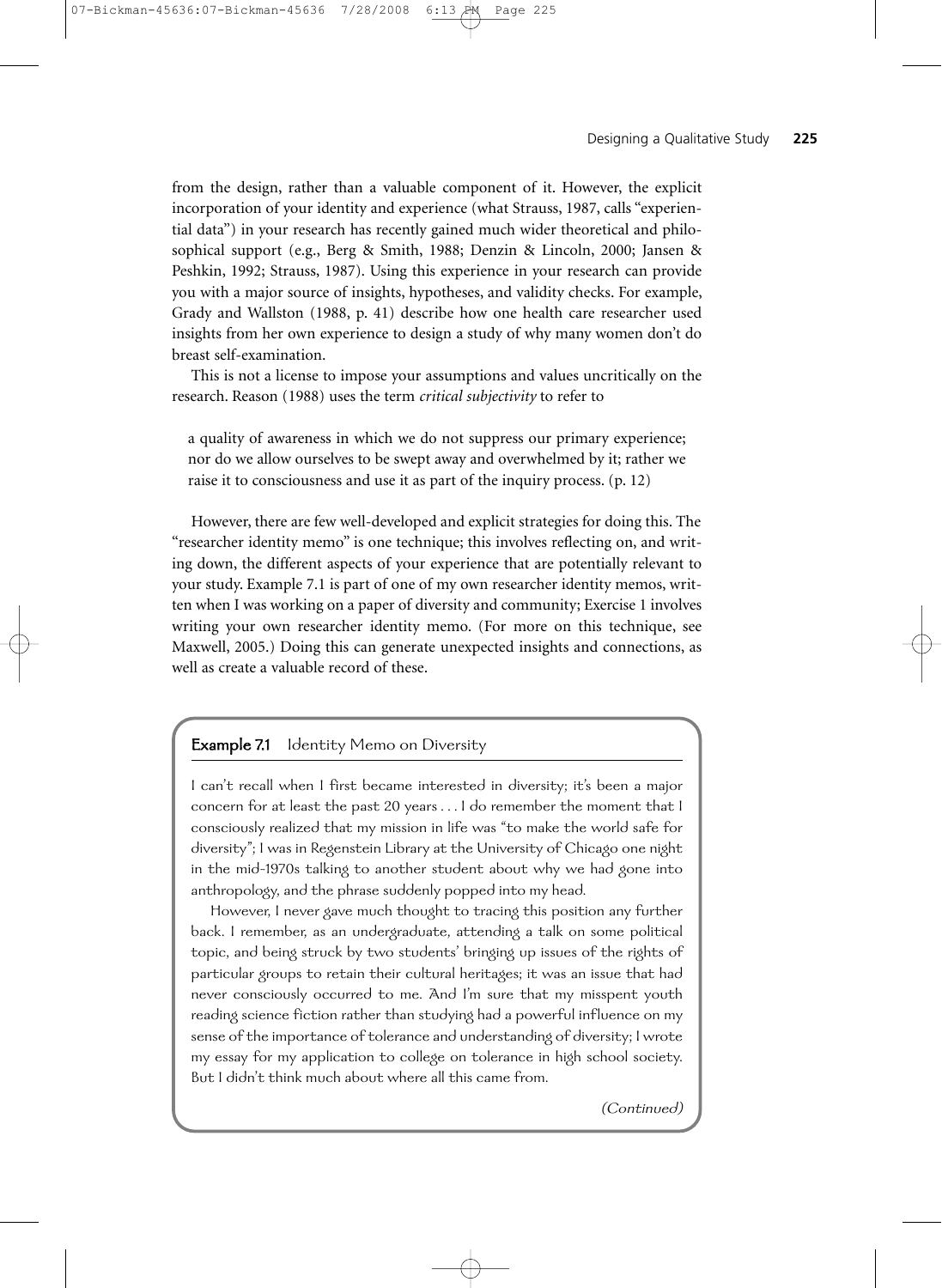### (Continued)

It was talking to the philosopher Amelie Rorty in the summer of 1991 that really triggered my awareness of these roots. She had given a talk on the concept of moral diversity in Plato, and I gave her a copy of my draft paper on diversity and solidarity. We met for lunch several weeks later to discuss these issues, and at one point she asked me how my concern with diversity connected with my background and experiences. I was surprised by the question, and found I really couldn't answer it. She, on the other hand, had thought about this a lot, and talked about her parents emigrating from Belgium to the United States, deciding they were going to be farmers like "real Americans," and with no background in farming, buying land in rural West Virginia and learning how to survive and fit into a community composed of people very different from themselves.

This made me start thinking, and I realized that as far back as I can remember I've felt different from other people, and had a lot of difficulties as a result of this difference and my inability to "fit in" with peers, relatives, or other people generally. This was all compounded by my own shyness and tendency to isolate myself, and by the frequent moves that my family made while I was growing up.

The way in which this connects with my work on diversity is that my main strategy for dealing with my difference from others, as far back as I can remember, was not to try to be more like them (similarity-based), but to try to be helpful to them (contiguity-based). This is a bit oversimplified, because I also saw myself as somewhat of a "social chameleon," adapting to whatever situation I was in, but this adaptation was much more an interactional adaptation than one of becoming fundamentally similar to other people.

It now seems incomprehensible to me that I never saw the connections between this background and my academic work.

[The remainder of the memo discusses the specific connections between my experience and the theory of diversity and community that I had been developing, which sees both similarity (shared characteristics) and contiguity (interaction) as possible sources of solidarity and community.]

SOURCE: From Qualitative Research Design: An Interactive Approach, by J. A. Maxwell, 2005. Copyright by SAGE.

# **Existing Theory and Research**

The second major source of modules for your conceptual framework is existing theory and research—not simply published work, but also unpublished papers and dissertations, conference presentations, and what is in the heads of active researchers in your field (Locke, Spirduso, & Silverman, 2000). I will begin with theory, because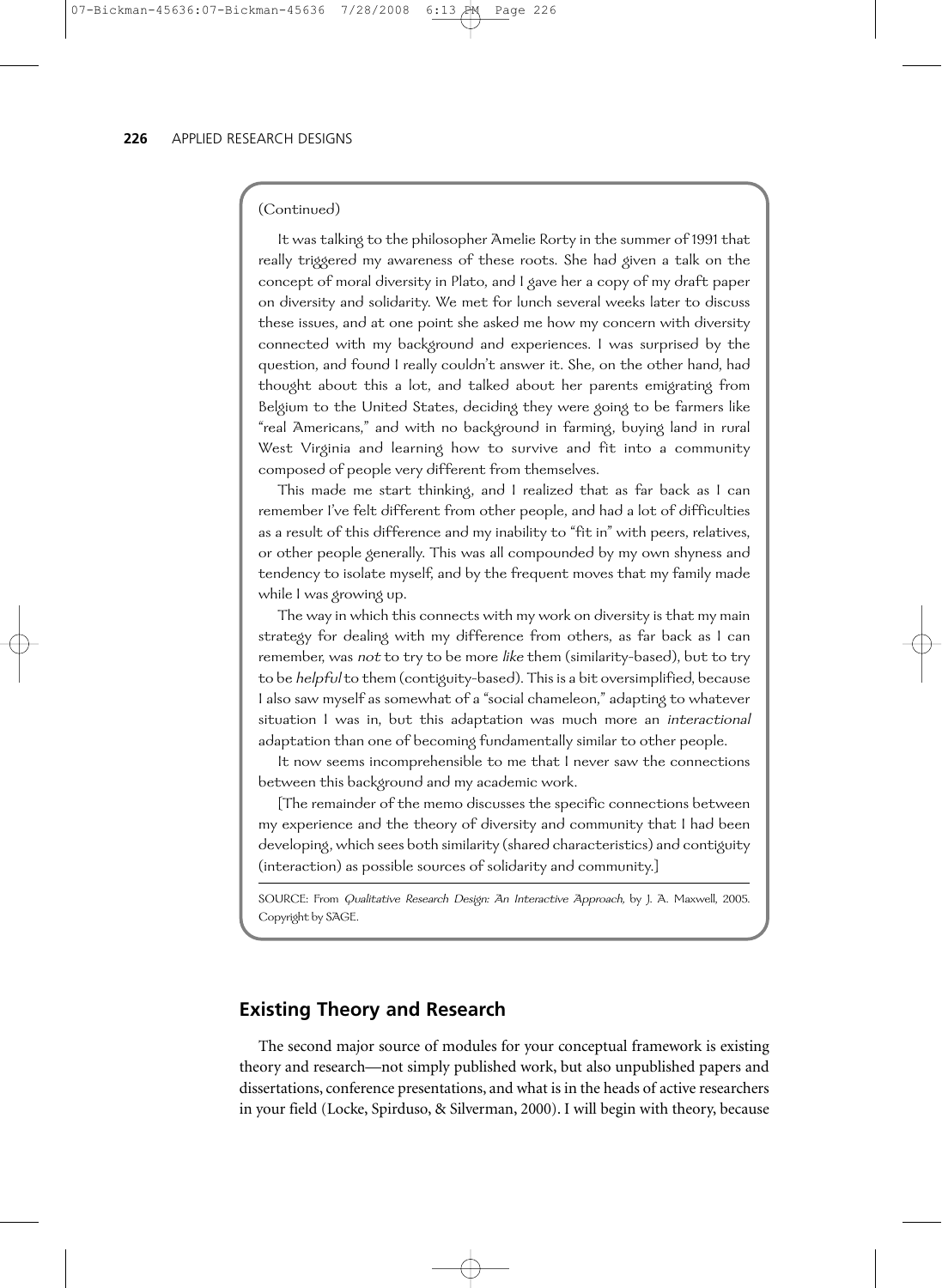it is for most people the more problematic and confusing of the two, and then deal with using prior research for other purposes than as a source of theory.

> Using existing theory in qualitative research has both advantages and dangers. A useful theory helps you *organize* your data. Particular pieces of information that otherwise might seem unconnected or irrelevant to one another or to your research questions can be related if you can fit them into the theory.A useful theory also *illuminates* what you are seeing in your research. It draws your attention to particular events or phenomena and sheds light on relationships that might otherwise go unnoticed or misunderstood.

> However, Becker (1986) warns that the existing literature, and the assumptions embedded in it, can deform the way you frame your research, causing you to overlook important ways of conceptualizing your study or key implications of your results. The literature has the advantage of what he calls "ideological hegemony," making it difficult for you to see any phenomenon in ways that are different from those that are prevalent in the literature. Trying to fit your insights into this established framework can deform your argument, weakening its logic and making it harder for you to see what this new way of framing the phenomenon might contribute. Becker describes how existing theory and perspectives deformed his early research on marijuana use, leading him to focus on the dominant question in the literature and to ignore the most interesting implications and possibilities of his study.

> Becker (1986) argues that there is no way to be sure when the established approach is wrong or misleading or when your alternative is superior. All you can do is try to identify the ideological component of the established approach, and see what happens when you abandon these assumptions. He asserts that "a serious scholar ought routinely to inspect competing ways of taking about the same subject matter," and warns, "Use the literature, don't let it use you" (p. 149; see also Mills, 1959).

> A review of relevant prior research can serve several other purposes in your design besides providing you with existing theory (see Locke et al., 2004; Strauss, 1987, pp. 48–56). First, you can use it to develop a *justification* for your study—to show how your work will address an important need or unanswered question. Second, it can inform your *decisions about methods,* suggesting alternative approaches or revealing potential problems with your plans. Third, it can be a source of *data* that you can use to test or modify your theories.You can see if existing theory, the results of your pilot research, or your experiential understanding is supported or challenged by previous studies. Finally, you can use ideas in the literature to help you *generate* theory, rather than simply borrowing such theory from the literature.

# **Pilot and Exploratory Studies**

Pilot studies serve some of the same functions as prior research, but they can be focused more precisely on your own concerns and theories.You can design pilot studies specifically to test your ideas or methods and explore their implications, or to inductively develop *grounded* theory. One particular use that pilot studies have in qualitative research is to generate an understanding of the concepts and theories held by the people you are studying—what I have called "interpretation" (Maxwell, 1992).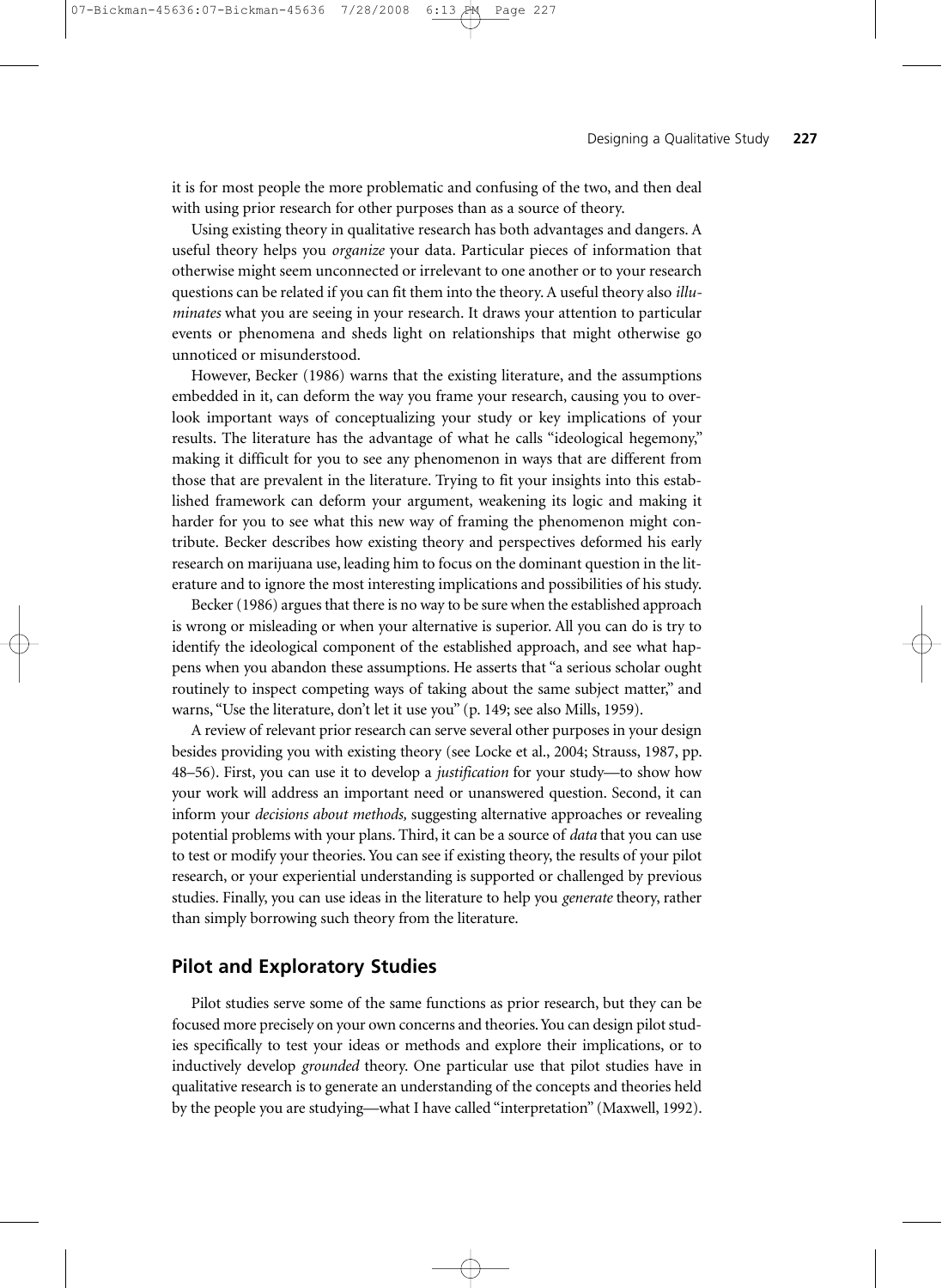This is not simply a source of additional concepts for your theory; instead, it provides you with an understanding of the *meaning* that these phenomena and events have for the actors who are involved in them, and the perspectives that inform their actions. In a qualitative study, these meanings and perspectives should constitute an important focus of your theory; as discussed earlier, they are one of the things your theory is *about,* not simply a source of theoretical insights and building blocks for the latter.

# **Thought Experiments**

Thought experiments have a long and respected tradition in the physical sciences (much of Einstein's work was based on thought experiments) but have received little attention in discussions of research design, particularly qualitative research design. Thought experiments draw on both theory and experience to answer "what if" questions, to seek out the logical implications of various properties of the phenomena you want to study. They can be used both to test your current theory for logical problems and to generate new theoretical insights. They encourage creativity and a sense of exploration and can help you make explicit the experiential knowledge that you already possess. Finally, they are easy to do, once you develop the skill. Valuable discussions of thought experiments in the social sciences are presented by Mills (1959) and Lave and March (1975).

Experience, prior theory and research, pilot studies, and thought experiments are the four major sources of the conceptual framework for your study. The ways in which you can put together a useful and valid conceptual framework from these sources are particular to each study, and not something for which any cookbook exists. The main thing to keep in mind is the need for integration of these components with one another and with your goals and research questions.

# **Concept Mapping**

A particularly valuable tool for generating and understanding these connections in your research is a technique known as concept mapping (Miles & Huberman, 1994; Novak & Gowin, 1984). Kane and Trochim (Chapter 14, this volume) provide an overview of concept mapping but focus on using concept mapping with groups of stakeholders for organizational improvement or evaluation, employing mainly quantitative techniques. However, concept mapping has many other uses, including clarification and development of your own ideas about what's going on with the phenomena you want to study. Exercise 2 is designed to help you develop an initial concept map for your study (for additional guidance, see the sources above and Maxwell, 2005).

# **Research Questions: What Do You Want to Understand?**

Your research questions—what you specifically want to learn or understand by doing your study—are at the heart of your research design. They are the one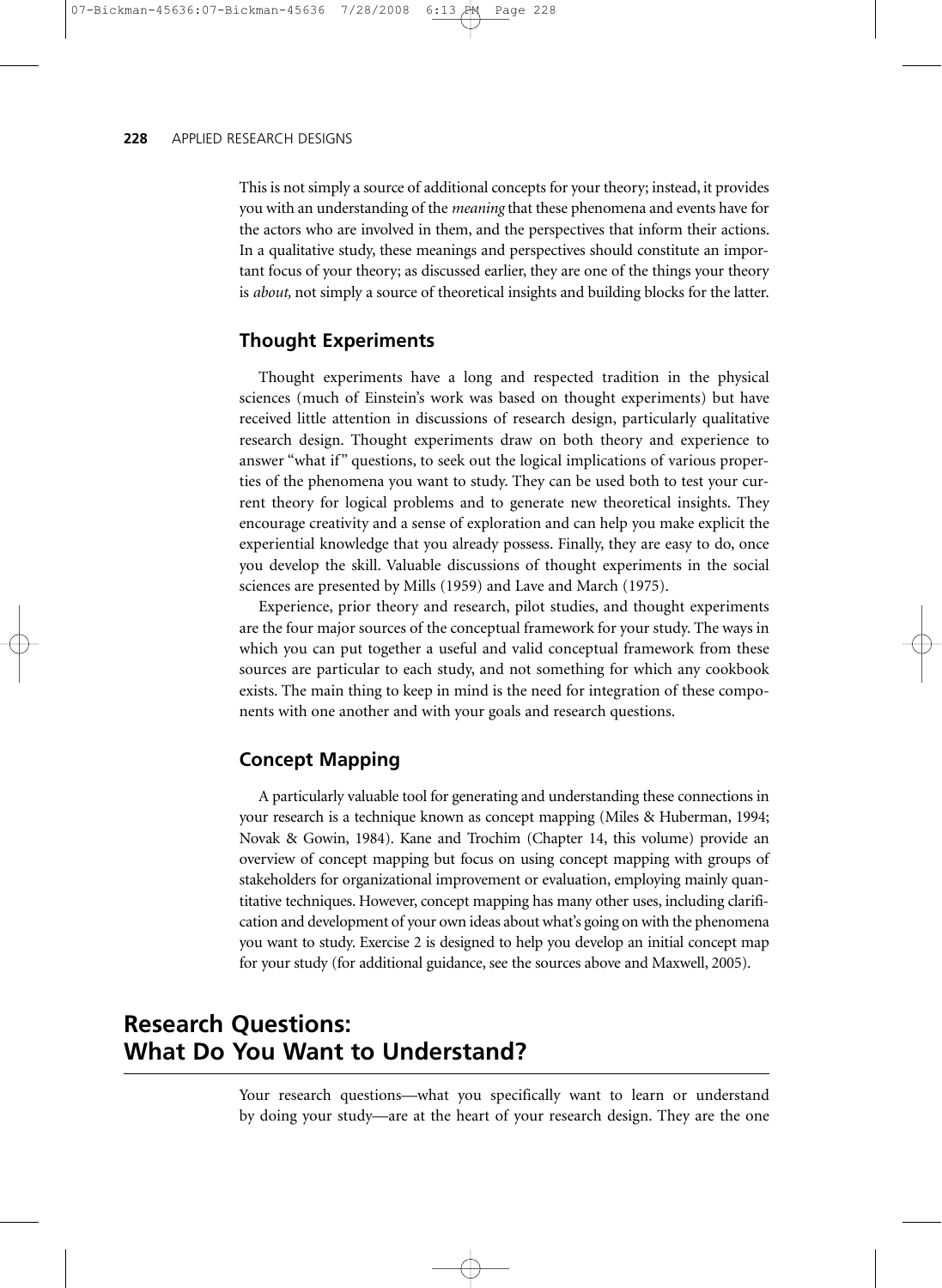component that directly connects to all the other components of the design. More than any other aspect of your design, your research questions will have an influence on, and should be responsive to, every other part of your study.

This is different from seeing research questions as the *starting point* or primary determinant of the design. Models of design that place the formulation of research questions at the beginning of the design process, and that see these questions as determining the other aspects of the design, don't do justice to the interactive and inductive nature of qualitative research. The research questions in a qualitative study should not be formulated in detail until the goals and conceptual framework (and sometimes general aspects of the sampling and data collection) of the design are clarified, and should remain sensitive and adaptable to the implications of other parts of the design.Often, you will need to do a significant part of the research before it is clear to you what specific research questions it makes sense to try to answer.

This does not mean that qualitative researchers should, or usually do, begin studies with *no* questions, simply going into the field with "open minds" and seeing what is there to be investigated. Every researcher begins with a substantial base of experience and theoretical knowledge, and these inevitably generate certain questions about the phenomena studied. These initial questions frame the study in important ways, influence decisions about methods, and are one basis for further focusing and development of more specific questions. However, these specific questions are generally the *result* of an interactive design process, rather than the starting point for that process. For example, Suman Bhattacharjea (1994; see also Maxwell, 2005, p. 66) spent a year doing field research on women's roles in a Pakistani educational district office before she was able to focus on two specific research questions and submit her dissertation proposal; at that point, she had also developed several hypotheses as tentative answers to these questions.

# **The Functions of Research Questions**

In your research design, the research questions serve two main functions: to help you focus the study (the questions' relationship to your goals and conceptual framework) and to give you guidance for how to conduct it (their relationship to methods and validity). A design in which the research questions are too general or too diffuse creates difficulties both for conducting the study—in knowing what site or informants to choose, what data to collect, and how to analyze these data—and for clearly connecting what you learn to your goals and existing knowledge (Miles & Huberman, 1994, pp. 22–25). Research questions that are precisely framed too early in the study, on the other hand, may lead you to overlook areas of theory or prior experience that are relevant to your understanding of what is going on, or cause you to pay too little attention to a wide range of data early in the study, data that can reveal important and unanticipated phenomena and relationships.

A third problem is that you may be smuggling unexamined assumptions into the research questions themselves, imposing a conceptual framework that doesn't fit the reality you are studying. A research question such as "How do elementary school teachers deal with the experience of isolation from their colleagues in their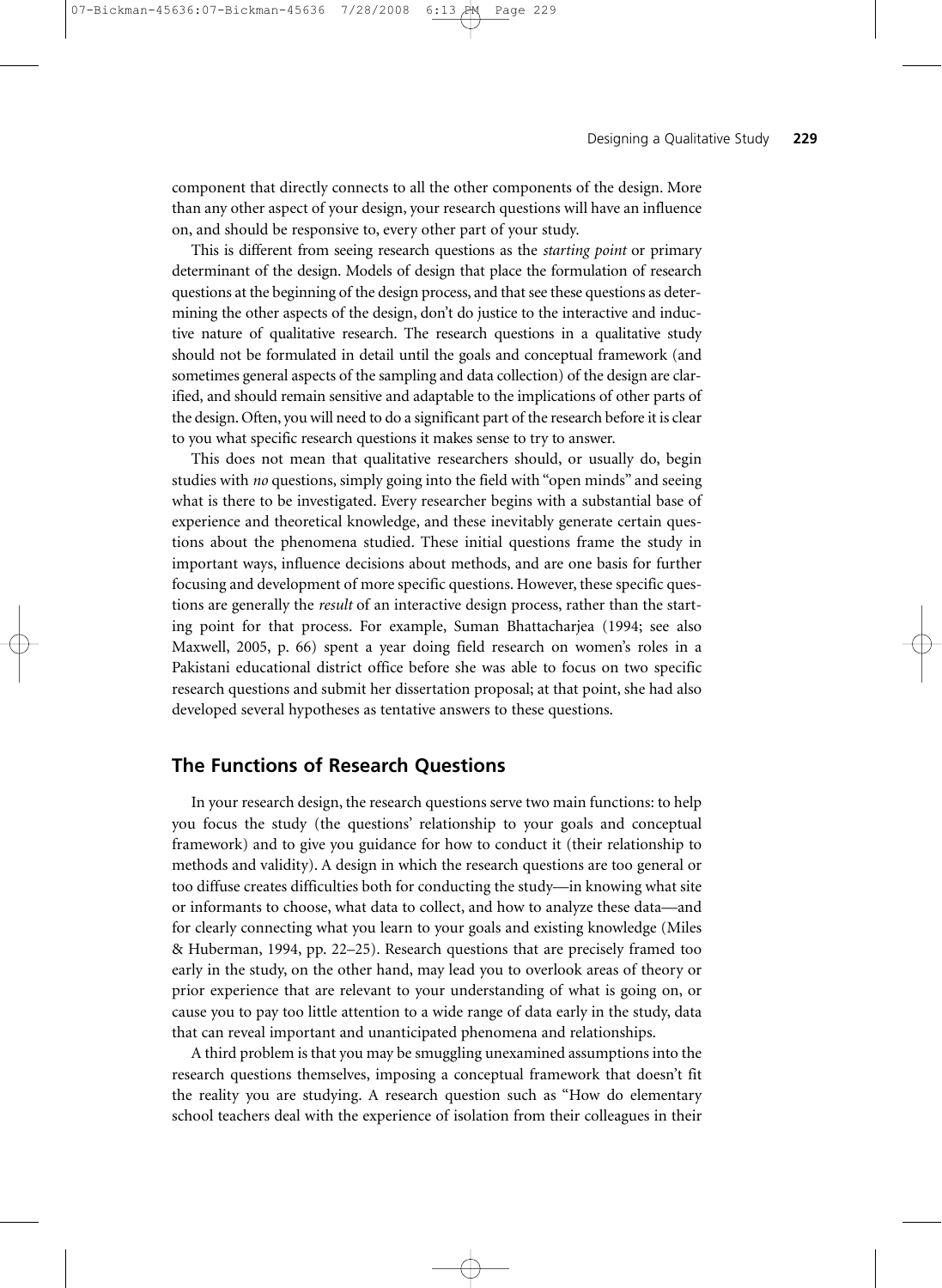classrooms?" assumes that teachers *do* experience such isolation. Such an assumption needs to be carefully examined and justified, and without this justification it might be better to frame such a question as a tentative subquestion to broader questions about the nature of classroom teachers' experience of their work and their relations with colleagues.

For all these reasons, there is real danger to your study if you do not carefully formulate your research questions in connection with the other components of your design. Your research questions need to take account of what you want to accomplish by doing the study (your goals), and of what is already known about the things you want to study and your tentative theories about these phenomena (your conceptual framework). There is no reason to pose research questions for which the answers are already available, that don't clearly connect to what you think is actually going on, or that would have no direct relevance to your goals in doing the research.

Likewise, your research questions need to be ones that are answerable by the kind of study you can actually conduct. There is no value to posing questions that no feasible study could answer, either because the data that could answer them could not be obtained, or because any conclusions you might draw from these data would be subject to serious validity threats.

A common problem in the development of research questions is confusion between research issues (what you want to *understand* by doing the study) and practical issues (what you want to *accomplish*). Your research questions need to *connect* clearly to your practical concerns, but in general an empirical study cannot directly answer practical questions such as, "How can I improve this program?" or "What is the best way to increase students' knowledge of science?" To address such practical questions, you need to focus on what you don't *understand* about the phenomena you are studying, and investigate what is really going on with these phenomena. For example, the practical goal of Martha Regan-Smith's (1992) dissertation research was to improve the teaching of the basic sciences in medical school (see Maxwell, 2005, 117ff.). However, her research questions focused not on this goal but on what exceptional teachers in her school did that helped students learn science something she had realized that she didn't know and that she believed would have important implications for how to improve such teaching overall.

A second confusion, one that can create problems for interview studies, is that between *research* questions and *interview* questions. Your research questions identify the things that you want to understand; your interview questions generate the data that you need to understand these things. This distinction is discussed in more detail below, in the section on methods.

There are three issues that you should keep in mind in formulating research questions for applied social research. First, research questions may legitimately be framed in particular as well as general terms. There is a strong tendency in basic research to state research questions in general terms, such as, "How do students deal with racial and ethnic difference in multiracial schools?" and then to "operationalize" these questions by selecting a particular sample or site. This tendency can be counterproductive when the goal of your study is to understand and improve some particular program, situation, or practice. In applied research,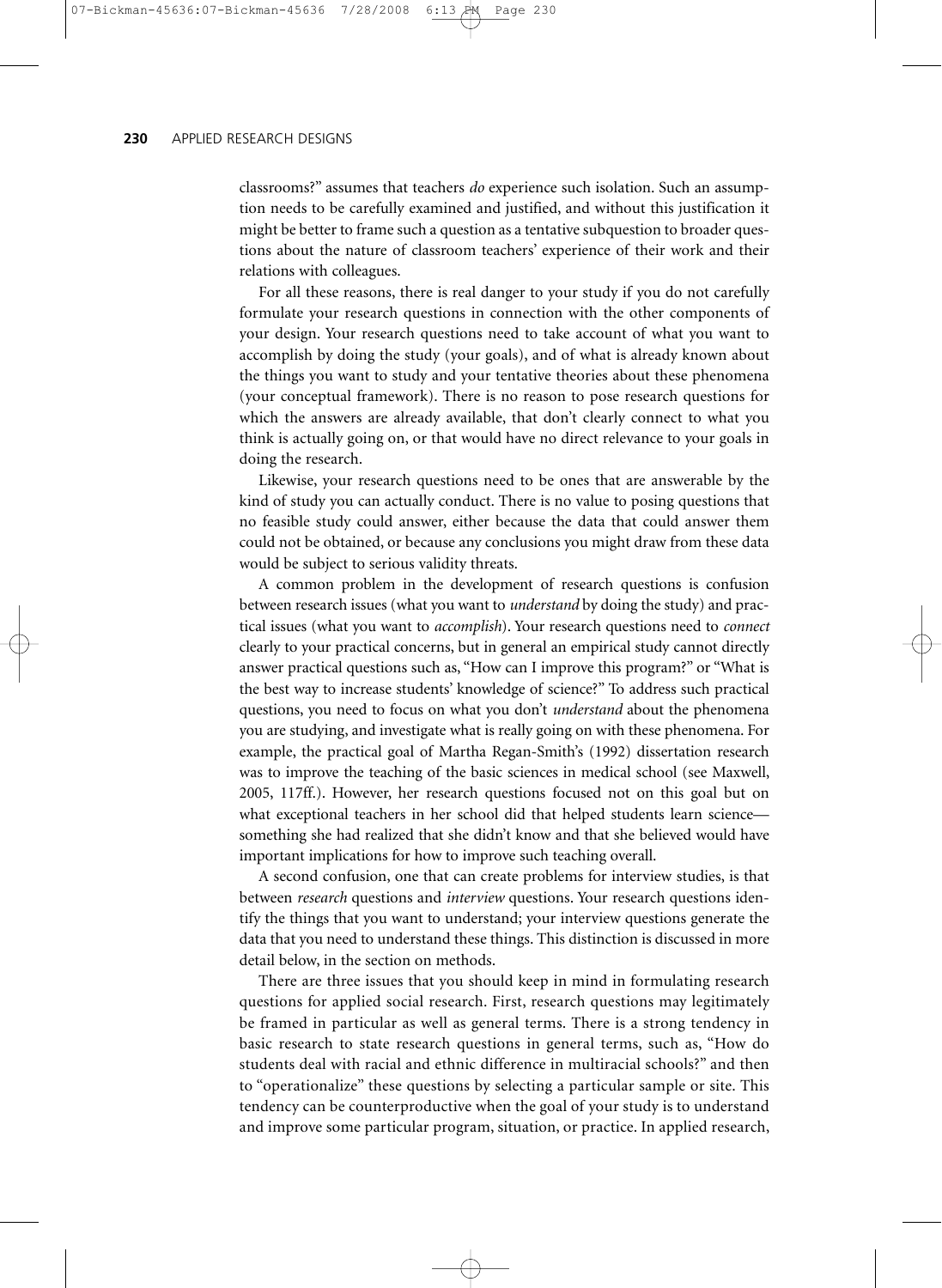it is often more appropriate to formulate research questions in particular terms, such as, "How do students at North High School deal with racial and ethnic difference?"

Second, some researchers believe that questions should be stated in terms of what the respondents report or what can be directly observed, rather than in terms of inferred behavior, beliefs, or causal influences. This is what I call an instrumentalist or positivist, rather than a realist, approach to research questions (Maxwell, 1992; Norris, 1983). Instrumentalists formulate their questions in terms of observable or measurable data and are suspicious of inferences to things that cannot be defined in terms of such data. For example, instrumentalists would reject a question such as, "How do exemplary teachers help medical students learn science?" and replace it with questions such as, "How do medical students *report that* exemplary teachers help them learn science?" or "How are exemplary teachers *observed to teach* basic science?"

Realists, in contrast, don't assume that research questions about feelings, beliefs, intentions, prior behavior, effects, and so on need to be reduced to, or reframed as, questions about the actual data that one uses. Instead, they treat their data as fallible *evidence* about these phenomena, to be used critically to develop and test ideas about what is going on (Campbell, 1988; Maxwell, 1992).

The main risk of using instrumentalist questions is that you will lose sight of what you are really interested in, and define your study in ways that obscure the actual phenomena you want to investigate, ending up with a rigorous but uninteresting conclusion. As in the joke about the man who was looking for his keys under the streetlight (rather than where he dropped them) because the light was better there, you may never find what you started out to look for. An instrumentalist approach to your research questions may also make it more difficult for your study to address important goals of your study directly, and it can inhibit your theorizing about phenomena that are not directly observable.

My own preference is to use realist questions and to address, as systematically and rigorously as possible, the validity threats that this approach involves. The seriousness of these validity threats (such as self-report bias) needs to be assessed in the context of a particular study; these threats are often not as serious as instrumentalists imply. There are also effective ways to address these threats in a qualitative design, which I discuss below in the section on validity. The risk of trivializing your study by restricting your questions to what can be directly observed is usually more serious than the risk of drawing invalid conclusions. As the statistician John Tukey (1962) put it, "Far better an approximate answer to the right question, which is often vague, than an exact answer to the wrong question, which can always be made precise" (p. 13).

One issue that is not entirely a matter of realism versus instrumentalism is whether research questions in interview studies should be framed in terms of the respondents' perceptions or beliefs rather than the actual state of affairs.You should base this decision not simply on the seriousness of the validity threats, but also on what you actually want to understand. In many qualitative studies, the real interest is in how participants make sense of what has happened, and how this perspective informs their actions, rather than determining precisely what took place.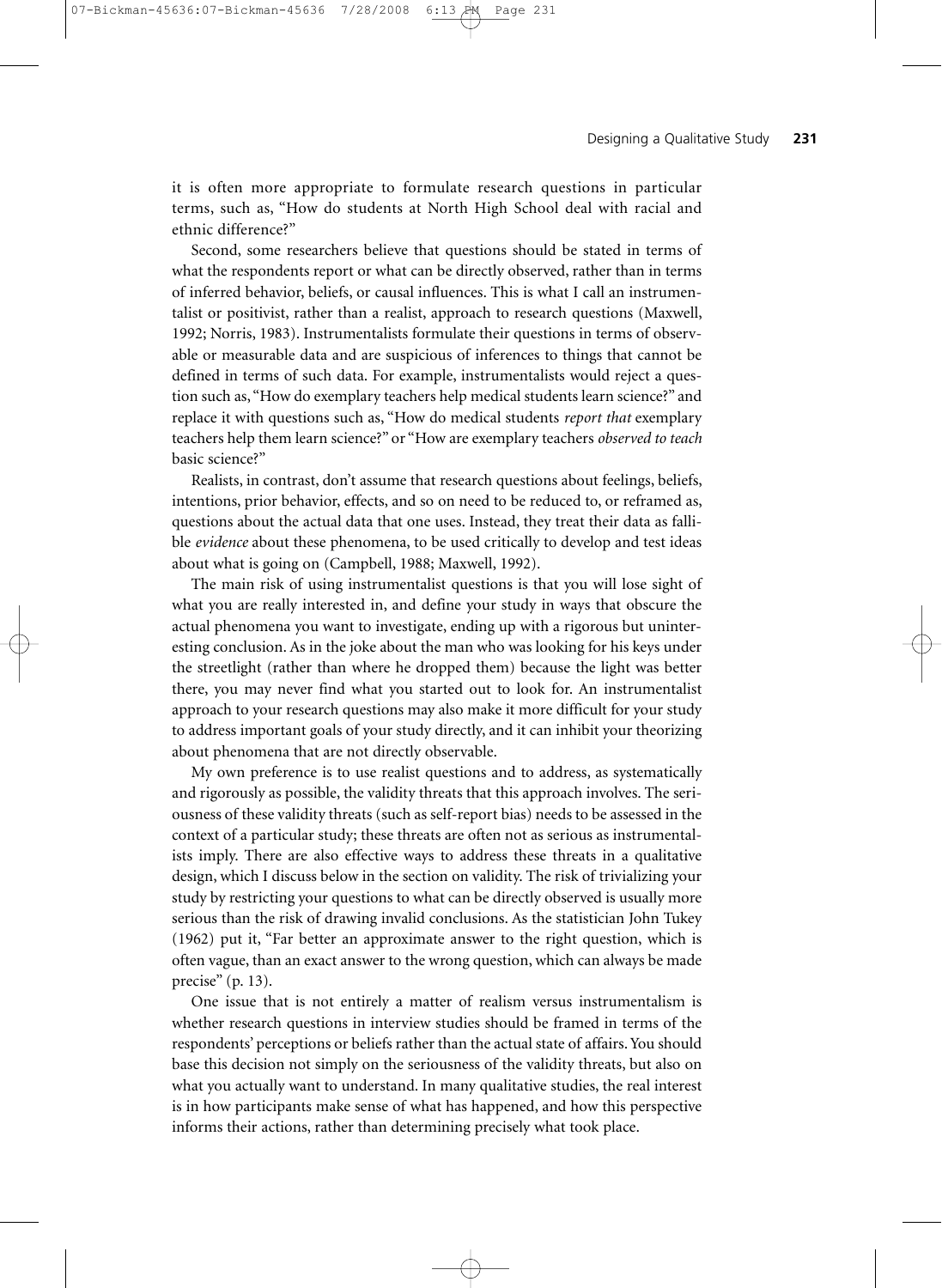Finally, many researchers (consciously or unconsciously) focus their questions on variance rather than process (Maxwell, 2004a; Mohr, 1982, 1995, 1996). Variance questions deal with difference and correlation; they often begin with "Is there," "Does," "How much," or "To what extent." For example, a variance approach to Martha Regan-Smith's (1992) study would ask questions such as, "Do exemplary medical school teachers differ from others in their teaching of basic science?" or "Is there a relationship between teachers' behavior and students' learning?" and attempt to measure these differences and relationships. Process questions, in contrast, focus on *how* and *why* things happen, rather than *whether* there is a particular difference or relationship or how much it is explained by other variables. Regan-Smith's actual questions focused on *how* these teachers helped students learn—that is, the process by which their teaching helped the students learn.

In a qualitative study, it can be dangerous for you to frame your research questions in a way that focuses on differences and their explanation. This may lead you to begin thinking in variance terms, to try to identify the variables that will account for observed or hypothesized differences, and to overlook the real strength of a qualitative approach, which is in understanding the process by which phenomena take place. Variance questions are often best answered by quantitative approaches, which are powerful ways of determining *whether* a particular result is causally related to one or another variable, and to *what extent* these are related. However, qualitative research is often better at showing *how* this occurred.Variance questions are legitimate in qualitative research, but they are often best grounded in the answers to prior process questions (Maxwell 2004a).

Qualitative researchers therefore tend to generate two kinds of questions that are much better suited to process theory than to variance theory: (1) questions about the *meaning* of events and activities to the people involved in them and (2) questions about the influence of the physical and social *context* on these events and activities. (See the earlier discussion of meaning and context as research goals.) Because both of these types of questions involve situationspecific phenomena, they do not lend themselves to the kinds of comparison and control that variance theory requires. Instead, they generally involve an open-ended, inductive approach to discover what these meanings and influences are and *how* they are involved in these events and activities—an inherently processual orientation.

Developing relevant, focused, answerable research questions takes time; such questions cannot be thrown together quickly, nor in most studies can they be definitively formulated before data collection and analysis begin. Generating good questions requires that you pay attention not just to the questions themselves but to their connections with all the other design components: the goals that answering the questions might serve, the implications for your questions of your conceptual framework, the methods you could use to answer the questions, and the validity threats you will need to address. As is true with the other components of your design, writing memos about these issues is an extremely useful tool for developing your questions (Maxwell, 2005, pp. 76–78).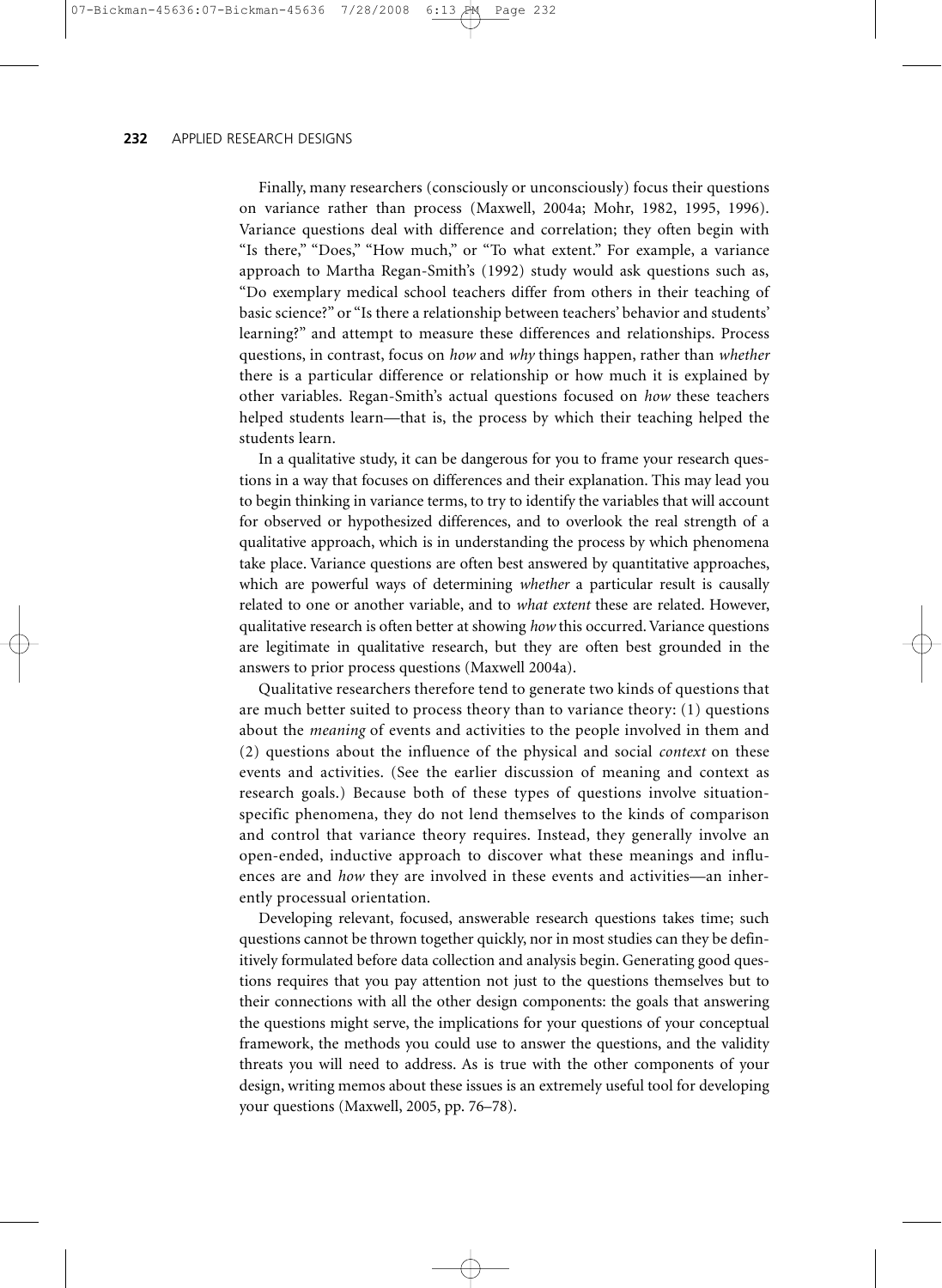# **Methods: What Will You Actually Do?**

There is no "cookbook" for doing qualitative research. The appropriate answer to almost any question about the use of qualitative methods is, "It depends."The value and feasibility of your research methods cannot be guaranteed by your adhering to methodological rules; rather, they depend on the specific setting and phenomena you are studying and the actual consequences of your strategy for studying it.

# **Prestructuring a Qualitative Study**

One of the most important issues in designing a qualitative study is how much you should attempt to prestructure your methods. Structured approaches can help ensure the comparability of data across sources and researchers and are therefore particularly useful in answering variance questions, questions that deal with *differences* between things and the explanation for these differences. Unstructured approaches, in contrast, allow the researcher to focus on the *particular* phenomena studied; they trade generalizability and comparability for internal validity and contextual understanding and are particularly useful for understanding the processes that led to specific outcomes, what Huberman and Miles (1988) call "local causality." Sayer (1992, 241ff.) refers to these two approaches as "extensive" and "intensive" research designs, respectively.

However, Miles and Huberman (1994) warn that

highly inductive, loosely designed studies make good sense when experienced researchers have plenty of time and are exploring exotic cultures, understudied phenomena, or very complex social phenomena. But if you're new to qualitative studies and are looking at a better understood phenomenon within a familiar culture or subculture, a loose, inductive design is a waste of time. Months of fieldwork and voluminous case studies may yield only a few banalities. (p. 17)

They also point out that prestructuring reduces the amount of data that you have to deal with, functioning as a form of preanalysis that simplifies the analytic work required.

Unfortunately, most discussions of this issue treat prestructuring as a single dimension, and view it in terms of metaphors such as hard versus soft and tight versus loose. Such metaphors have powerful connotations (although they are different for different people) that can lead you to overlook or ignore the numerous ways in which studies can vary, not just in the *amount* of prestructuring, but in *how* prestructuring is used. For example, you could employ an extremely open approach to data collection, but use these data for a confirmatory test of explicit hypotheses based on a prior theory (e.g., Festinger, Riecker, & Schachter, 1956). In contrast, the approach often known as ethnoscience or cognitive anthropology (Werner & Schoepfle, 1987a, 1987b) employs highly structured data collection techniques, but interprets these data in a largely inductive manner with very few preestablished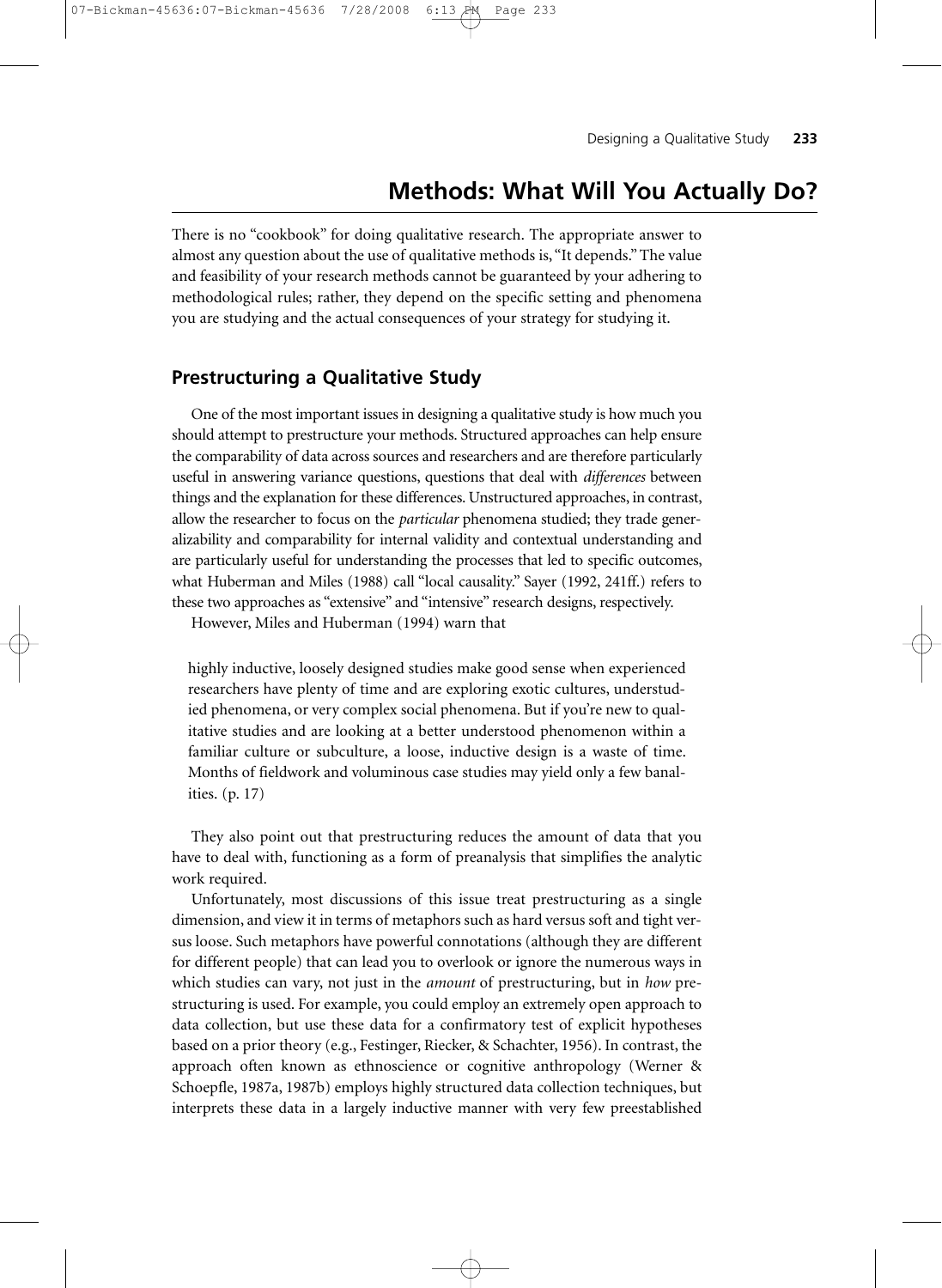categories. Thus, the decision you face is not primarily *whether* or *to what extent* you prestructure your study, but *in what ways* you do this, and *why.*

Finally, it is worth keeping in mind that you can lay out a *tentative* plan for some aspects of your study in considerable detail, but leave open the possibility of substantially revising this if necessary. Emergent insights may require new sampling plans, different kinds of data, and different analytic strategies.

I distinguish four main components of qualitative methods:

- 1. The research relationship that you establish with those you study
- 2. Sampling: what times, settings, or individuals you select to observe or interview, and what other sources of information you decide to use
- 3. Data collection: how you gather the information you will use
- 4. Data analysis: what you do with this information to make sense of it

It is useful to think of all these components as involving *design* decisions—key issues that you should consider in planning your study and that you should rethink as you are engaged in it.

# **Negotiating a Research Relationship**

Your relationships with the people in your study can be complex and changeable, and these relationships will necessarily affect you as the "research instrument," as well as have implications for other components of your research design. My changing relationships with the people in the Inuit community in which I conducted my dissertation research (Maxwell, 1986) had a profound effect not only on my own state of mind, but also on who I was able to interview, my opportunities for observation of social life, the quality of the data I collected, the research questions I was able to answer, and my ability to test my conclusions. The term *reflexivity* (Hammersley & Atkinson, 1995) is often used for this unavoidable mutual influence of the research participants and the researcher on each other.

There are also philosophical, ethical, and political issues that should inform the kind of relationship that you want to establish. In recent years, there has been a growing interest in alternatives to the traditional style of research, including participatory action research, collaborative research, feminist research, critical ethnography, and empowerment research (see Denzin & Lincoln, 2005; Fetterman et al., 1996; Oja & Smulyan, 1989; Whyte, 1991). Each of these modes of research involves different sorts of relationships between the researcher and the participants in the research and has different implications for the rest of the research design.

Thus, it is important that you think about the kinds of relationships you want to have with the people whom you study, and what you need to do to establish such relationships. I see these as *design decisions,* not simply as external factors that may affect your design. Although they are not completely under your control and cannot be defined precisely in advance, they are still matters that require systematic planning and reflection if your design is to be as coherent as possible.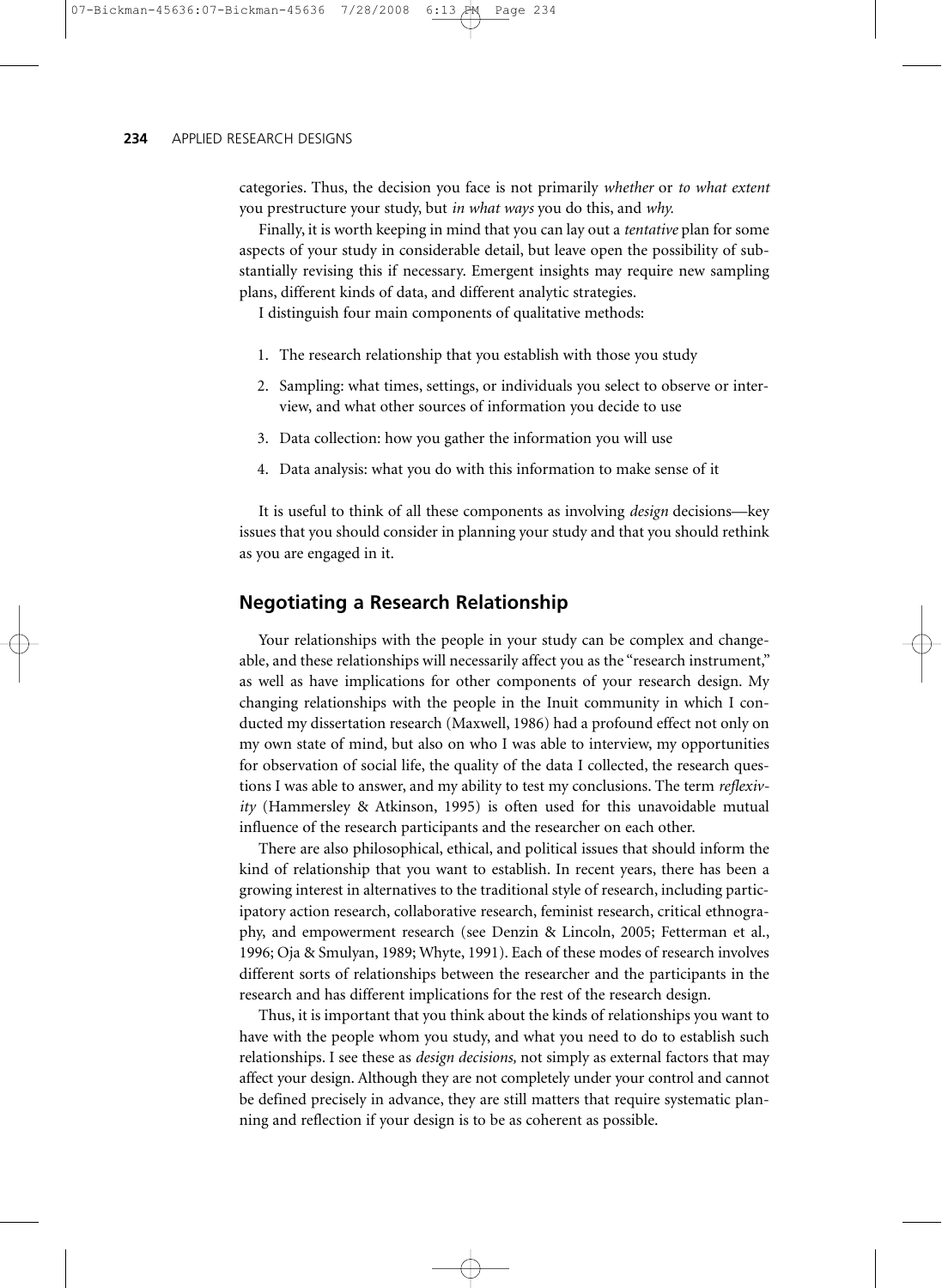# **Decisions About Sampling: Where, When, Who, and What**

Whenever you have a choice about when and where to observe, whom to talk to, or what information sources to focus on, you are faced with a sampling decision. Even a single case study involves a choice of this case rather than others, as well as requiring sampling decisions *within* the case itself. Miles and Huberman (1994, pp. 27–34) and LeCompte and Preissle (1993, pp. 56–85) provide valuable discussions of particular sampling issues; here, I want to talk more generally about the nature and purposes of sampling in qualitative research.

Works on quantitative research generally treat anything other than probability sampling as "convenience sampling," and strongly discourage the latter. For qualitative research, this ignores the fact that most sampling in qualitative research is neither probability sampling nor convenience sampling, but falls into a third category: purposeful sampling (Patton, 1990, 169ff.). This is a strategy in which particular settings, persons, or events are deliberately selected for the important information they can provide that cannot be gotten as well from other choices.

There are several important uses for purposeful sampling. First, it can be used to achieve representativeness or typicality of the settings, individuals, or activities selected. A small sample that has been systematically selected for typicality and relative homogeneity provides far more confidence that the conclusions adequately represent the average members of the population than does a sample of the same size that incorporates substantial random or accidental variation. Second, purposeful sampling can be used to capture adequately the heterogeneity in the population. The goal here is to ensure that the conclusions adequately represent the entire *range* of variation rather than only the typical members or some subset of this range. Third, a sample can be purposefully selected to allow for the examination of cases that are critical for the theories that the study began with or that have subsequently been developed. Finally, purposeful sampling can be used to establish particular comparisons to illuminate the reasons for differences between settings or individuals, a common strategy in multicase qualitative studies.

You should not make sampling decisions in isolation from the rest of your design. They should take into account your research relationship with study participants, the feasibility of data collection and analysis, and validity concerns, as well as your goals and conceptual framework. In addition, feasible sampling decisions often require considerable knowledge of the setting studied, and you will need to alter them as you learn more about what decisions will work best to give you the data you need.

# **Decisions About Data Collection**

Most qualitative methods texts devote considerable space to the strengths and limitations of particular data collection methods (see particularly, Bogdan & Biklen, 2006; Emerson, Fretz, & Shaw, 1995; Patton, 2000; Weiss, 1994), so I won't deal with these issues here. Instead, I want to address two key design issues in selecting and using data collection methods: the relationship between research questions and data collection methods, and the triangulation of different methods.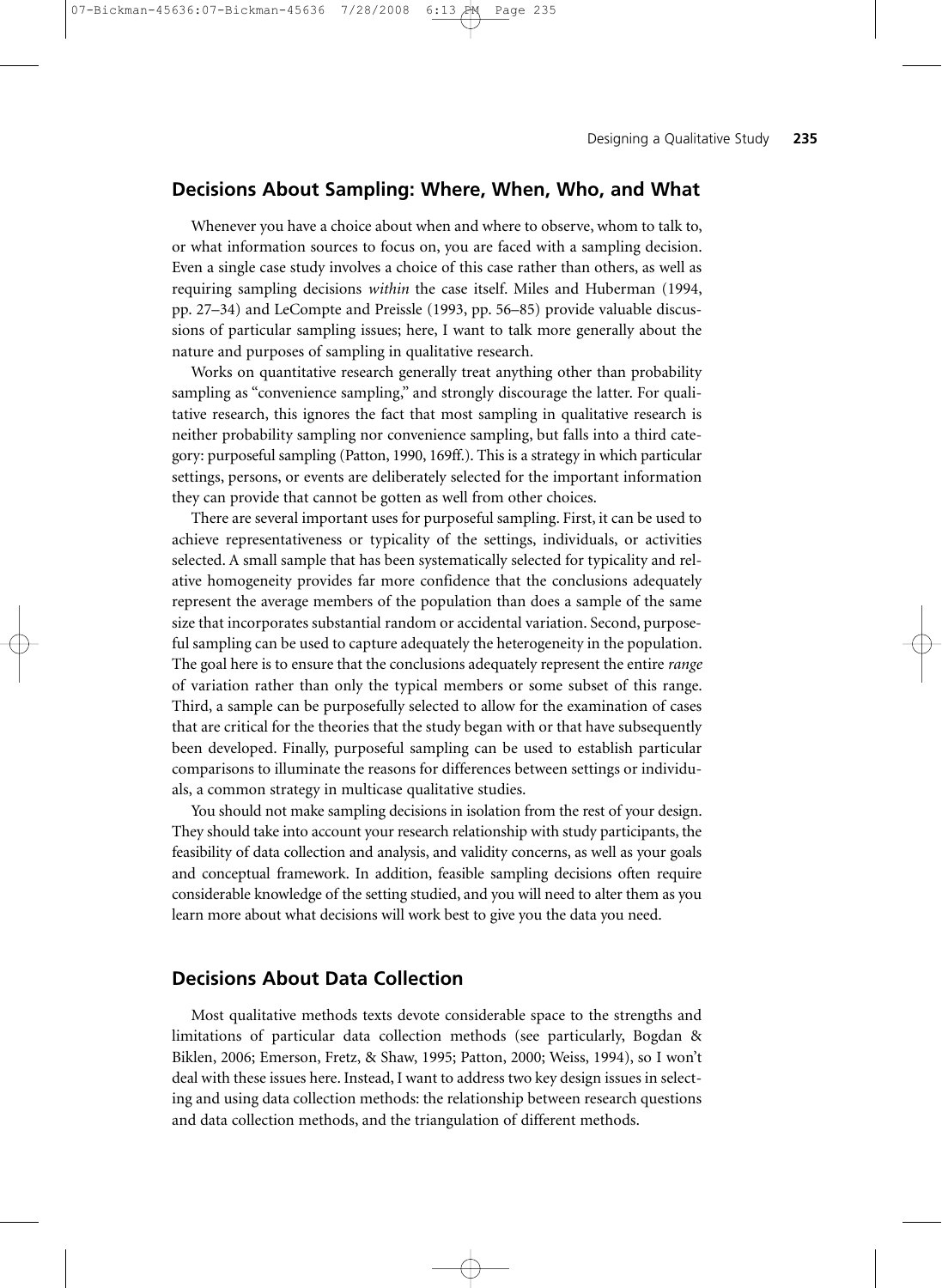Although researchers often talk about "operationalizing" their research questions, or of "translating" the research questions into interview questions, this language is a vestigial remnant of logical positivism that bears little relationship to qualitative research practice. There is no way to convert research questions into useful methods decisions; your methods are the *means* to answering your research questions, not a logical transformation of the latter. Their selection depends not only on your research questions, but on the actual research situation and what will work most effectively in that situation to give you the data you need. For example, your interview questions should be judged not by whether they can be logically derived from your research questions, but by whether they provide the *data* that will contribute to answering these questions, an issue that may require pilot testing a variety of questions or actually conducting a significant number of the interviews. You need to anticipate, as best you can, how particular interview questions or other data collection strategies will actually work in practice. In addition, your interview questions and observational strategies will generally be far more focused, contextspecific, and diverse than the broad, general research questions that define what you seek to understand in conducting the study. The development of a good data collection plan requires creativity and insight, not a mechanical translation of your research questions into methods.

In addition, qualitative studies generally rely on the integration of data from a variety of methods and sources of information, a general principle known as triangulation (Denzin, 1970). This strategy reduces the risk that your conclusions will reflect only the systematic biases or limitations of a specific method, and allows you to gain a better assessment of the validity and generality of the explanations that you develop. Triangulation is also discussed below in the section on validity.

# **Decisions About Data Analysis**

Analysis is often conceptually separated from design, especially by writers who see design as what happens *before* the data are actually collected. Here, I treat analysis as a part of design (Coffey & Atkinson, 1996, p. 6), and as something that must itself be designed. Every qualitative study requires decisions about how the analysis will be done, and these decisions should influence, and be influenced by, the rest of the design.

A basic principle of qualitative research is that data analysis should be conducted simultaneously with data collection (Coffey & Atkinson, 1996, p. 2). This allows you to progressively focus your interviews and observations, and to decide how to test your emerging conclusions.

Strategies for qualitative analysis fall into three main groups: categorizing strategies (such as coding and thematic analysis), connecting strategies (such as narrative analysis and individual case studies), and memos and displays (for a more detailed discussion, see Coffey & Atkinson, 1996; Dey, 1993; Maxwell, 2005). These methods can, and generally should, be combined, but I will begin by discussing them separately.

The main categorizing strategy in qualitative research is coding. This is rather different from coding in quantitative research, which consists of applying a preestablished set of categories to the data according to explicit, unambiguous rules,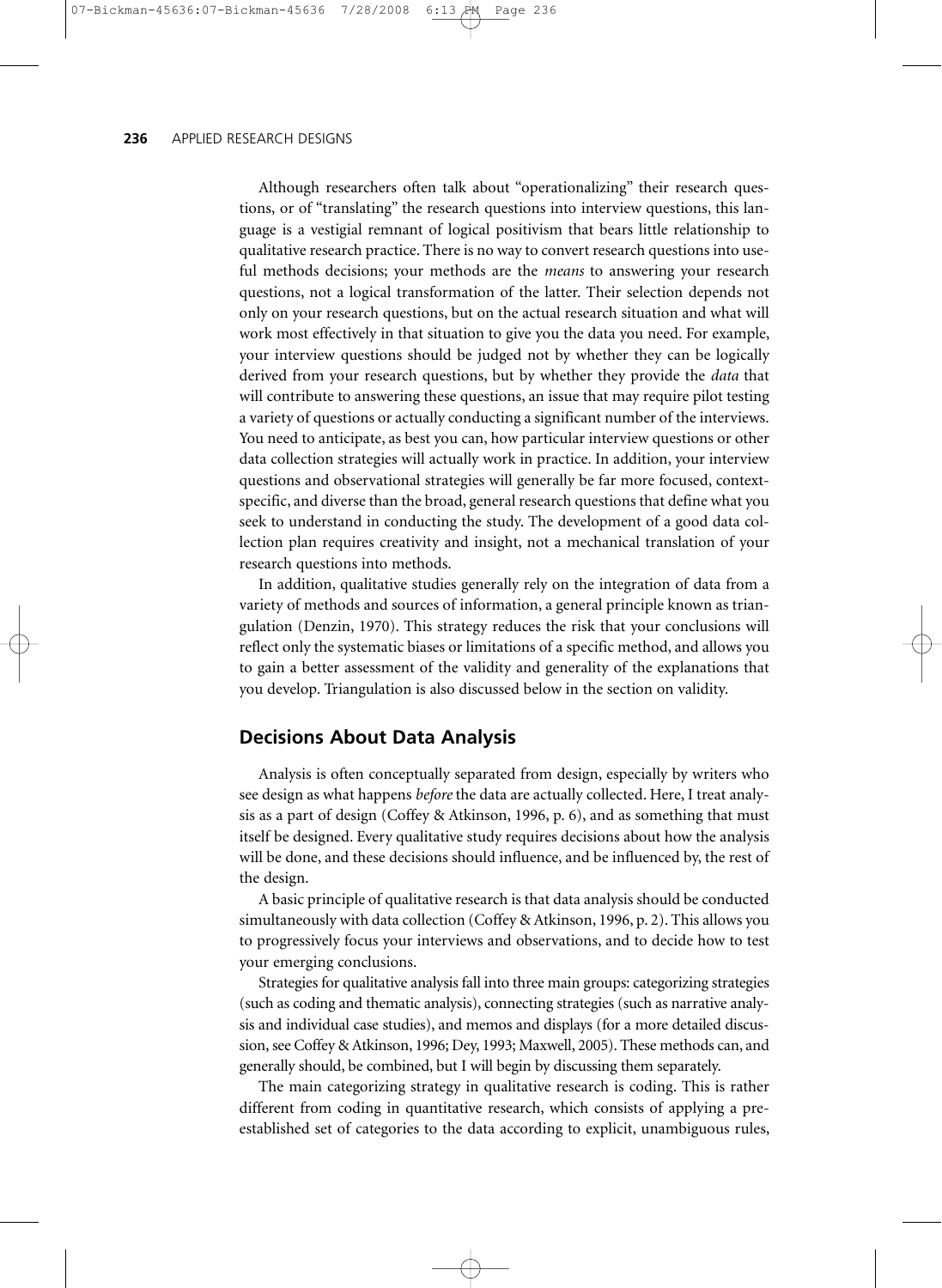with the primary goal being to generate frequency counts of the items in each category. In qualitative research, in contrast, the goal of coding is not to produce counts of things but to "fracture" (Strauss, 1987, p. 29) the data and rearrange it into categories that facilitate comparison between things in the same category and between categories. These categories may be derived from existing theory, inductively generated during the research (the basis for what Glaser & Strauss, 1967, term *grounded theory*), or drawn from the categories of the people studied (what anthropologists call "emic" categories). Such categorizing makes it much easier for you to develop a general understanding of what is going on, to generate themes and theoretical concepts, and to organize and retrieve your data to test and support these general ideas. (An excellent practical source on coding is Bogdan & Biklen, 2006.)

However, fracturing and categorizing your data can lead to the neglect of contextual relationships among these data, relationships based on contiguity rather than similarity (Maxwell & Miller, 2008), and can create analytic blinders, preventing you from seeing alternative ways of understanding your data. Atkinson (1992) describes how his initial categorizing analysis of data on the teaching of general medicine affected his subsequent analysis of the teaching of surgery:

On rereading the surgery notes, I initially found it difficult to *escape* those categories I had initially established [for medicine]. Understandably, they furnished a powerful conceptual grid ... The notes as I confronted them had been fragmented into the constituent themes. (pp. 458–459)

An important set of distinctions in planning your categorizing analysis is between what I call organizational, substantive, and theoretical categories (Maxwell, 2005). Organizational categories are generally broad subjects or issues that you establish prior to your interviews or observations, or that could usually have been anticipated. McMillan and Schumacher (2001) refer to these as *topics* rather than categories, stating that "a topic is the descriptive name for the subject matter of the segment. You are not, at this time, asking 'What is said?' which identifies the meaning of the segment" (p. 469). In a study of elementary school principals' practices of retaining children in a grade, examples of such categories are "retention," "policy," "goals," "alternatives," and "consequences" (p. 470). Organizational categories function primarily as "bins" for sorting the data for further analysis. They may be useful as chapter or section headings in presenting your results, but they don't help much with the actual work of making sense of what's going on.

This latter task requires substantive and/or theoretical categories, ones that provide some insight into what's going on. These latter categories can often be seen as subcategories of the organizational ones, but they are generally *not* subcategories that, in advance, you could have known would be significant, unless you are already fairly familiar with the kind of participants or setting you're studying or are using a well-developed theory. They implicitly make some sort of claim about the topic being studied—that is, they could be *wrong,* rather than simply being conceptual boxes for holding data.

Substantive categories are primarily *descriptive,* in a broad sense that include description of participants' concepts and beliefs; they stay close to the data categorized and don't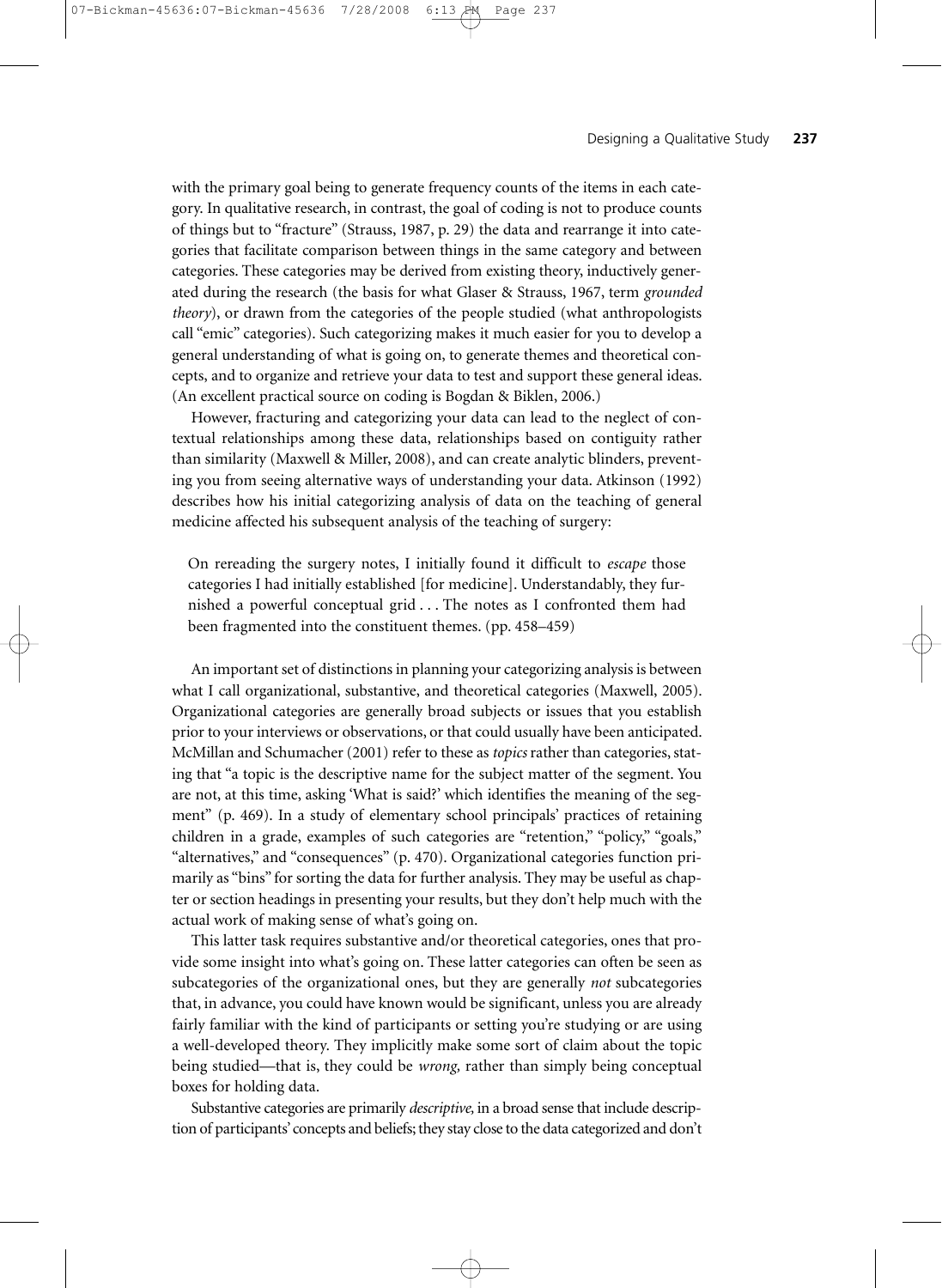inherently imply a more abstract theory. In the study of grade retention mentioned above, examples of substantive categories would be "retention as failure," "retention as a last resort," "self-confidence as a goal," "parent's willingness to try alternatives," and "not being in control (of the decision)" (drawn from McMillan & Schumacher, 2001, p. 472). Substantive categories are often inductively developed through a close "open coding" of the data (Corbin & Strauss, 2007). They can be used in *developing* a more general theory of what's going on, but they don't *depend on* this theory.

Theoretical categories, in contrast, place the coded data into a more general or abstract framework. These categories may be derived either from prior theory or from an inductively developed theory (in which case the concepts and the theory are usually developed concurrently). They usually represent the *researcher's* concepts (what are called "etic" categories), rather than denoting participants' own concepts ("emic" concepts). For example, the categories "nativist,""remediationist," or "interactionist," used to classify teachers' beliefs about grade retention in terms of prior analytic distinctions (Smith & Shepard, 1988), would be theoretical.

The distinction between organizational categories and substantive or theoretical categories is important because some qualitative researchers use mostly organizational categories to formally analyze their data, and don't systematically develop and apply substantive or theoretical categories in developing their conclusions. The more data you have, the more important it is to create the latter types of categories; with any significant amount of data, you can't hold all the data relevant to particular substantive or theoretical points in your mind, and need a formal organization and retrieval system. In addition, creating substantive categories is particularly important for ideas (including participants' ideas) that don't fit into existing organizational or theoretical categories; such substantive ideas may get lost, or never developed, unless they can be captured in explicit categories. Consequently, you need to include strategies for developing substantive and theoretical categories in your design.

Connecting strategies, instead of fracturing the initial text into discrete elements and re-sorting it into categories, attempt to understand the data (usually, but not necessarily, an interview transcript or other textual material) in context, using various methods to identify the relationships among the different elements of the text. Such strategies include some forms of case studies (Patton, 1990), profiles (Seidman, 1991), some types of narrative analysis (Coffey & Atkinson, 1996), and ethnographic microanalysis (Erickson, 1992). What all these strategies have in common is that they look for relationships that connect statements and events within a particular context into a coherent whole. Atkinson (1992) states,

I am now much less inclined to fragment the notes into relatively small segments. Instead, I am just as interested in reading episodes and passages at greater length, with a correspondingly different attitude toward the act of reading and hence of analysis. Rather than constructing my account like a patchwork quilt, I feel more like working with the whole cloth ... To be more precise, what now concerns me is the nature of these products as *texts.* (p. 460)

The distinction between categorizing and connecting strategies has important implications for your research questions. A research question that asks about the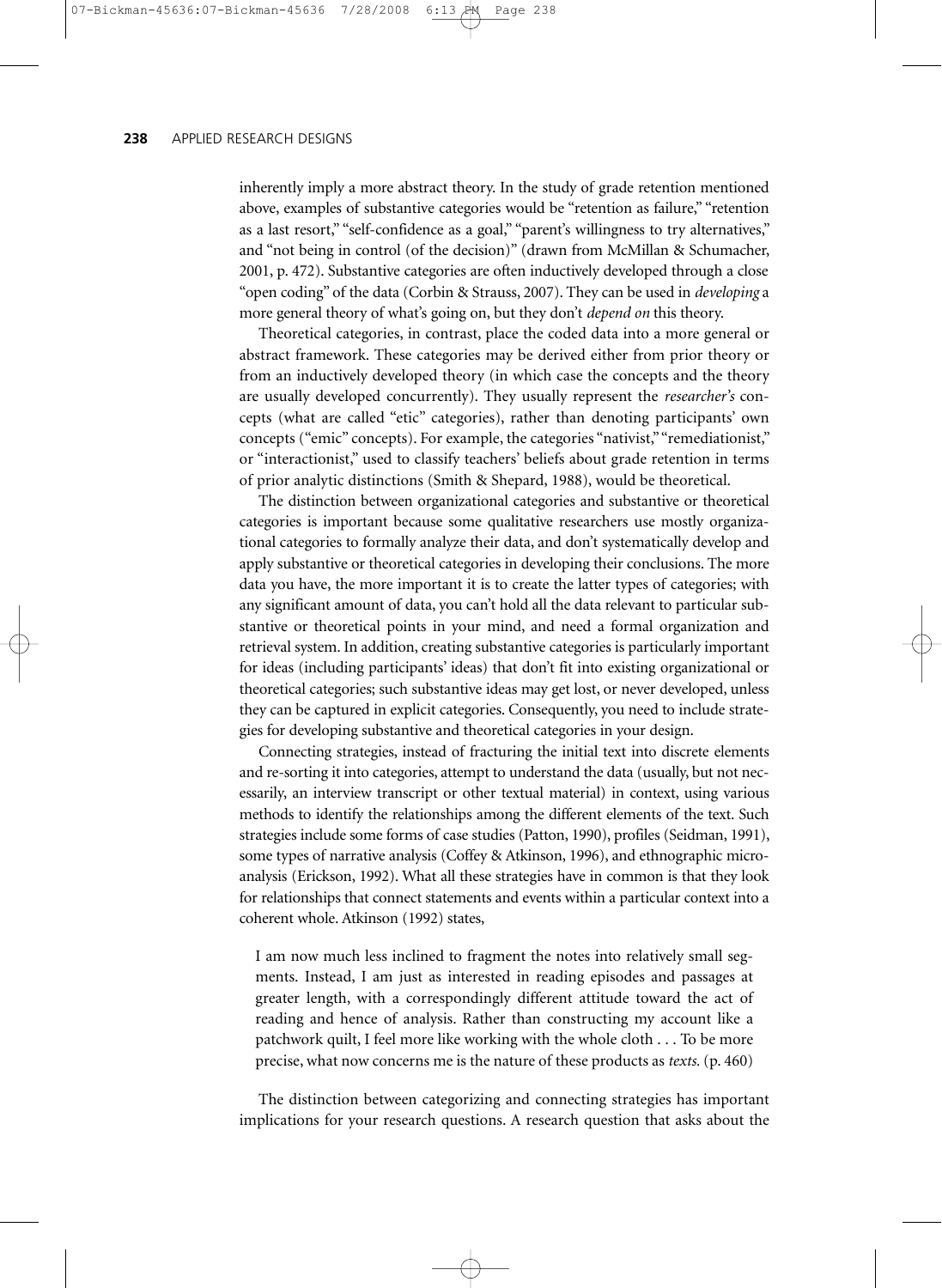way events in a specific context are connected cannot be answered by an exclusively categorizing analysis (Agar, 1991). Conversely, a question about similarities and differences across settings or individuals, or about general themes in your data, cannot be answered by an exclusively connecting analysis. Your analysis strategies have to be compatible with the questions you are asking. Both categorizing and connecting strategies are legitimate and valuable tools in qualitative analysis, and a study that relies on only one of these runs the risk of missing important insights.

The third category of analytic tools, memos and displays, is also a key part of qualitative analysis (Miles & Huberman, 1994, pp. 72–75; Strauss & Corbin, 1990, pp. 197–223).As discussed above, memos can perform functions not related to data analysis, such as reflection on methods, theory, or goals. However, displays and memos are valuable *analytic* techniques for the same reasons that they are useful for other purposes: They facilitate your thinking about relationships in your data and make your ideas and analyses visible and retrievable. You should write memos frequently while you are doing data analysis, in order to stimulate and capture your ideas about your data. Displays (Miles & Huberman, 1994), which include matrices or tables, networks or concept maps, and various other forms, also serve two other purposes: data reduction and the presentation of data or analysis in a form that allows you to see it as a whole.

There are now a substantial number of computer programs available for analyzing qualitative data (Weitzman, 2000). Although none of these programs eliminate the need to read your data and create your own concepts and relationships, they can enormously simplify the task of coding and retrieving data in a large project. However, most of these programs are designed primarily for categorizing analysis, and may distort your analytic strategy to favor such approaches (see Example 7.2). So-called hypertext programs (Coffey & Atkinson, 1996, pp. 181–186) allow you to create electronic links, representing any sort of connection you want, among data within a particular context, but the openness of such programs can make them difficult for less experienced researchers to use effectively. A few of the more structured programs, such as ATLAS/ti and HyperRESEARCH, enable you not only to create links among data chunks, codes, and memos, but also to display the resulting networks.

# **Example 7.2** A Mismatch Between Questions and Analysis

Mike Agar (1991) was once asked by a foundation to review a report on an interview study that they had commissioned, investigating how historians worked. The researchers had used the computer program The Ethnograph to segment and code the interviews by topic and collect together all the segments on the same topic; the report discussed each of these topics and provided examples of how the historians talked about these. However, the foundation felt that the report hadn't really answered their questions, which

(Continued)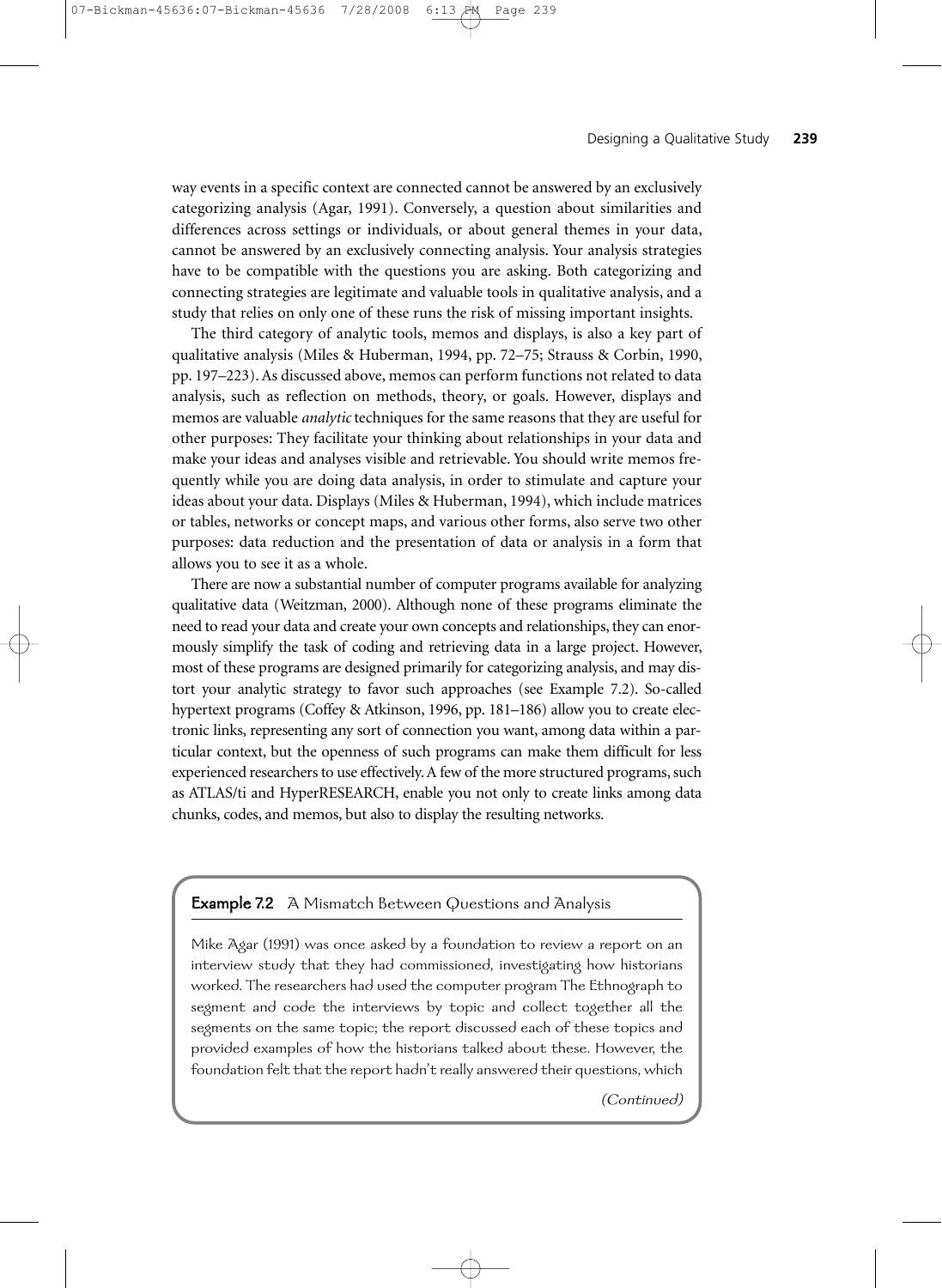### (Continued)

had to do with how individual historians thought about their work—their theories about how the different topics were connected, and the relationships that they saw between their thinking, actions, and results.

Answering the latter question would have required an analysis that elucidated these connections in each historian's interview. However, the categorizing analysis on which the report was based fragmented these connections, destroying the contextual unity of each historian's views and allowing only a collective presentation of shared concerns. Agar argues that the fault was not with The Ethnograph, which is extremely useful for answering questions that require categorization, but with its misapplication. He comments that "The Ethnograph represents a part of an ethnographic research process. When the part is taken for the whole, you get a pathological metonym that can lead you straight to the right answer to the wrong question" (p. 181).

SOURCE: From "The Right Brain Strikes Back, by M. Agar in Using Computers in Qualitative Research edited by N. G. Fielding and R. M. Lee, 1991. Copyright by SAGE.

# **Linking Methods and Questions**

A useful technique for linking your research questions and methods (and also other aspects of your design) is a matrix in which you list your questions and identify how each of the components of your methods will help you get the data to answer these questions. Such a matrix displays the *logic* of your methods decisions. Figure 7.3 is an example of how such a matrix can be used; Exercise 3 helps you develop such a matrix for your own study.

# **Validity: How Might You Be Wrong?**

Quantitative and experimental researchers generally attempt to design, in advance, controls that will deal with both anticipated and unanticipated threats to validity. Qualitative researchers, on the other hand, rarely have the benefit of formal comparisons, sampling strategies, or statistical manipulations that "control for" the effect of particular variables, and they must try to rule out most validity threats after the research has begun, by using evidence collected during the research itself to make these "alternative hypotheses" implausible. This approach requires you to identify the *specific* threat in question and to develop ways to attempt to rule out that particular threat. It is clearly impossible to list here all, or even the most important, validity threats to the conclusions of a qualitative study, but I want to discuss two broad types of threats to validity that are often raised in relation to qualitative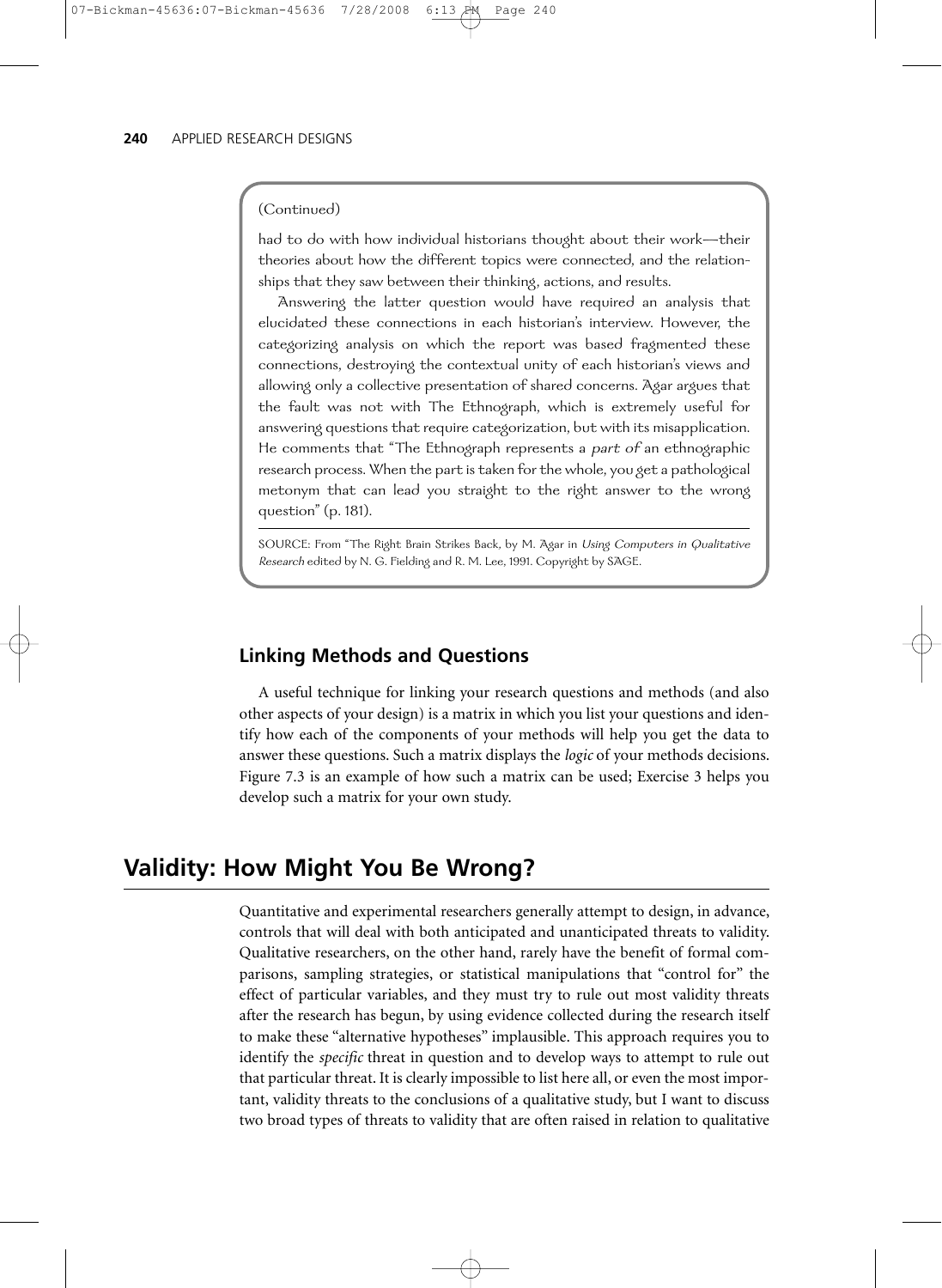| I need to know?<br>What do                                                 | Why do I need<br>to know this?                                                                                             | data will answer<br>the questions?<br>What kind of                                                                                     | find the data?<br>Where can I                                              | contact for access?<br>Whom do I                                                                      | for acquisition<br>Timelines                                                                                                         |
|----------------------------------------------------------------------------|----------------------------------------------------------------------------------------------------------------------------|----------------------------------------------------------------------------------------------------------------------------------------|----------------------------------------------------------------------------|-------------------------------------------------------------------------------------------------------|--------------------------------------------------------------------------------------------------------------------------------------|
| Indian students?<br>truancy rates<br>for American<br>What are the          | students' persistence<br>mpact<br>of attendance on<br>American Indian<br>To assess the in<br>in school                     | Computerized student<br>attendance records                                                                                             | principal's offices<br>offices; assistant<br>for all schools<br>Attendance | principal; Dr. Amanda<br>Jones, middle school<br>Mr. Joe Smith, high<br>school assistant<br>principal | August: Establish student<br>October: Update<br>June: Final tally<br>database                                                        |
| achievement of<br>the students in<br>the study?<br>academic<br>What is the | students' persistence<br>To assess the impact<br>American Indian<br>performance on<br>of academic<br>in school             | teacher-made tests;<br>scores; grades on<br>Norm-and criterion-<br>grades on report<br>referenced test<br>cards; student<br>portfolios | Counseling offices                                                         | High school and middle<br>classroom teachers<br>school counselors;                                    | End of school year<br>End of semester<br>Compilation #1:<br>Compilation #2:                                                          |
| English-language<br>proficiency of the<br>students?<br>What is the         | language proficiency,<br>persistence in school<br>relationship between<br>and<br>performance,<br>To assess the<br>academic | Language-assessment<br>classroom teacher<br>ESL class grades<br>attitude surveys;<br>test scores;                                      | Counseling offices;<br>ESL teachers'<br>offices                            | records; classroom<br>Counselors' test<br>teachers                                                    | ESL class grades, end of fall<br>Collect test scores Sept. 15<br>Teacher survey, Oct. 10-15<br>semester and end of<br>school year    |
| What do American<br>Indian students<br>dislike about<br>school?            | antischool attitudes<br>among American<br>Indian students<br>$\overline{5}$<br>To discover what<br>factors lead            | student interviews;<br>Formal and informal<br>student survey                                                                           | classes; meetings<br>with individual<br>Homeroom<br>students               | Principals of high school<br>homeroom teachers<br>and middle schools;<br>parents of students;         | consent forms, Aug.-Sept.<br>Obtain student and parent<br>Student survey, first<br>Student interviews,<br>Oct.-May 30<br>week in May |
| Figure 7.3                                                                 | Adaptation of the Data Planning Matrix for a Study of American Indian At-Risk High School Students (Co <i>ntinued)</i>     |                                                                                                                                        |                                                                            |                                                                                                       |                                                                                                                                      |

 $\oplus$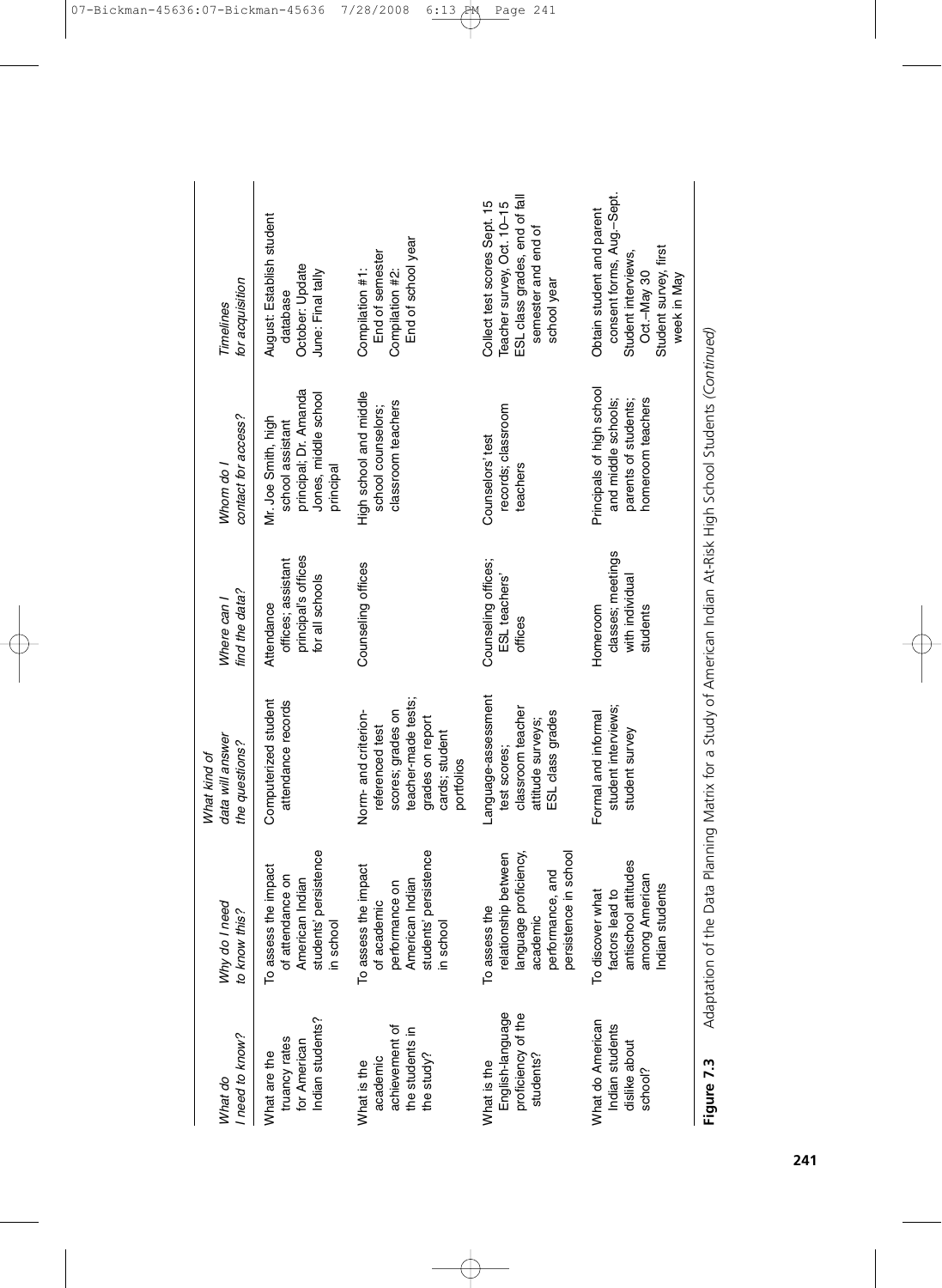| I need to know?<br>What do                                                                                                | Why do I need<br>to know this?                                                                                        | data will answer<br>the questions?<br>What kind of                                                                   | find the data?<br>Where can I                                                                                   | contact for access?<br>Whom do I                                                                               | for acquisition<br>Timelines                                                                     |  |
|---------------------------------------------------------------------------------------------------------------------------|-----------------------------------------------------------------------------------------------------------------------|----------------------------------------------------------------------------------------------------------------------|-----------------------------------------------------------------------------------------------------------------|----------------------------------------------------------------------------------------------------------------|--------------------------------------------------------------------------------------------------|--|
| What do students<br>plan to do after<br>high school?                                                                      | To assess the degree<br>career planning<br>affects high school<br>to which coherent<br>post-high school<br>completion | college and getting<br>follow-up survey of<br>students attending<br>Student survey;<br>iobs                          | Probation; Alumni<br>Counseling offices;<br>Services office;<br><b>Tribal Social</b><br>Association<br>Dept. of | social service workers<br>students; community<br>Homeroom teachers;<br>school personnel;<br>parents; former    | Follow-up survey, summer<br>Student survey, first<br>week in May<br>and fall                     |  |
| What do teachers<br>their students'<br>capabilities?<br>think about                                                       | student success<br>To assess teacher<br>expectations of                                                               | teacher interviews<br>Teacher survey;                                                                                |                                                                                                                 | individual classroom<br>Building principals;<br>teachers                                                       | November (subgroup)<br>Teacher survey, April<br>Teacher interviews,<br>(all teachers)            |  |
| home culture of<br>know about the<br>What do teachers<br>their students?                                                  | cultural awareness<br>To assess teachers'                                                                             | teacher survey; logs<br>staff development<br>of participation in<br>Teacher interviews;<br>activities                | Individual teachers'<br>classrooms and<br>records                                                               | individual classroom<br>teachers; assistant<br>superintendent for<br>staff development<br>Building principals; | November (subgroup)<br>Teacher survey, April<br>Teacher interviews,<br>(all teachers)            |  |
| What do teachers<br>community into<br>their teaching?<br>do to integrate<br>home culture<br>knowledge of<br>the student's | To assess the degree<br>culture and home<br>between school<br>of discontinuity<br>culture                             | Teachers' lesson plans;<br>observations; logs of<br>participation in staff<br>development<br>classroom<br>activities | Individual teachers'<br>classrooms and<br>records                                                               | individual classroom<br>teachers; assistant<br>superintendent for<br>staff development<br>Building principals; | Staff development,<br>Sept. 1-May 30<br>Lesson plans,<br>Observations,<br>Dec.-June<br>June logs |  |
| Figure 7.3                                                                                                                |                                                                                                                       | Adaptation of the Data Planning Matrix for a Study of American Indian At-Risk High School Students                   |                                                                                                                 |                                                                                                                |                                                                                                  |  |

 $\overline{\varphi}$ 

יישבורגייט אישראפארייט בווי בעבר וייווייש וייווייש וייווייש בעבר אי אוייווייט וייווייט וייווייש וייש באיירייט<br>SOURCE: This figure was published in *Ethnography and Qualitative Design in Educational Research,* 2nd ed. by M SOURCE: This figure was published in *Ethnography and Qualitative Design in Educational Research,* 2nd ed. by M. D. LeCompte & J. Preissle, with R. Tesch. Copyright 1993 by Academic Press.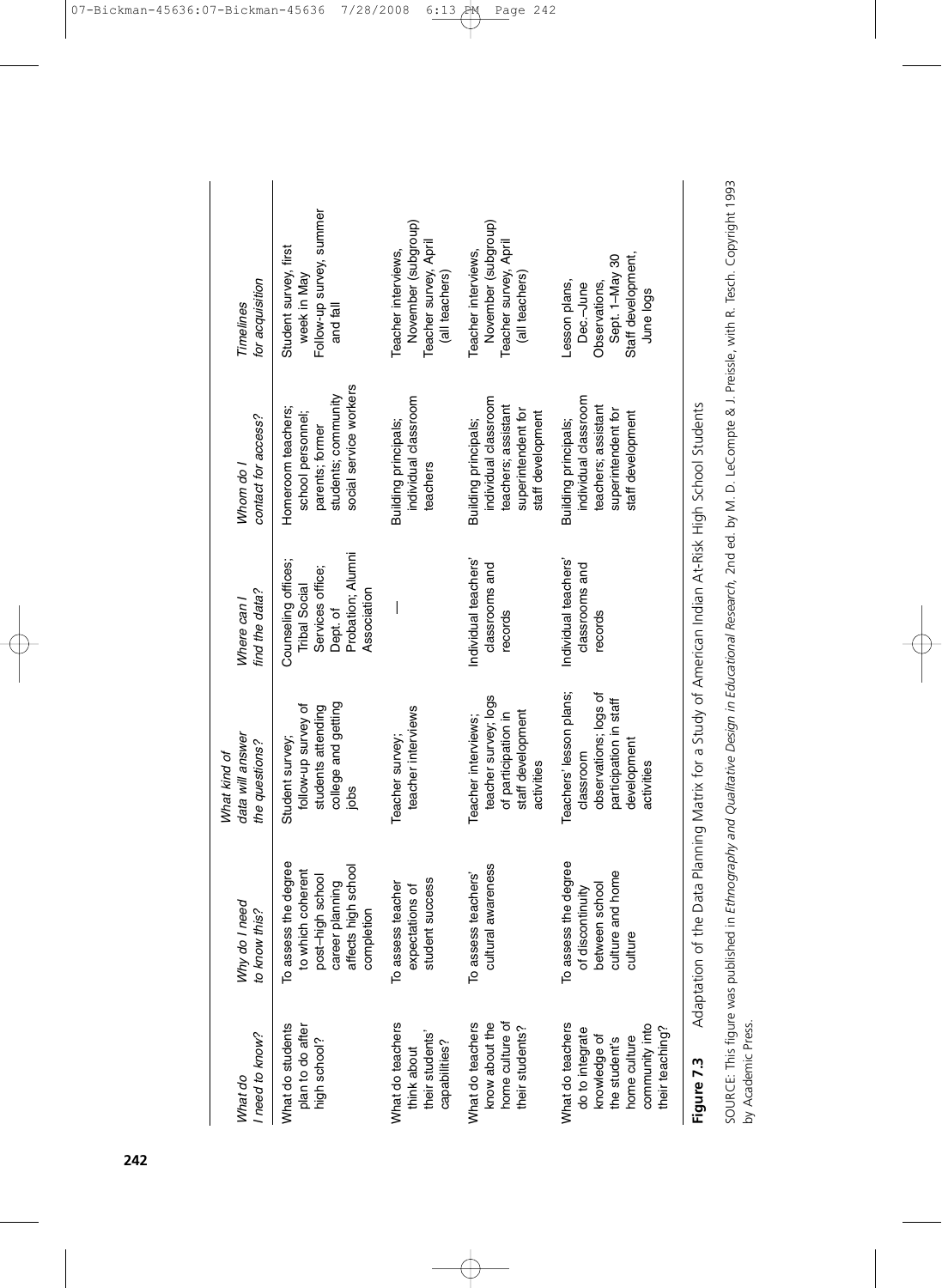studies: researcher bias, and the effect of the researcher on the setting or individuals studied, generally known as reactivity.

*Bias* refers to ways in which data collection or analysis are distorted by the researcher's theory, values, or preconceptions. It is clearly impossible to deal with these problems by eliminating these theories, preconceptions, or values, as discussed earlier. Nor is it usually appropriate to try to "standardize" the researcher to achieve reliability; in qualitative research, the main concern is not with eliminating *variance* between researchers in the values and expectations that they bring to the study but with understanding how a particular researcher's values influence the conduct and conclusions of the study. As one qualitative researcher, Fred Hess, has phrased it, validity in qualitative research is the result not of indifference, but of integrity (personal communication).

*Reactivity* is another problem that is often raised about qualitative studies. The approach to reactivity of most quantitative research, of trying to "control for" the effect of the researcher, is appropriate to a "variance theory" perspective, in which the goal is to prevent researcher *variability* from being an unwanted cause of variability in the outcome variables. However, eliminating the *actual* influence of the researcher is impossible (Hammersley & Atkinson, 1995), and the goal in a qualitative study is not to eliminate this influence but to understand it and to use it productively.

For participant observation studies, reactivity is generally *not* as serious a validity threat as many people believe. Becker (1970, 45ff.) points out that in natural settings, an observer is generally much less of an influence on participants' behavior than is the setting itself (though there are clearly exceptions to this, such as settings in which illegal behavior occurs). For all types of interviews, in contrast, the interviewer has a powerful and inescapable influence on the data collected; what the interviewee says is *always* a function of the interviewer and the interview situation (Briggs, 1986; Mishler, 1986). Although there are some things that you can do to prevent the more undesirable consequences of this (such as avoiding leading questions), trying to "minimize" your effect on the interviewee is an impossible goal. As discussed above for "bias," what is important is to understand *how* you are influencing what the interviewee says, and how to most productively (and ethically) use this influence to answer your research questions.

# **Validity Tests: A Checklist**

I discuss below some of the most important strategies you can use in a qualitative study to deal with particular validity threats and thereby increase the credibility of your conclusions. Miles and Huberman (1994, 262ff.) include a more extensive list, having some overlap with mine, and other lists are given by Becker (1970), Kidder (1981), Guba and Lincoln (1989), and Patton (2000). Not every strategy will work in a given study, and even trying to apply all the ones that are feasible might not be an efficient use of your time. As noted above, you need to think in terms of *specific* validity threats and what strategies are best able to deal with these.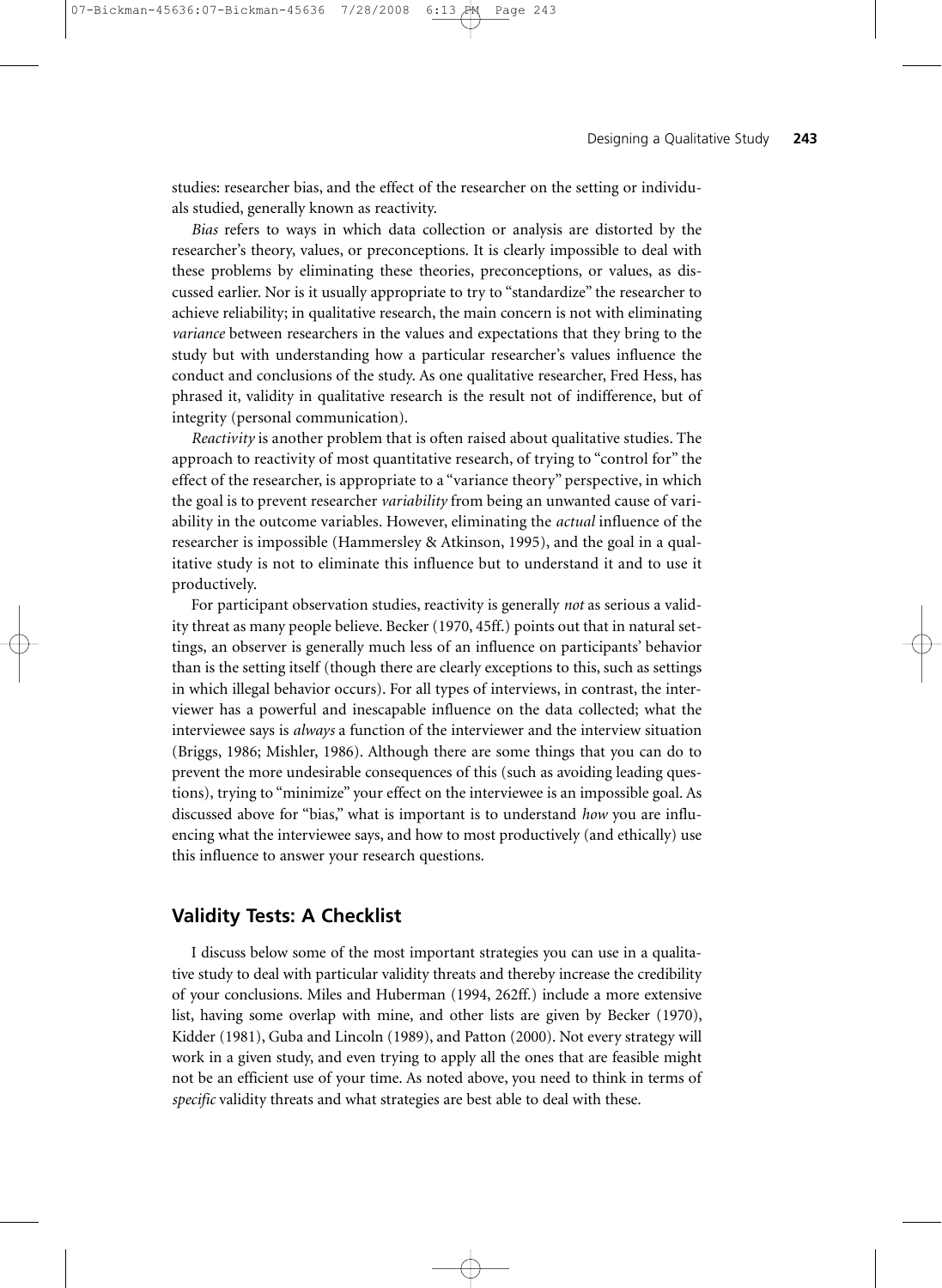1. *Intensive, long-term involvement:* Becker and Geer (1957) claim that longterm participant observation provides more complete data about specific situations and events than any other method. Not only does it provide more, and more different kinds, of data, but the data are more direct and less dependent on inference. Repeated observations and interviews, as well as the sustained presence of the researcher in the setting studied, can help rule out spurious associations and premature theories. They also allow a much greater opportunity to develop and test alternative hypotheses during the course of the research. For example, Becker (1970, pp. 49–51) argues that his lengthy participant observation research with medical students not only allowed him to get beyond their public expressions of cynicism about a medical career and uncover an idealistic perspective, but also enabled him to understand the processes by which these different views were expressed in different social situations and how students dealt with the conflicts between these perspectives.

2. *"Rich" data:* Both long-term involvement and intensive interviews enable you to collect "rich" data, data that are detailed and varied enough that they provide a full and revealing picture of what is going on (Becker, 1970, 51ff.). In interview studies, such data generally require verbatim transcripts of the interviews, not just notes on what you felt was significant. For observation, rich data are the product of detailed, descriptive note-taking (or videotaping and transcribing) of the specific, concrete events that you observe. Becker (1970) argued that such data

counter the twin dangers of respondent duplicity and observer bias by making it difficult for respondents to produce data that uniformly support a mistaken conclusion, just as they make it difficult for the observer to restrict his observations so that he sees only what supports his prejudices and expectations. (p. 53)

3. *Respondent validation:* Respondent validation (Bryman, 1988, pp. 78–80; Lincoln & Guba, 1985, refer to this as "member checks") is systematically soliciting feedback about one's data and conclusions from the people you are studying. This is the single most important way of ruling out the possibility of misinterpreting the meaning of what participants say and do and the perspective they have on what is going on, as well as being an important way of identifying your own biases and misunderstandings of what you observed. However, participants' feedback is no more inherently valid than their interview responses; both should be taken simply as *evidence* regarding the validity of your account (see also Hammersley & Atkinson, 1995).

4. *Searching for discrepant evidence and negative cases:* Identifying and analyzing discrepant data and negative cases is a key part of the logic of validity testing in qualitative research. Instances that cannot be accounted for by a particular interpretation or explanation can point up important defects in that account. However, there are times when an apparently discrepant instance is not persuasive, as when the interpretation of the discrepant data is itself in doubt. The basic principle here is that you need to rigorously examine both the supporting and discrepant data to assess whether it is more plausible to retain or modify the conclusion, being aware of all of the pressures to ignore data that do not fit your conclusions. In particularly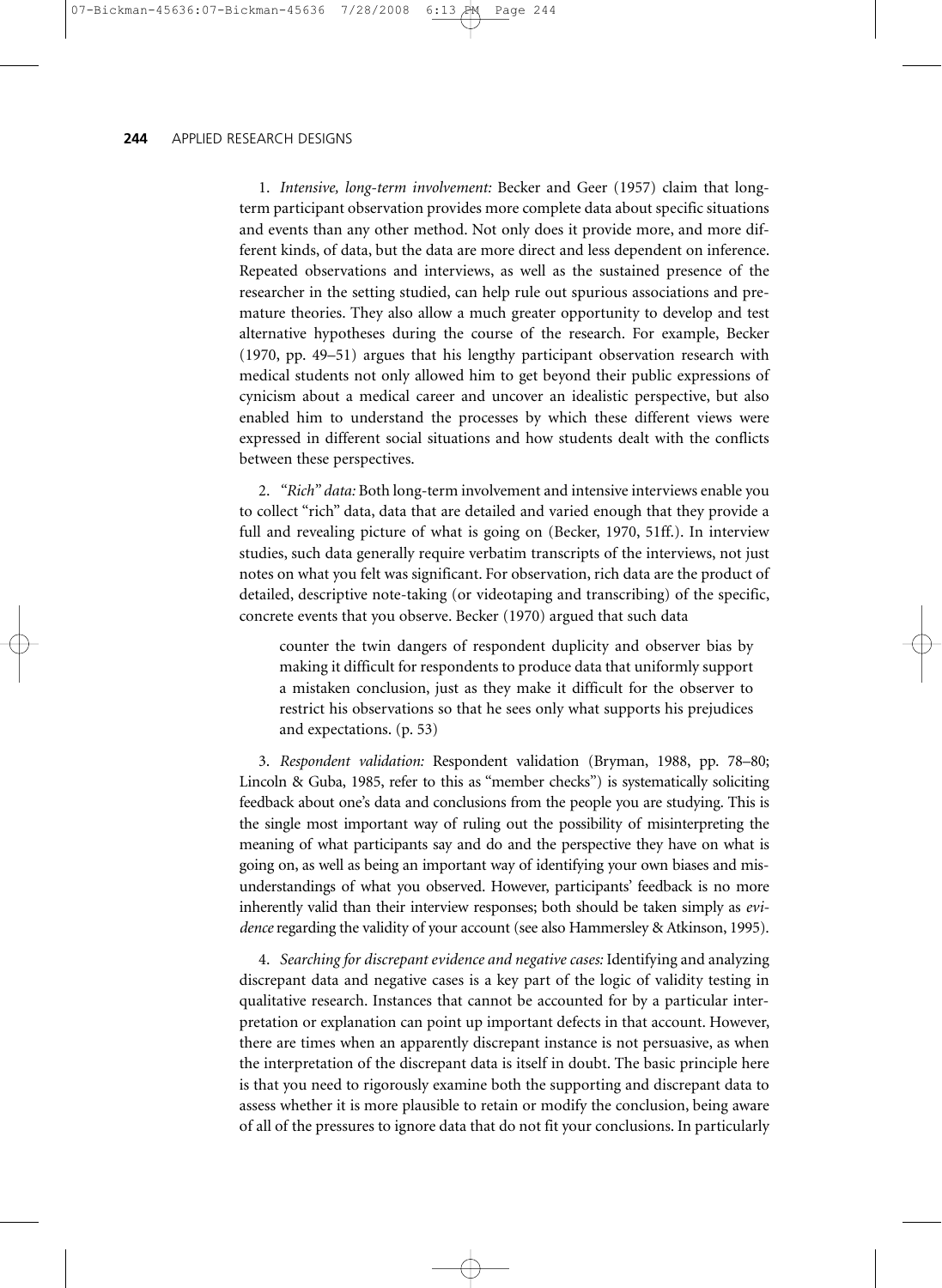difficult cases, the best you may be able to do is to report the discrepant evidence and allow readers to evaluate this and draw their own conclusions (Wolcott, 1990).

> 5. *Triangulation:* Triangulation—collecting information from a diverse range of individuals and settings, using a variety of methods—was discussed earlier. This strategy reduces the risk of chance associations and of systematic biases due to a specific method and allows a better assessment of the generality of the explanations that one develops. The most extensive discussion of triangulation as a validitytesting strategy in qualitative research is by Fielding and Fielding (1986).

> 6. *Quasi-Statistics:* Many of the conclusions of qualitative studies have an implicit quantitative component. Any claim that a particular phenomenon is typical, rare, or prevalent in the setting or population studied is an inherently quantitative claim and requires some quantitative support. Becker (1970) coined the term *quasi-statistics* to refer to the use of simple numerical results that can be readily derived from the data. He argues that "one of the greatest faults in most observational case studies has been their failure to make explicit the quasi-statistical basis of their conclusions" (pp. 81–82).

> Quasi-statistics not only allows you to test and support claims that are inherently quantitative, but also enable you to assess the *amount* of evidence in your data that bears on a particular conclusion or threat, such as how many discrepant instances exist and from how many different sources they were obtained.

> 7. *Comparison:* Although explicit comparisons (such as control groups) for the purpose of assessing validity threats are mainly associated with quantitative research, there are valid uses for comparison in qualitative studies, particularly multisite studies (e.g., Miles & Huberman, 1994, p. 237). In addition, single case studies often incorporate implicit comparisons that contribute to the interpretability of the case. For examples, Martha Regan-Smith (1992), in her "uncontrolled" study of how exemplary medical school teachers helped students learn, used both the existing literature on "typical" medical school teaching and her own extensive knowledge of this topic to determine what was distinctive about the teachers she studied. Furthermore, the students that she interviewed explicitly contrasted these teachers with others whom they felt were not as helpful to them, explaining not only what the exemplary teachers did that increased their learning, but *why* this was helpful.

> Exercise 4 is designed to help you identify, and develop strategies to deal with, the most important validity threats to your conclusions.

# **Generalization in Qualitative Research**

Qualitative researchers often study only a single setting or a small number of individuals or sites, using theoretical or purposeful rather than probability sampling, and rarely make explicit claims about the generalizability of their accounts. Indeed, the value of a qualitative study may depend on its *lack* of generalizability in the sense of being representative of a larger population; it may provide an account of a setting or population that is illuminating as an extreme case or "ideal type." Freidson (1975), for his study of social controls on work in a medical group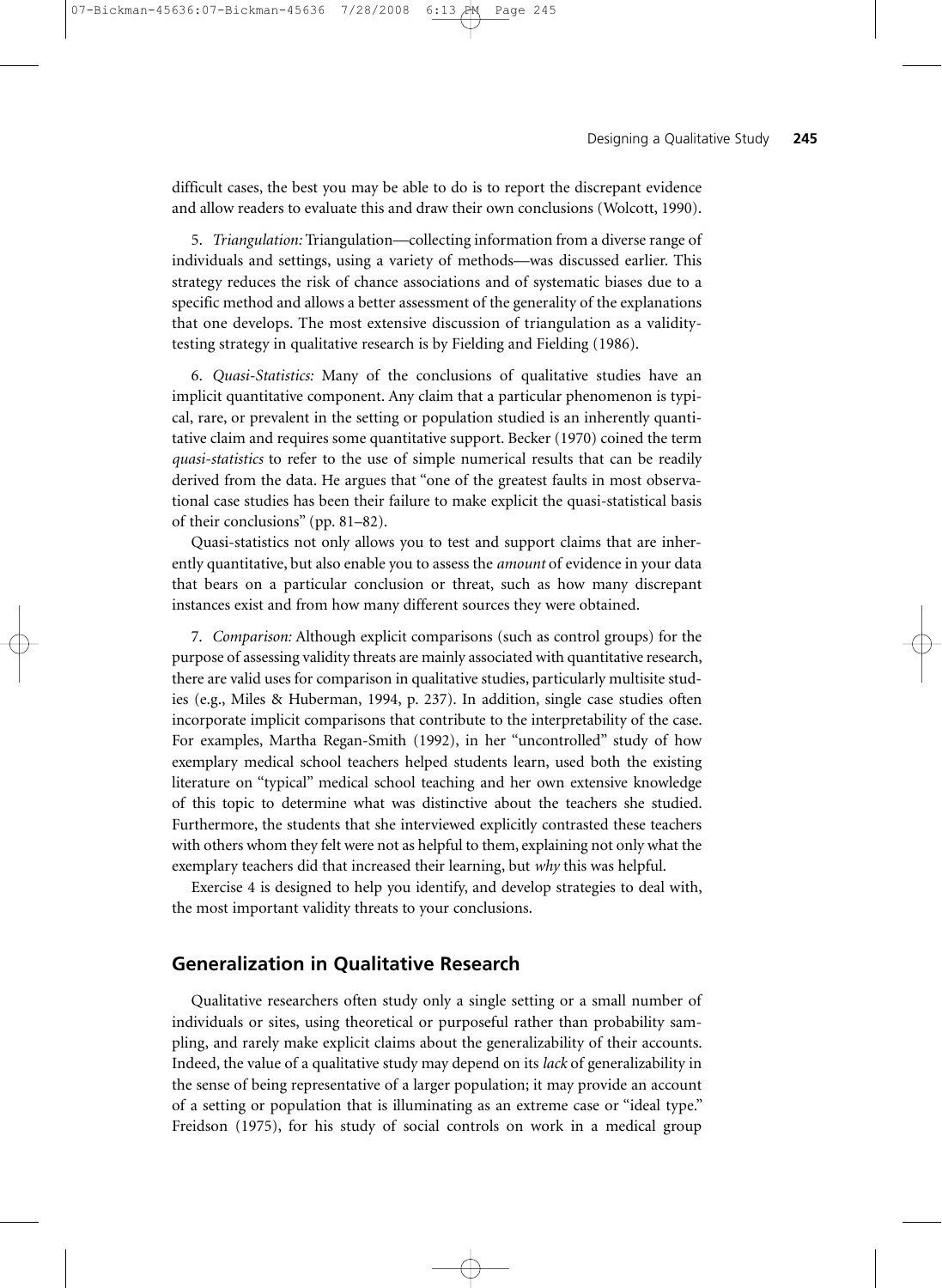practice, deliberately selected an atypical practice, one in which the physicians were better trained and more "progressive" than usual and that was structured precisely to deal with the problems that he was studying. He argues that the documented failure of social controls in this case provides a far stronger argument for the generalizability of his conclusions than would the study of a "typical" practice.

The generalizability of qualitative studies is usually based not on explicit sampling of some defined population to which the results can be extended, but on the development of a theory that can be extended to other cases (Becker, 1991; Ragin, 1987); Yin (1994) refers to this as "analytic," as opposed to statistical, generalization. For this reason, Guba and Lincoln (1989) prefer to talk of "transferability" rather than "generalizability" in qualitative research. Hammersley (1992, pp. 189–191) and Weiss (1994, pp. 26–29) list a number of features that lend credibility to generalizations made from case studies or nonrandom samples, including respondents' own assessments of generalizability, the similarity of dynamics and constraints to other situations, the presumed depth or universality of the phenomenon studied, and corroboration from other studies. However, none of these permits the kind of precise extrapolation of results to defined populations that probability sampling allows.

# **Conclusion**

Harry Wolcott (1990) provided a useful metaphor for research design: "Some of the best advice I've ever seen for writers happened to be included with the directions I found for assembling a new wheelbarrow: *Make sure all parts are properly in place before tightening*" (p. 47). Like a wheelbarrow, your research design not only needs to have all the required parts, it has to work—to function smoothly and accomplish its tasks. This requires attention to the connections among the different parts of the design—what I call *coherence.* There isn't one right way to create a coherent qualitative design; in this chapter I have tried to give you the tools that will enable you to put together a way that works for you and your research.

# **Discussion Questions**

The following questions are ones that are valuable to review before beginning (or continuing) with the design of a qualitative study.

1. Why are you thinking of doing a *qualitative* study of the topic you've chosen? How would your study use the strengths of qualitative research? How would it deal with the limitations of qualitative research?

2. What do you already know or believe about your topic or problem? Where do these beliefs come from? How do the different beliefs fit together into a coherent picture of this topic or problem?

3. What do you *not* know about your topic or problem that a qualitative study could help you understand?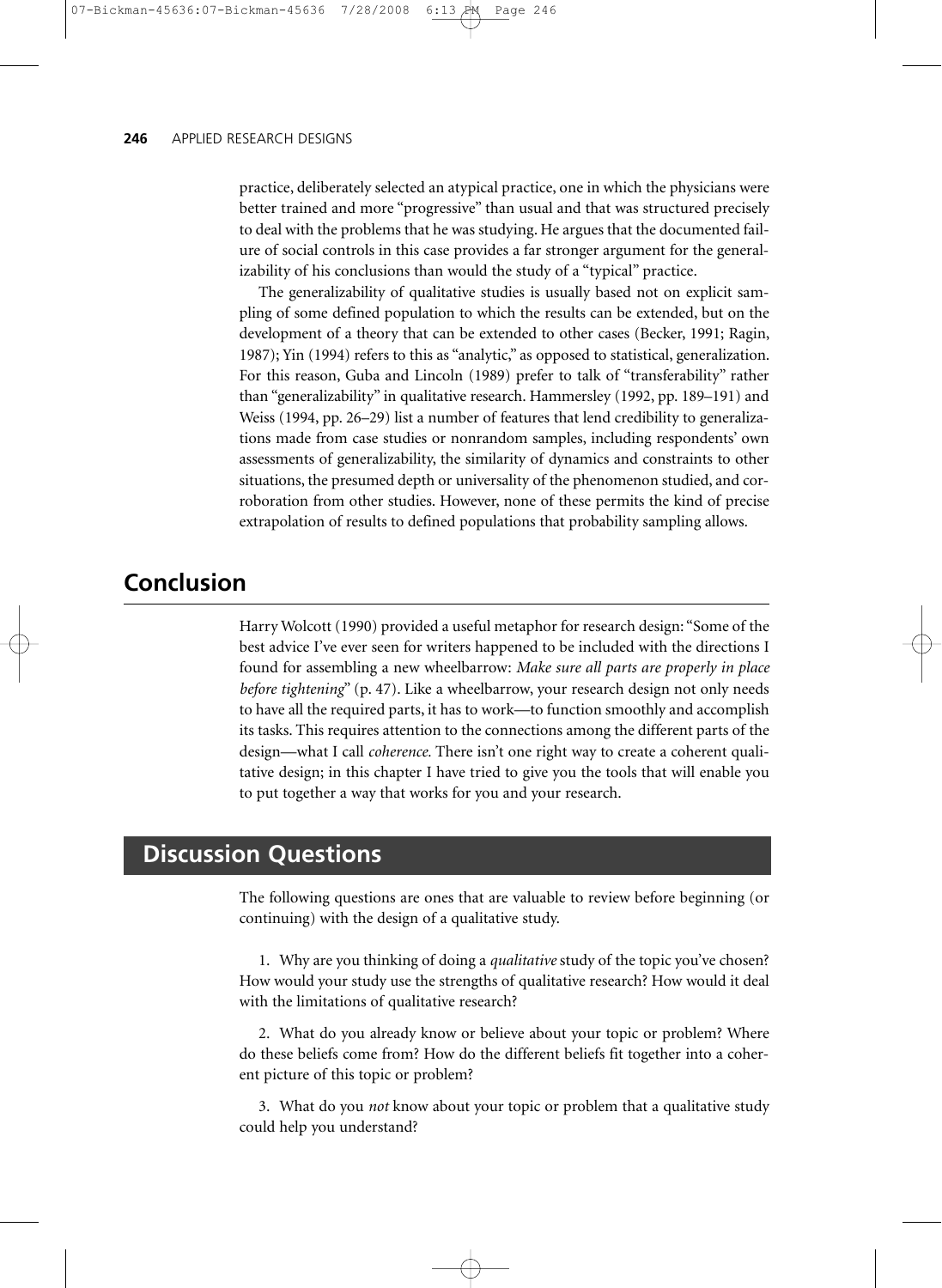4. What types of settings or individuals would be most productive to select for your study, in terms of answering your research questions? Why? What practical issues would you need to deal with to do this? What compromises might be required to make your study feasible and how would these affect your ability to answer your questions?

5. What relationships do you already have, or could you create, with potential settings or individuals you could select for your study? How could these relationships help or hinder your study? What relationships do you *want* to create with the individuals and settings you select?

6. What data collection methods would best provide the information you need to answer your research questions? Why? Could you combine different methods to better answer your questions?

7. How would you need to analyze your data to answer your questions? Why? If you use a categorizing approach, how would you develop and apply your coding categories? What could connecting strategies contribute to your analysis?

8. What are the most serious potential validity threats to the conclusions you might draw from your study? What could you do (in your design as a whole, not just data collection and analysis) to address these threats?

# **Exercises**

These exercises give you an opportunity to work through several of the most important issues in designing a qualitative study. Other important issues are addressed in the discussion questions.

# **Exercise 1: Researcher Identity Memo**

The purpose of this exercise is to help you identify the goals, experiences, assumptions, feelings, and values that are most relevant to your planned research and to reflect on how these could inform and influence your research (see Example 7.1).

I would begin working on this memo by "brainstorming" whatever comes to mind when you think about prior experiences that relate to your topic, and jotting these down without immediately trying to organize or analyze them. Then, try to identify the issues most likely to be important in your research, think about the implications of these, and organize your reflections. There are two broad types of questions that it is productive to reflect on in this memo.

1. What prior experiences have you had that are relevant to your topic or setting? What assumptions about your topic or setting have resulted from these experiences? What goals have emerged from these? How have these experiences, assumptions, and goals shaped your decision to choose this topic, and the way you are approaching this project?

2. What potential advantages do you think these goals, beliefs, and experiences have for your study? What potential disadvantages do you think these may create for you, and how might you deal with these?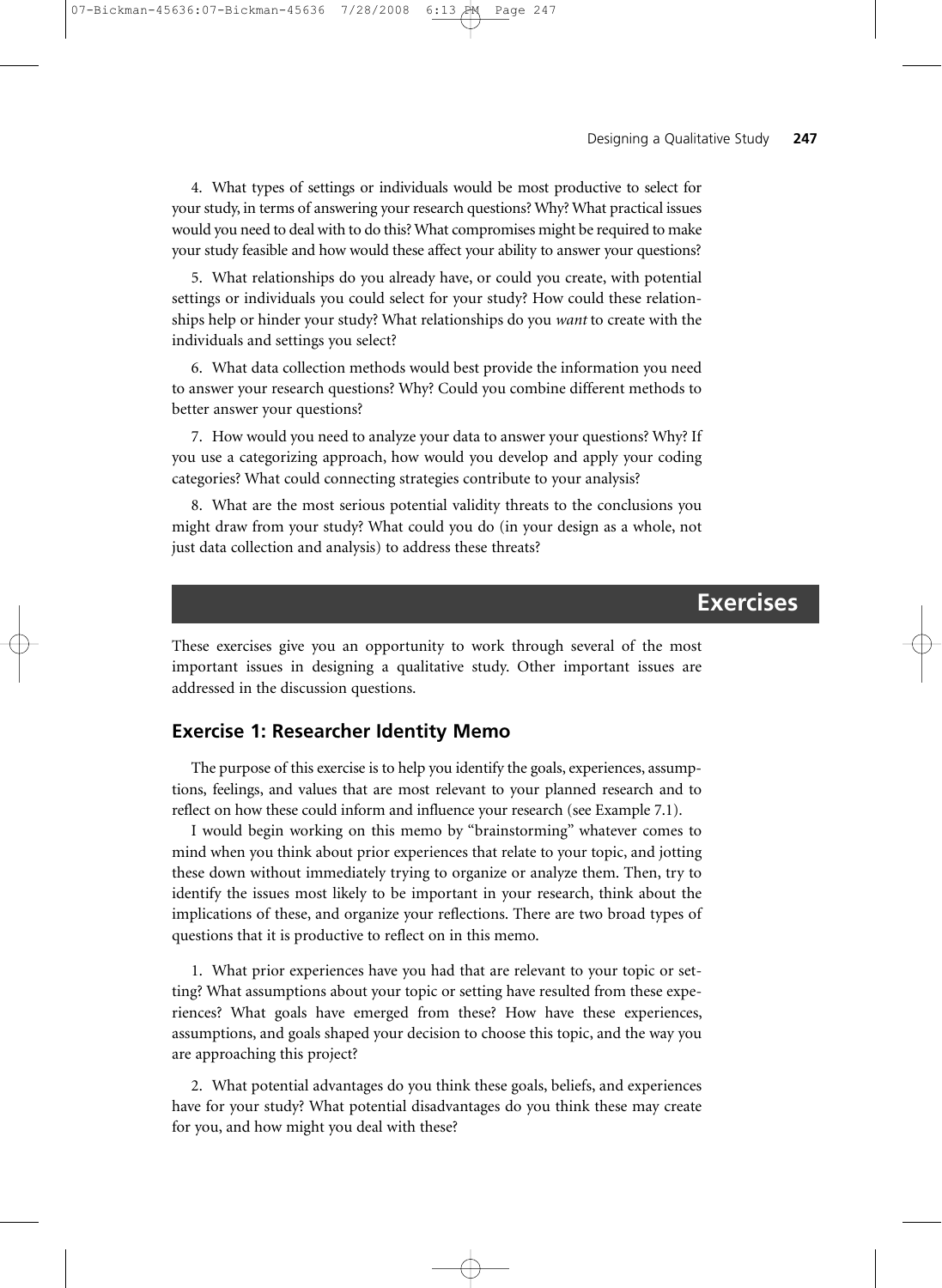# 07-Bickman-45636:07-Bickman-45636 7/28/2008 6:13 PM Page 248

# **248** APPLIED RESEARCH DESIGNS

# **Exercise 2: Developing Research Questions**

This exercise involves both developing an initial set of research questions and trying to connect these questions to the other four components of your design. At this point, your ideas may still be very tentative; you can repeat this exercise as you get a better idea of what your study will look like.

1. Begin by thinking about your goals for this study. What could you learn in a research study that would help accomplish these goals? What research questions does this suggest? Conversely, how do any research questions you may already have formulated connect to your goals in conducting the study? How will answering these specific questions help you achieve your goals? Which questions are most interesting to you, personally, practically, or intellectually?

2. Next, connect these research questions to your conceptual framework. What would answering these questions tell you that you don't already know? Where are the places in this framework that you don't understand adequately or where you need to test your ideas? What could you learn in a research study that would help you better understand what's going on with these phenomena? What changes or additions to your questions does your framework suggest? Conversely, are there places where your questions imply things that should be in your framework, but aren't?

3. Now focus. What questions are most central for your study? How do these questions form a coherent set that will guide your study? You can't study everything interesting about your topic; start making choices. Three or four main questions are usually a reasonable maximum for a qualitative study, although you can have additional subquestions for each of the main questions.

4. In addition, you need to consider how you could actually answer the questions you pose. What methods would you need to use to collect data that would answer these questions? Conversely, what questions can a qualitative study of the kind you are planning productively address? At this point in your planning, this may primarily involve "thought experiments" about the way you will conduct the study, the kinds of data you will collect, and the analyses you will perform on these data. This part of the exercise is one you can usefully repeat when you have developed your methods and validity concerns in more detail.

5. Assess the potential answers to your questions in terms of validity. What are the plausible validity threats and alternative explanations that you would have to rule out? How might you be wrong, and what implications does this have for the way you frame your questions?

Don't get stuck on trying to precisely frame your research questions or in specifying in detail how to measure things or gain access to data that would answer your questions. Try to develop some meaningful and important questions that would be *worth* answering. Feasibility is obviously an important issue in doing research, but focusing on it at the beginning can abort a potentially valuable study.

A valuable additional step is to share your questions and your reflections on these with a small group of fellow students or colleagues. Ask them if they understand the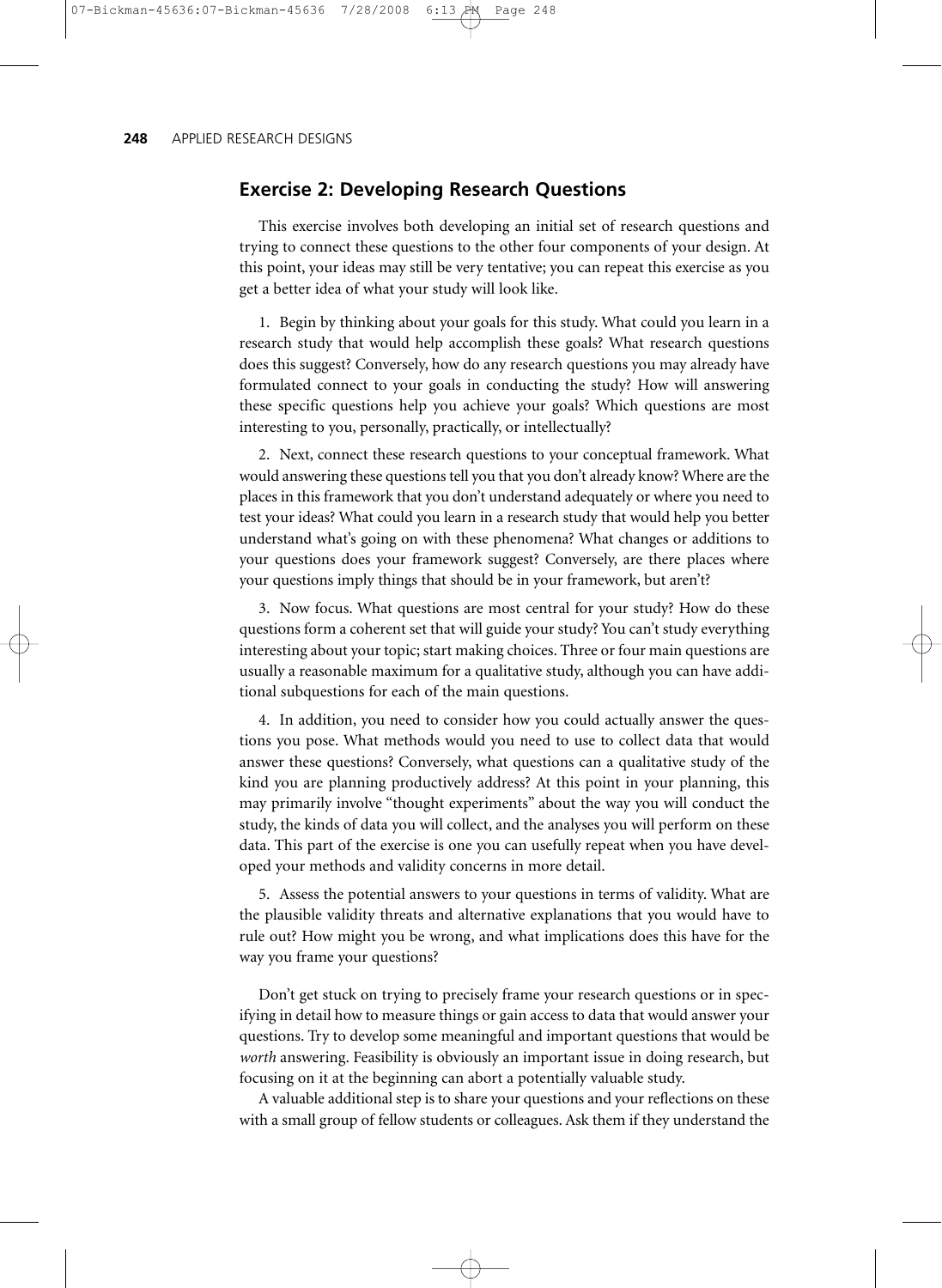questions and why these would be worth answering, what other questions or changes in the questions they would suggest, and what problems they see in trying to answer them. If possible, tape record the discussion; afterward, listen to the tape and take notes.

# **Exercise 3: Questions** × **Methods Matrix**

This exercise (based on Figure 7.3) helps you display the logical connections between your research questions and your selection, data collection, and data analysis decisions. Doing this isn't a mechanical process; it requires thinking about *how* your methods can provide answers to your research questions. Start with your questions and ask what data you would need, how you could get these data, and how you could analyze them to answer these questions. You can also work in the other direction: Ask yourself *why* you want to collect and analyze the data in the way you propose—what will you learn from this?

Your matrix should include columns for research questions, selection decisions, data collection methods, and kinds of analyses, but you can add any other columns you think would be useful in explaining the logic of your design. You should also include a *justification* for the choices you make in the matrix, either as a separate discussion, by question, of the rationale for your choices in each row, or by including this as a column in the matrix itself (as in Figure 7.3). This exercise is intended to help you *make* your methods decisions, not as a final formulation of these, so it may require you to revise your questions, your planned methods, or both.

# **Exercise 4: Identifying and Dealing With Validity Threats**

1. What are the most serious validity threats that you need to be concerned with in your study? In other words, what are the main ways in which you might be mistaken about what's going on, and what issues will your potential audiences be most concerned about? These threats can include alternative theories or interpretations of your data, as well as potential methodological flaws. Be as specific as you can, rather than just listing general categories. Also, think about *why* you believe these might be serious threats.

2. What could you do in your research design (including data collection and data analysis) to deal with these threats and increase the credibility of your conclusions? This includes ways of testing your interpretations and conclusions, and of investigating the existence and plausibility of alternative interpretations and conclusions (e.g., could your analysis of your data be biased by your preconceptions about your topic? How could you test this?). Start by brainstorming possible solutions, and then consider which of these strategies are *practical* for your study, as well as effective.

Remember that some validity threats are unavoidable; you will need to acknowledge these in your proposal or in the conclusions to your study, but no one expects you to have airtight answers to *every* possible threat. The key issue is how plausible and how serious these unavoidable threats are.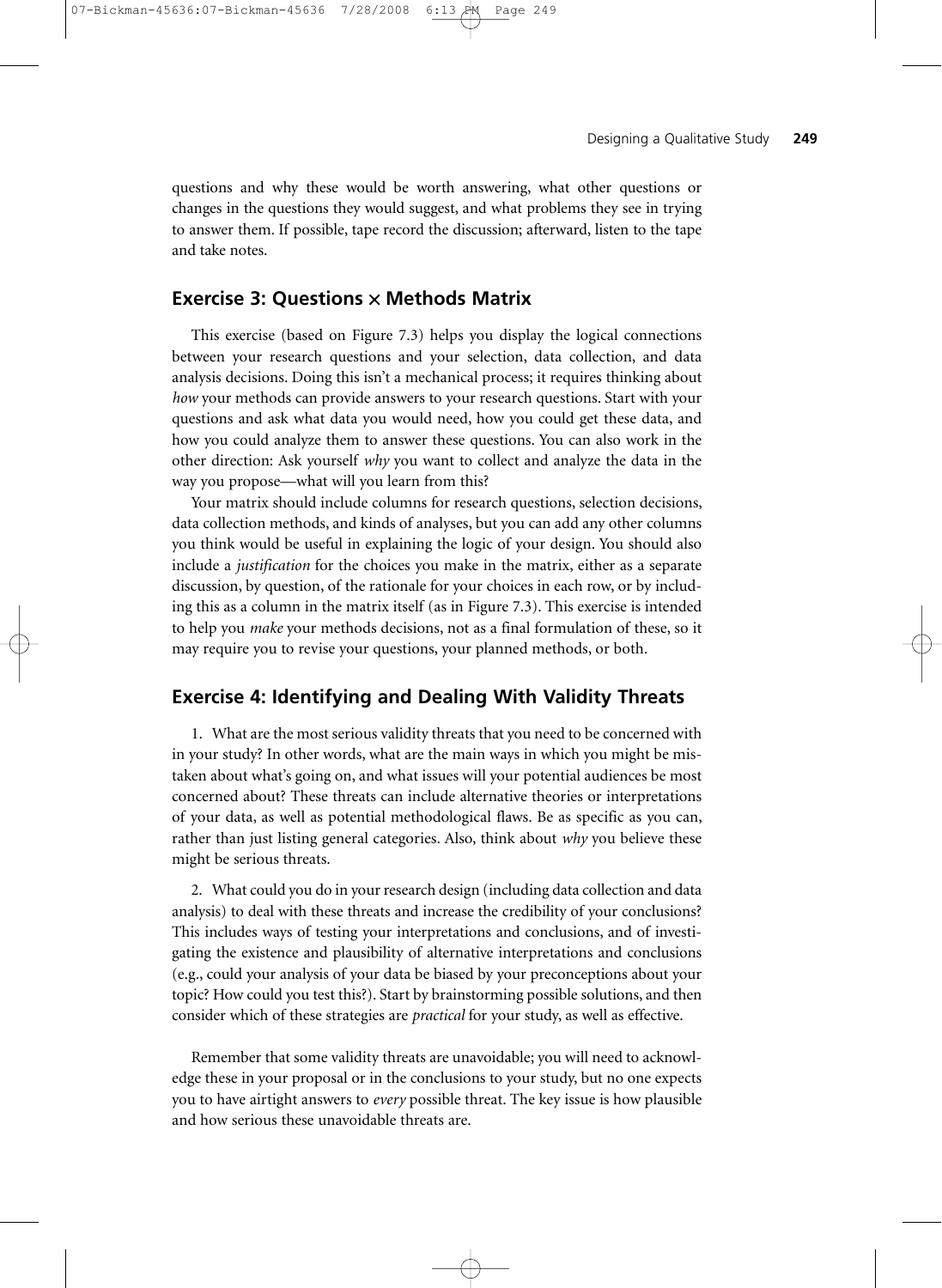# 07-Bickman-45636:07-Bickman-45636 7/28/2008 6:13 AM Page 250

**250** APPLIED RESEARCH DESIGNS

# **References**

- Agar, M. (1991). The right brain strikes back. In N. G. Fielding & R. M. Lee (Eds.), *Using computers in qualitative research* (pp. 181–194). Newbury Park, CA: Sage.
- Atkinson, P. (1992). The ethnography of a medical setting: Reading, writing, and rhetoric. *Qualitative Health Research, 2,* 451–474.
- Becker, H. S. (1970). *Sociology work: Method and substance.* New Brunswick, NJ: Transaction Books.
- Becker, H. S. (1986). *Writing for social scientists: How to start and finish your thesis, book, or article.* Chicago: University of Chicago Press.
- Becker, H. S. (1991). Generalizing from case studies. In E. W. Eisner & A. Peshkin (Eds.), *Qualitative inquiry in education: The continuing debate* (pp. 233–242). New York: Teachers College Press.
- Becker, H. S., & Geer, B. (1957). Participant observation and interviewing: A comparison. *Human Organization, 16,* 28–32.
- Becker, H. S., Geer, B., Hughes, E. C., & Strauss, A. L. (1961). *Boys in white: Student culture in medical school.* Chicago: University of Chicago Press.
- Berg, D. N., & Smith, K. K. (Eds.). (1988). *The self in social inquiry: Research methods.* Newbury Park, CA: Sage.
- Bhattacharjea, S. (1994). *Reconciling "public" and "private": Women in the educational bureaucracy in "Sinjabistan" Providence, Pakistan.* Unpublished doctoral dissertation, Harvard Graduate school of Education.
- Bogdan, R. C., & Biklen, S. K. (2006). *Qualitative research for education: An introduction to theory and methods* (5th ed.). Boston: Allyn & Bacon.
- Bolster, A. S. (1983). Toward a more effective model of research on teaching. *Harvard Educational Review, 53,* 294–308.
- Bredo, E., & Feinberg, W. (1982). *Knowledge and values in social and educational research.* Philadelphia: Temple University Press.
- Briggs, C. L. (1986). *Learning how to ask: A sociolinguistic appraisal of the role of the interview in social science research.* Cambridge, UK: Cambridge University Press.
- Bryman, A. (1988). *Quantity and quality in social research*. London: Unwin Hyman.

Campbell, D. T. (1988). *Methodology and epistemology for social science: Selected papers.* Chicago: University of Chicago Press.

Campbell, D. T., & Stanley, J. C. (1967). *Experimental and quasi-experimental designs for research.* Chicago: Rand McNally.

Christians,C. G.(2000). Ethics and politicsin qualitative research.In N.K.Denzin &Y. S. Lincoln (Eds.), *Handbook of qualitative research* (2nd ed., pp. 133–155). Thousand Oaks, CA: Sage.

- Coffey, A., & Atkinson, P. (1996). *Making sense of qualitative data: Complementary research strategies.* Thousand Oaks, CA: Sage.
- Corbin, J. M., & Strauss, A. C.(2007). *Basics of qualitative research: Techniques and procedures for developing grounded theory* (3rd ed.). Thousand Oaks, CA: Sage.
- Cousins, J. B., & Earl, L. M. (Eds.). (1995). *Participatory evaluation in education: Studies in evaluation use and organizational learning.* London: Falmer Press.
- Creswell, J. W.(1997). *Qualitative inquiry and research design: Choosing among five traditions.* Thousand Oaks, CA: Sage
- Denzin, N. K. (Ed.). (1970). *Sociological methods: A sourcebook*. Chicago: Aldine.
- Denzin, N. K., & Lincoln, Y. S. (2000). *The SAGE handbook of qualitative research* (2nd ed*.*). Thousand Oaks, CA: Sage.
- Denzin, N. K., & Lincoln, Y. S. (2005). *The SAGE handbook of qualitative research* (3rd ed*.*). Thousand Oaks, CA: Sage.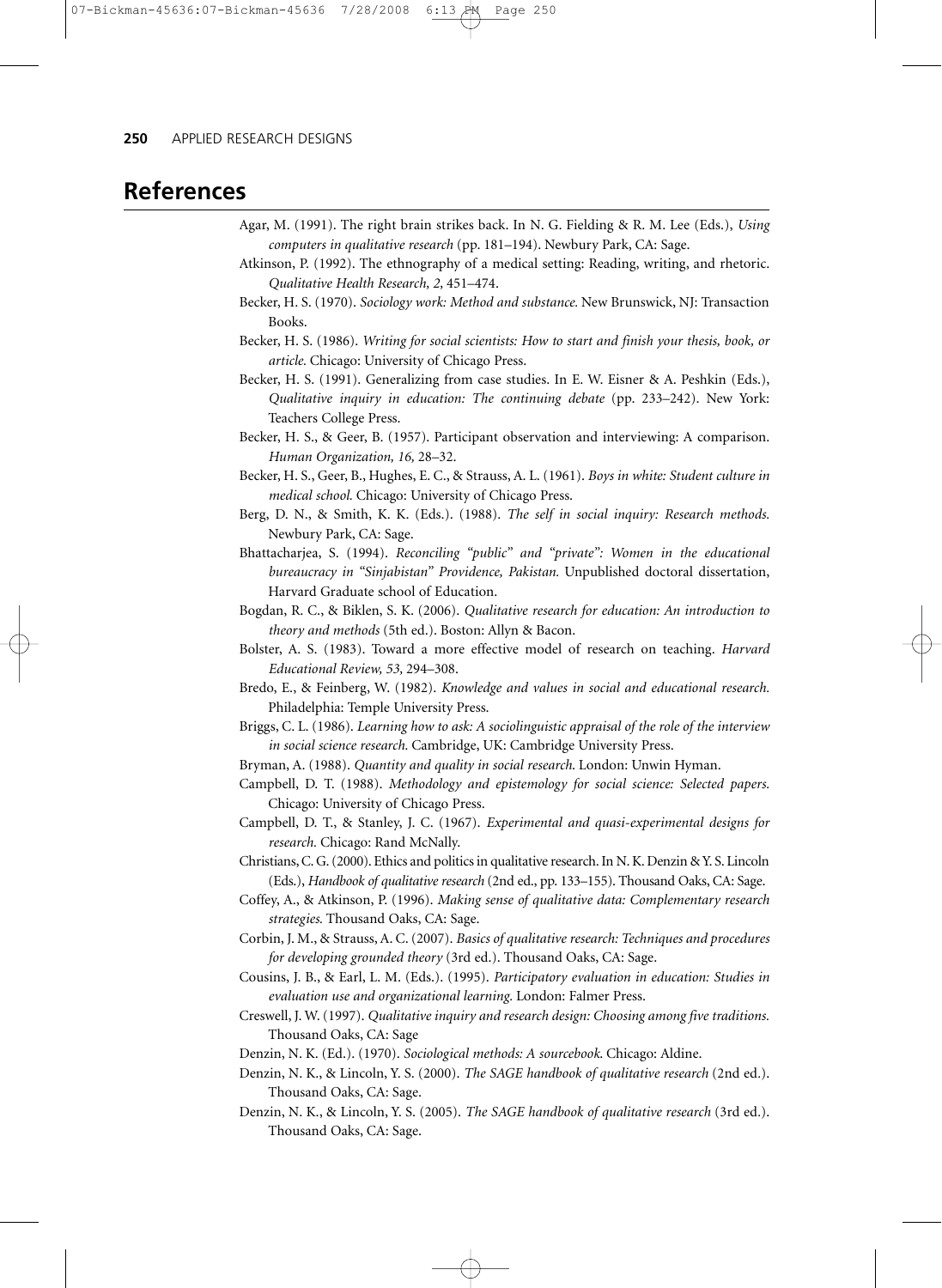- Dey, I. (1993). *Qualitative data analysis: A user-friendly guide for social scientists.* London: Routledge.
- Eisner, E. W., & Peshkin, A. (Eds.). (1990). *Qualitative inquiry in education: The continuing debate.* New York: Teachers College Press.
- Emerson, R. M., Fretz, R. I., & Shaw, L. L. (1995). *Writing Ethnographic Fieldnotes.* Chicago: University of Chicago Press.
- Erickson, F. (1992). Ethnographic microanalysis of interaction. In M. D. LeCompte, W. L. Millroy, & J. Preissle (Eds.), *The handbook of qualitative research in education* (pp. 201–225). San Diego, CA: Academic Press.
- Festinger, L., Riecker, H. W., & Schachter, S. (1956). *When prophecy fails.* Minneapolis: University of Minnesota Press.
- Fetterman, D. M., Kaftarian, S. J., & Wandersman,A.(Eds.).(1996). *Empowerment evaluation: Knowledge and tools for self-assessment and accountability.* Thousand Oaks, CA: Sage.
- Fielding, N. G., & Fielding, J. L. (1986). *Linking data.* Beverly Hills, CA: Sage.
- Fine, M., Weis, L., Weseen, S., & Wong, L. (2000). For whom? Qualitative research, representations, and social responsibilities. In N. Denzin & Y. Lincoln (Eds.), *Handbook of qualitative research* (2nd ed., pp. 107–131). Thousand Oaks, CA: Sage.
- Frederick, C. M., et al. (Eds.). (1993). *Merriam-Webster's collegiate dictionary* (10th ed.). Springfield, MA: Merriam-Webster.
- Freidson, E. (1975). *Doctoring together: A study of professional social control.* Chicago: University of Chicago Press.
- Geertz, C. (1973). *The interpretation of cultures: Selected essays.* New York: Basic Books.
- Given, L. M. (in press). *The SAGE encyclopedia of qualitative research methods.* Thousand Oaks, CA: Sage.
- Glaser, B. G., & Strauss, A. L. (1967). *The discovery of grounded theory: Strategies for qualitative research.* Chicago: Aldine.
- Glesne, C. (2005). *Becoming qualitative researchers: An introduction* (3rd ed*.*). Boston: Allyn & Bacon.
- Grady, K. E., & Wallston, B. S. (1988). *Research in health care settings.* Newbury Park, CA: Sage.
- Guba, E. G., & Lincoln, Y. S. (1989). *Fourth generation evaluation.* Newbury Park, CA: Sage.
- Hammersley, M. (1992). *What's wrong with ethnography? Methodological explorations.* London: Routledge.
- Hammersley, M., & Atkinson, P. (1995). *Ethnography: Principles in practice* (2nd ed.). London: Routledge.
- Huberman, A. M., & Miles, M. B. (1988). Assessing local causality in qualitative research. In D. N. Berg & K. K. Smith (Eds.), *The self in social inquiry: Researching methods* (pp. 351–381). Newbury Park, CA: Sage.
- Jansen, G., & Peshkin, A. (1992). Subjectivity in qualitative research. In M. D. LeCompte, W. L. Millroy, & J. Preissle (Eds.), *The handbook of qualitative research in education* (pp. 681–725). San Diego, CA: Academic Press.

Kaplan, A. (1964). *The conduct of inquiry*. San Francisco: Chandler.

- Kidder, L. H.(1981). Qualitative research and quasi-experimental frameworks.In M. B. Brewer & B. E. Collins (Eds.), *Scientific inquiry and the social sciences* (pp. 226–256)*.* San Francisco: Jossey-Bass.
- Lave, C. A., & March, J. G. (1975). *An introduction to models in the social sciences.* New York: Harper & Row.
- LeCompte, M. D., & Preissle, J. (with Tesch, R.). (1993). *Ethnography and qualitative design in educational research* (2nd ed.). San Diego, CA: Academic Press.
- Lincoln, Y. S., & Guba, E. G. (1985). *Naturalistic inquiry.* Beverly Hills, CA: Sage.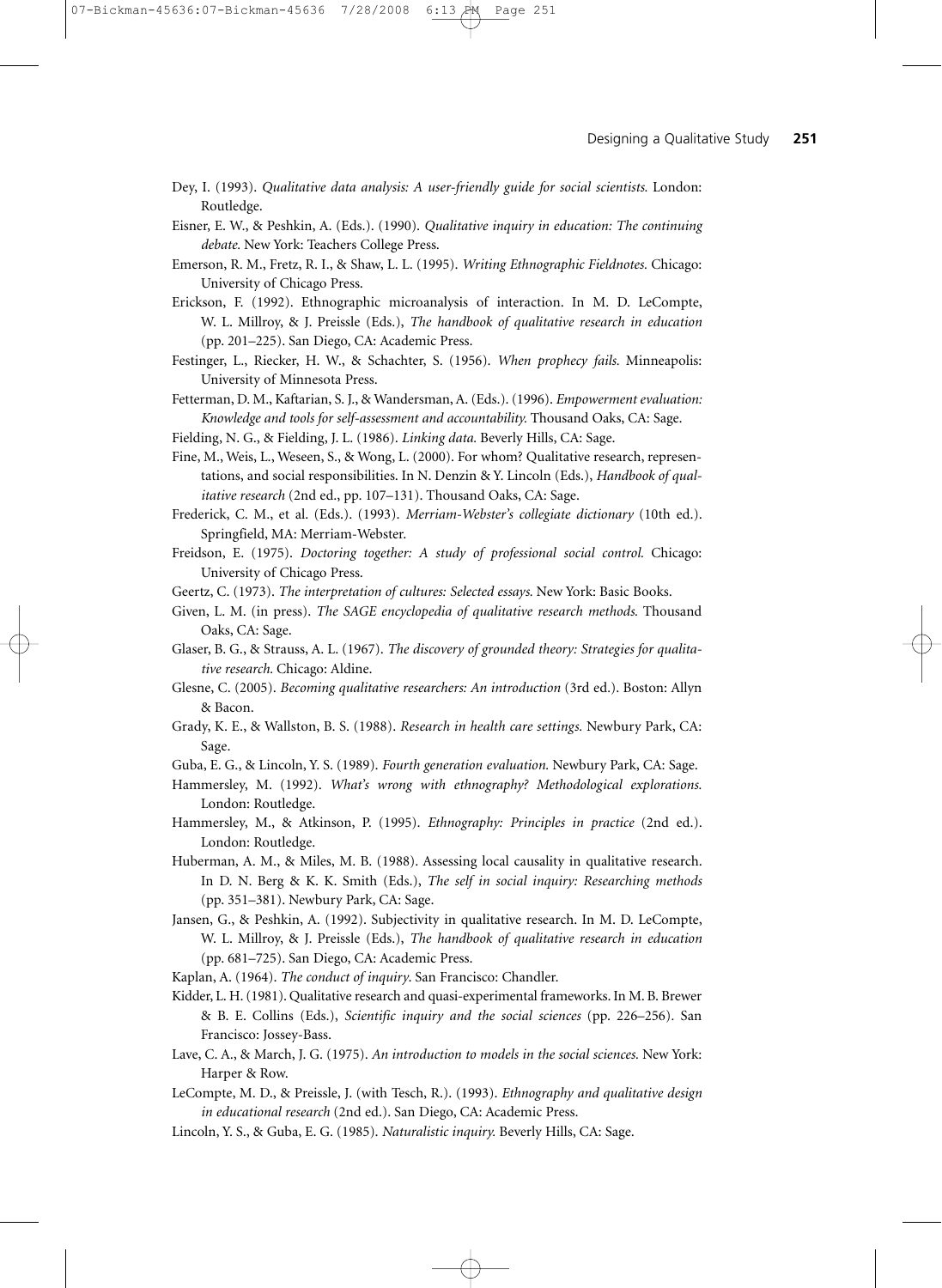# 07-Bickman-45636:07-Bickman-45636 7/28/2008 6:13 AM Page 252

# **252** APPLIED RESEARCH DESIGNS

- Locke, L., Silverman, S. J., & Spirduso, W. W. (2004). *Reading and understanding research* (2nd ed.). Thousand Oaks, CA: Sage.
- Locke, L., Spirduso, W. W., & Silverman, S. J. (1993). *Proposals that work* (3rd ed.). Newbury Park, CA: Sage.
- Locke, L., Spirduso, W. W., & Silverman, S. J. (2000). *Proposals that work* (4th ed.). Thousand Oaks, CA: Sage.
- Marshall, C., & Rossman, G. (1999). *Designing qualitative research* (3rd ed.). Thousand Oaks, CA: Sage.
- Maxwell, J. A. (1986). *The conceptualization of kinship in an Inuit community.* Unpublished doctoral dissertation, University of Chicago.
- Maxwell, J. A. (1992). Understanding and validity in qualitative research. *Harvard Educational Review, 62,* 279–300.
- Maxwell, J. A. (2004a). Causal explanation, qualitative research, and scientific inquiry in education. *Educational Researcher, 33*(2), 3–11.
- Maxwell, J. A. (2004b). Using qualitative methods for causal explanation. *Field Methods, 16*(3), 243–264.
- Maxwell, J. A. (2005). *Qualitative research design: An interactive approach* (2nd ed.)*.* Thousand Oaks, CA: Sage.
- Maxwell, J. A. (2006). Literature reviews of, and for, educational research: A response to Boote and Beile. *Educational Researcher, 35*(9), 28–31*.*
- Maxwell, J. A., Cohen, R. M., & Reinhard, J. D. (1983). A qualitative study of teaching rounds in a department of medicine. In *Proceedings of the twenty-second annual conference on Research in Medical Education.* Washington, DC: Association of American Medical Colleges.
- Maxwell, J. A., & Loomis, D. (2002). Mixed method design: An alternative approach. In A. Tashakkori & C. Teddlie (Eds.)*, Handbook of mixed methods in social and behavioral research* (pp. 241–271). Thousand Oaks, CA: Sage.
- Maxwell, J. A., & Miller, B. A. (2008). Categorizing and connecting strategies in qualitative data analysis. In P. Leavy & S. Hesse-Biber (Eds.), *Handbook of emergent methods* (pp. 461–477)*.* New York: Guilford Press.
- McMillan, J. H., & Schumacher, S. (2001). *Research in education: A conceptual introduction.* New York: Longman.
- Miles, M. B., & Huberman, A. M. (1994). *Qualitative data analysis: An expanded source-book* (2nd ed.). Thousand Oaks, CA: Sage.
- Mills, C. W. (1959). *The sociological imagination.* New York: Oxford University Press.
- Mishler, E. G.(1986). *Research interviewing: Context and narrative.* Cambridge, MA: Harvard University Press.
- Mohr, L. (1982). *Explaining organizational behavior.* San Francisco: Jossey-Bass.
- Mohr, L. (1995). *Impact analysis for program evaluation* (2nd ed.). Thousand Oaks, CA: Sage.

Mohr, L. (1996). *The causes of human behavior: Implications for theory and method in the social sciences.* Ann Arbor: University of Michigan Press.

- Norris, S. P. (1983). The inconsistencies at the foundation of construct validation theory. In E. R. House (Ed.), *Philosophy of evaluation* (pp. 53–74). San Francisco: Jossey-Bass.
- Novak, J. D., & Gowin, D. B. (1984). *Learning how to learn.* Cambridge, UK: Cambridge University Press.
- Oja, S. N., & Smulyan, L. (1989). *Collaborative action research: A developmental approach*. London: Falmer Press.
- Patton, M. Q. (1990). *Qualitative evaluation and research methods* (2nd ed.). Newbury Park, CA: Sage.